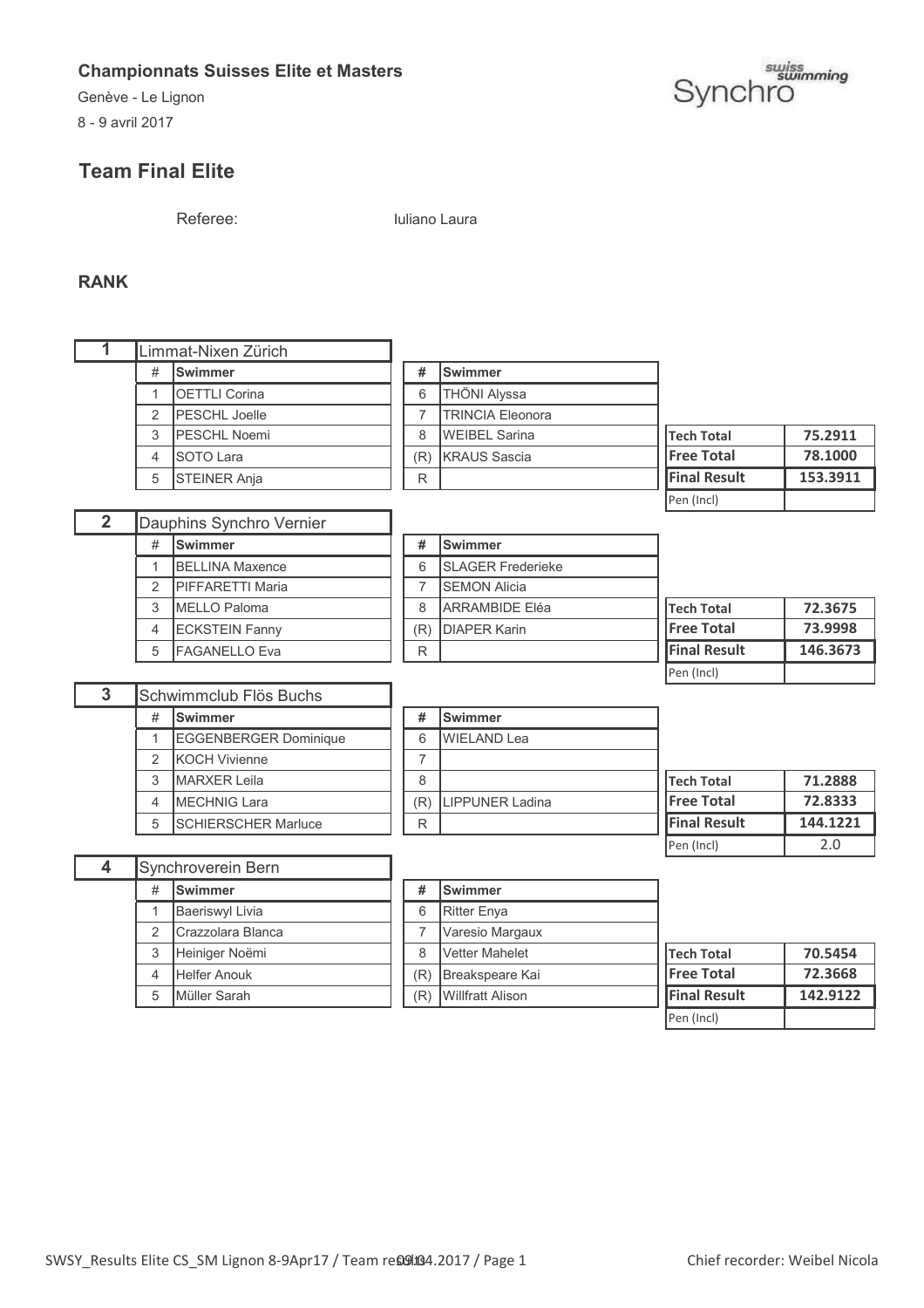# **Team Final Elite**

Referee: Iuliano Laura

#### **RANK**

| $\overline{5}$           |                | Genève Natation 1885 |                |                |                     |          |
|--------------------------|----------------|----------------------|----------------|----------------|---------------------|----------|
|                          | $\#$           | Swimmer              | $\#$           | Swimmer        |                     |          |
|                          | $\mathbf{1}$   | <b>Bolzan Noémie</b> | $6\,$          | Steudler Léa   |                     |          |
|                          | 2              | Von Potobsky Aline   | $\overline{7}$ | Chobaz Vanessa |                     |          |
|                          | $\sqrt{3}$     | Meyer Pauline        | $\,8\,$        |                | Tech Total          | 67.0574  |
|                          | $\overline{4}$ | Bergonzi Clara       | ${\sf R}$      |                | <b>Free Total</b>   | 68.0002  |
|                          | 5              | Hillemanns Clara     | $\mathsf R$    |                | <b>Final Result</b> | 135.0576 |
|                          |                |                      |                |                | Pen (Incl)          | $1.0\,$  |
| $6\phantom{1}6$          |                |                      |                |                |                     |          |
|                          | $\#$           | <b>Swimmer</b>       | $\#$           | Swimmer        |                     |          |
|                          |                |                      |                |                |                     |          |
|                          |                |                      |                |                |                     |          |
|                          |                |                      |                |                | Tech Total          |          |
|                          |                |                      |                |                | <b>Free Total</b>   |          |
|                          |                |                      |                |                | <b>Final Result</b> |          |
|                          |                |                      |                |                | Pen (Incl)          |          |
| $\overline{\phantom{0}}$ |                |                      |                |                |                     |          |
|                          | $\#$           | Swimmer              | #              | Swimmer        |                     |          |
|                          |                |                      |                |                |                     |          |
|                          |                |                      |                |                |                     |          |
|                          |                |                      |                |                | Tech Total          |          |
|                          |                |                      |                |                | <b>Free Total</b>   |          |
|                          |                |                      |                |                | <b>Final Result</b> |          |
|                          |                |                      |                |                | Pen (Incl)          |          |
| ${\bf 8}$                |                |                      |                |                |                     |          |
|                          | $\#$           | <b>Swimmer</b>       | $\#$           | Swimmer        |                     |          |
|                          |                |                      |                |                |                     |          |
|                          |                |                      |                |                |                     |          |
|                          |                |                      |                |                | Tech Total          |          |
|                          |                |                      |                |                | <b>Free Total</b>   |          |
|                          |                |                      |                |                | <b>Final Result</b> |          |
|                          |                |                      |                |                | Pen (Incl)          |          |
| 9                        |                |                      |                |                |                     |          |
|                          | $\#$           | <b>Swimmer</b>       | #              | Swimmer        |                     |          |
|                          |                |                      |                |                |                     |          |
|                          |                |                      |                |                |                     |          |
|                          |                |                      |                |                | Tech Total          |          |
|                          |                |                      |                |                | <b>Free Total</b>   |          |
|                          |                |                      |                |                | <b>Final Result</b> |          |
|                          |                |                      |                |                |                     |          |

Pen (Incl)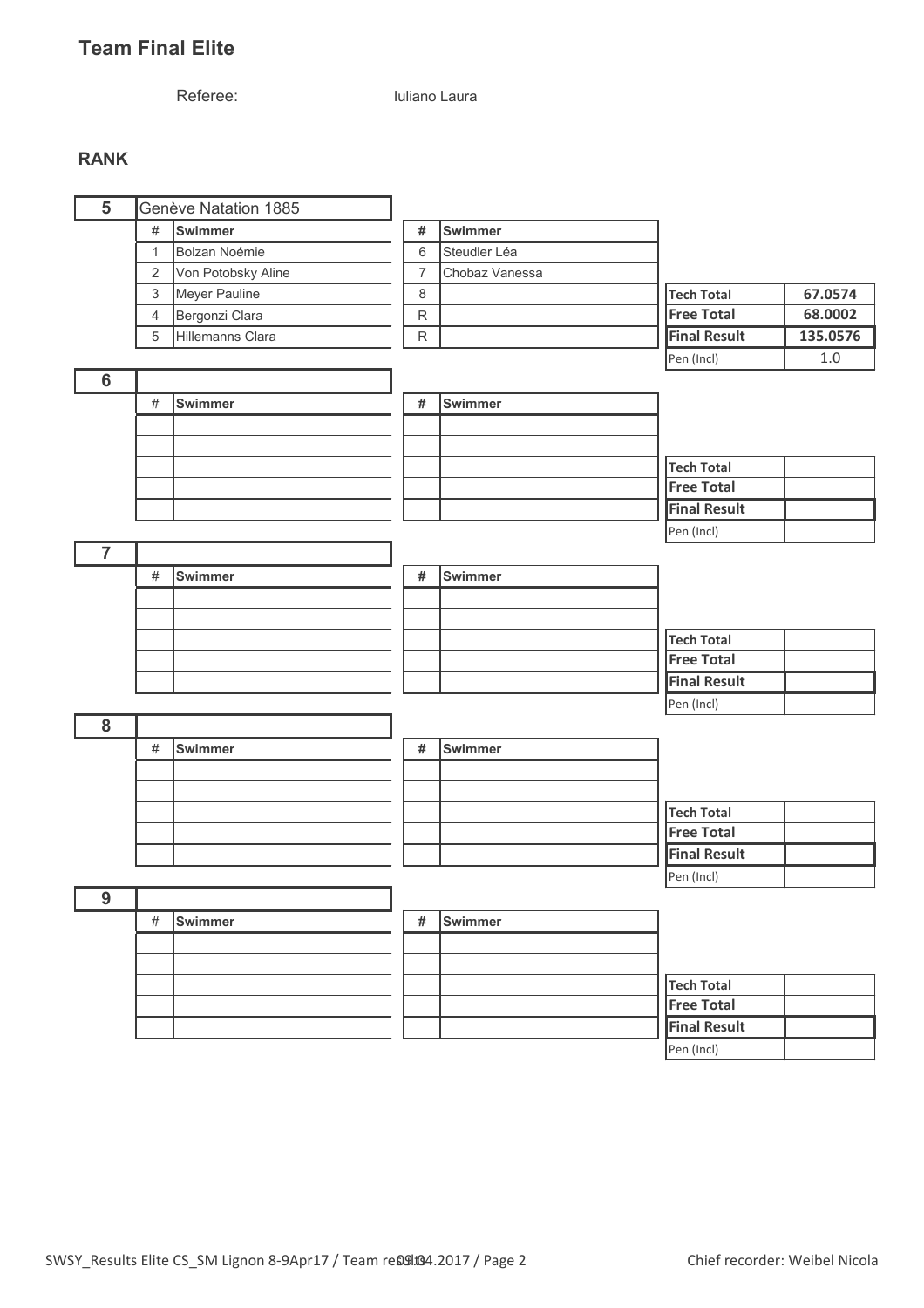Referee: Iuliano Laura

Genève - Le Lignon 8 - 9 avril 2017

#### **Team Final Elite RANK BY FREE ROUTINE RESULT**

| Judges:<br>Judge 1:<br>Judge 2:       | <b>Execution</b><br>Pylypchuk Olga<br><b>Robert Nadia</b> |               |              | Scrignari Tiziana<br>Lüscher Susanne | <b>Artistic impression</b> |                |            | <b>Difficulty</b><br>Piller Haji Claudia<br>Arrigoni Moïra |         |
|---------------------------------------|-----------------------------------------------------------|---------------|--------------|--------------------------------------|----------------------------|----------------|------------|------------------------------------------------------------|---------|
| Judge 3:<br>Judge 4:<br>Judge 5 :     | Bogacheva Valentina<br>Jütz Deborah<br>Hernandez Elodie   |               | Syrel Olga   | <b>Fischer Cathy</b>                 | Berenguer Delphine         |                |            | <b>Brennwald Nina</b><br>Gros Sarah<br>Kamm Aurélie        |         |
|                                       |                                                           |               |              |                                      | Judges scores              |                |            |                                                            | Total   |
|                                       |                                                           |               | $\mathbf{1}$ | $\overline{2}$                       | 3                          | $\overline{4}$ | 5          |                                                            |         |
| 1 Limmat-Nixen Zürich                 |                                                           |               |              |                                      |                            |                |            | <b>Free Total</b>                                          | 78.1000 |
| <b>OETTLI Corina</b>                  | <b>THÖNI Alyssa</b>                                       | Exec / Synch  | 7.9          | 7.6                                  | 7.2                        | 7.8            | 7.8        | Exec / Synch                                               | 23.1999 |
| PESCHL Joelle                         | <b>TRINCIA Eleonora</b>                                   | Artistic imp. | 7.7          | 7.8                                  | 7.9                        | 8.1            | 8.0        | Artistic imp.                                              | 31.6000 |
| PESCHL Noemi                          | <b>WEIBEL Sarina</b>                                      | Difficulty    | 7.6          | 7.7                                  | 7.8                        | 7.8            | 8.0        | Difficulty                                                 | 23.3001 |
| SOTO Lara                             | R KRAUS Sascia                                            |               |              |                                      |                            |                |            | Deduction ss 18.1                                          |         |
| <b>STEINER Anja</b>                   |                                                           |               |              |                                      |                            |                |            | Penalties                                                  | 0.0     |
| 2 Dauphins Synchro Vernier            |                                                           |               |              |                                      |                            |                |            | <b>Free Total</b>                                          | 73.9998 |
| <b>BELLINA Maxence</b>                | <b>SLAGER Frederieke</b>                                  | Exec / Synch  | 7.4          | 7.2                                  | 7.3                        | 7.3            | 7.5        | Exec / Synch                                               | 21.9999 |
| PIFFARETTI Maria                      | <b>SEMON Alicia</b>                                       | Artistic imp. | 7.5          | 7.5                                  | 7.7                        | 7.5            | 7.5        | Artistic imp.                                              | 30.0000 |
| <b>MELLO Paloma</b>                   | <b>ARRAMBIDE Eléa</b>                                     | Difficulty    | 7.3          | 7.3                                  | 7.3                        | 7.4            | 7.6        | Difficulty                                                 | 21.9999 |
| <b>ECKSTEIN Fanny</b>                 | R DIAPER Karin                                            |               |              |                                      |                            |                |            | Deduction ss 18.1                                          |         |
| <b>FAGANELLO Eva</b>                  |                                                           |               |              |                                      |                            |                |            | Penalties                                                  | 0.0     |
| 3 Schwimmclub Flös Buchs              |                                                           |               |              |                                      |                            |                |            | <b>Free Total</b>                                          | 72.8333 |
| <b>EGGENBERGER Dominique</b>          | <b>WIELAND Lea</b>                                        | Exec / Synch  | 7.2          | 7.4                                  | 7.0                        | 7.4            | 7.3        | Exec / Synch                                               | 21.9000 |
| <b>KOCH Vivienne</b>                  |                                                           | Artistic imp. | 7.6          | 7.4                                  | 7.2                        | 7.6            | 7.6        | Artistic imp.                                              | 30.1332 |
| <b>MARXER Leila</b>                   |                                                           | Difficulty    | 7.1          | 7.5                                  | 7.5                        | 7.2            | 7.1        | Difficulty                                                 | 21.8001 |
| <b>MECHNIG Lara</b>                   | R LIPPUNER Ladina                                         |               |              |                                      |                            |                |            | Deduction ss 18.1                                          | 1.0     |
| <b>SCHIERSCHER Marluce</b>            |                                                           |               |              |                                      |                            |                |            | Penalties                                                  | 0.0     |
| 4 Synchroverein Bern                  |                                                           |               |              |                                      |                            |                |            | <b>Free Total</b>                                          | 72.3668 |
| Baeriswyl Livia                       |                                                           |               |              | 7.4                                  | 6.9                        | 7.0            | 7.2        |                                                            | 21.3000 |
| Crazzolara Blanca                     | <b>Ritter Enya</b>                                        | Exec / Synch  | 7.1<br>7.6   | 7.1                                  | 7.2                        | 7.6            |            | Exec / Synch                                               |         |
|                                       | Varesio Margaux                                           | Artistic imp. | 7.2          | 7.2                                  | 7.2                        | 7.3            | 7.3<br>7.2 | Artistic imp.                                              | 29.4668 |
| Heiniger Noëmi<br><b>Helfer Anouk</b> | Vetter Mahelet<br>R Breakspeare Kai                       | Difficulty    |              |                                      |                            |                |            | Difficulty<br>Deduction ss 18.1                            | 21.6000 |
| Müller Sarah                          | R Willfratt Alison                                        |               |              |                                      |                            |                |            | Penalties                                                  | 0.0     |
|                                       |                                                           |               |              |                                      |                            |                |            |                                                            |         |
| <b>5 Genève Natation 1885</b>         |                                                           |               |              |                                      |                            |                |            | <b>Free Total</b>                                          | 68.0002 |
| Bolzan Noémie                         | Steudler Léa                                              | Exec / Synch  | 6.6          | 6.8                                  | 6.7                        | 6.8            | 7.1        | Exec / Synch                                               | 20.3001 |
| Von Potobsky Aline                    | Chobaz Vanessa                                            | Artistic imp. | 7.2          | 6.8                                  | 6.8                        | 6.6            | 7.1        | Artistic imp.                                              | 27.6000 |
| Meyer Pauline                         |                                                           | Difficulty    | 7.1          | 6.5                                  | 6.8                        | 7.0            | 6.8        | Difficulty                                                 | 20.6001 |
| Bergonzi Clara                        |                                                           |               |              |                                      |                            |                |            | Deduction ss 18.1                                          | 0.5     |
| Hillemanns Clara                      |                                                           |               |              |                                      |                            |                |            | Penalties                                                  | 0.0     |

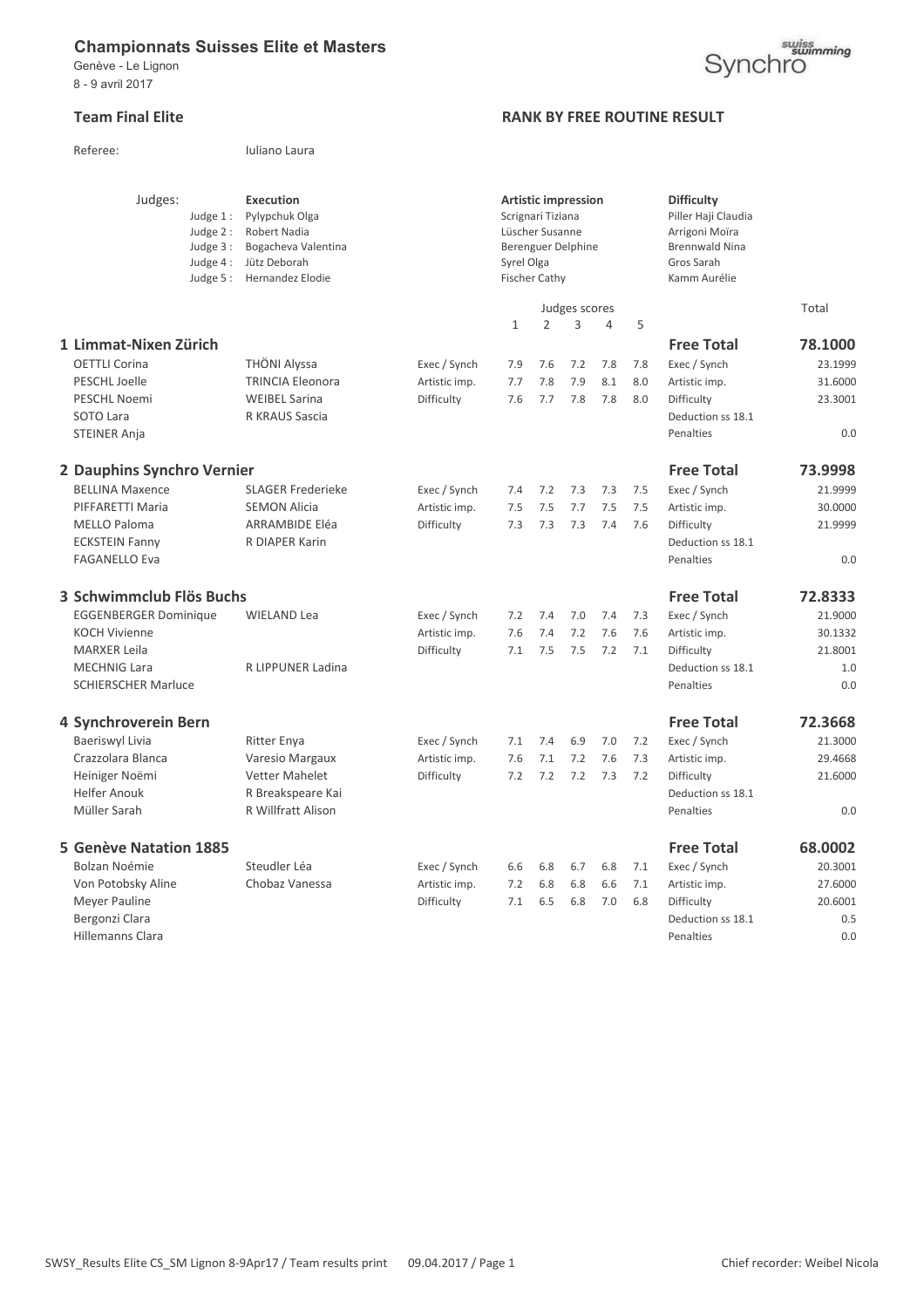Referee: luliano Laura

Genève - Le Lignon 8 - 9 avril 2017

#### **Team Final Elite RANK BY TECH ROUTINE RESULT**

| Judges:                       | Judge $1$ :<br>Judge 2:<br>Judge 3 :<br>Judge $4:$<br>Judge 5: | <b>Execution</b><br>Arrigoni Moïra<br>Gray Jennifer<br>Pylypchuk Olga<br>Kamm Aurélie<br>Syrel Olga |            |              | <b>Impression</b><br>Hernandez Elodie<br>Scrignari Tiziana<br>Piller Haji Claudia<br>Jütz Deborah<br>Mannino Jenna |               |         |     | <b>Elements</b><br>Kavaklioglu Marie Yildiz<br>Robert Nadia<br>Berenguer Delphine<br>Lüscher Susanne<br><b>Brennwald Nina</b> |         |
|-------------------------------|----------------------------------------------------------------|-----------------------------------------------------------------------------------------------------|------------|--------------|--------------------------------------------------------------------------------------------------------------------|---------------|---------|-----|-------------------------------------------------------------------------------------------------------------------------------|---------|
|                               |                                                                |                                                                                                     |            |              |                                                                                                                    | Judges scores |         |     |                                                                                                                               | Total   |
|                               |                                                                |                                                                                                     |            | $\mathbf{1}$ | $\overline{2}$                                                                                                     | 3             | 4       | 5   |                                                                                                                               |         |
| 1 Limmat-Nixen Zürich         |                                                                |                                                                                                     |            |              |                                                                                                                    |               |         |     | <b>Tech Total</b>                                                                                                             | 75.2911 |
| <b>KRAUS Sascia</b>           |                                                                | <b>THÖNI Alyssa</b>                                                                                 | Execution  | 7.5          | 7.4                                                                                                                | 7.6           | 7.5     | 7.7 | Execution                                                                                                                     | 22.5999 |
| <b>OETTLI Corina</b>          |                                                                | <b>TRINCIA Eleonora</b>                                                                             | Impression | 7.8          | 7.7                                                                                                                | 7.6           | 7.8     | 7.8 | Impression                                                                                                                    | 23.3001 |
| PESCHL Joelle                 |                                                                | <b>WEIBEL Sarina</b>                                                                                | Element 1  | 7.2          | 7.3                                                                                                                | 7.5           | 7.6     | 7.5 | Elements                                                                                                                      | 29.3911 |
| SOTO Lara                     |                                                                | R PESCHL Noemi                                                                                      | Element 2  | 7.0          | 7.0                                                                                                                | 7.4           | 7.6     | 7.3 |                                                                                                                               |         |
| <b>STEINER Anja</b>           |                                                                |                                                                                                     | Element 3  | 7.2          | 7.1                                                                                                                | 7.4           | 7.7     | 7.4 | Deduction ss 18.1                                                                                                             |         |
|                               |                                                                |                                                                                                     | Element 4  | 7.1          | 7.2                                                                                                                | 7.5           | 7.5     | 7.5 | Penalties                                                                                                                     | 0.0     |
|                               |                                                                |                                                                                                     | Element 5  | 7.3          | 7.2                                                                                                                | 7.6           | 7.6     | 7.2 |                                                                                                                               |         |
| 2 Dauphins Synchro Vernier    |                                                                |                                                                                                     |            |              |                                                                                                                    |               |         |     | <b>Tech Total</b>                                                                                                             | 72.3675 |
| <b>BELLINA Maxence</b>        |                                                                | SLAGER Frederieke                                                                                   | Execution  | 7.2          | 7.1                                                                                                                | 7.4           | 7.4     | 7.6 | Execution                                                                                                                     | 21.9999 |
| PIFFARETTI Maria              |                                                                | <b>SEMON Alicia</b>                                                                                 | Impression | 7.4          | 7.5                                                                                                                | 7.3           | 7.3     | 7.5 | Impression                                                                                                                    | 22.2000 |
| <b>MELLO Paloma</b>           |                                                                | <b>ARRAMBIDE Eléa</b>                                                                               | Element 1  | 6.8          | 7.0                                                                                                                | 7.5           | 7.5     | 7.0 | Elements                                                                                                                      | 28.1676 |
| <b>ECKSTEIN Fanny</b>         |                                                                | R DIAPER Karin                                                                                      | Element 2  | 7.0          | 6.8                                                                                                                | 7.3           | 7.3     | 7.0 |                                                                                                                               |         |
| <b>FAGANELLO Eva</b>          |                                                                |                                                                                                     | Element 3  | 6.9          | 7.0                                                                                                                | 7.4           | 7.2     | 6.9 | Deduction ss 18.1                                                                                                             |         |
|                               |                                                                |                                                                                                     | Element 4  | 6.7          | 6.5                                                                                                                | 7.4           | 7.2     | 6.7 | Penalties                                                                                                                     | 0.0     |
|                               |                                                                |                                                                                                     | Element 5  | 7.0          | 6.7                                                                                                                | 7.5           | 7.3     | 7.0 |                                                                                                                               |         |
| 3 Schwimmclub Flös Buchs      |                                                                |                                                                                                     |            |              |                                                                                                                    |               |         |     | <b>Tech Total</b>                                                                                                             | 71.2888 |
| <b>EGGENBERGER Dominique</b>  |                                                                | <b>WIELAND Lea</b>                                                                                  | Execution  | 7.3          | 7.5                                                                                                                | 7.3           | 7.2     | 7.5 | Execution                                                                                                                     | 22.1001 |
| <b>KOCH Vivienne</b>          |                                                                |                                                                                                     | Impression | 7.3          | 7.1                                                                                                                | 7.5           | 7.5     | 7.3 | Impression                                                                                                                    | 22.1001 |
| <b>LIPPUNER Ladina</b>        |                                                                |                                                                                                     | Element 1  | 7.0          | 7.2                                                                                                                | 7.0           | 7.4     | 7.3 | Elements                                                                                                                      | 28.0886 |
| <b>MECHNIG Lara</b>           |                                                                | R MARXER Leila                                                                                      | Element 2  | 6.9          | 6.9                                                                                                                | 6.9           | 7.2     | 7.1 |                                                                                                                               |         |
| <b>SCHIERSCHER Marluce</b>    |                                                                |                                                                                                     | Element 3  | 7.1          | 6.9                                                                                                                | 6.8           | 7.1     | 7.0 | Deduction ss 18.1                                                                                                             | 1.0     |
|                               |                                                                |                                                                                                     | Element 4  | 6.9          | 7.0                                                                                                                | 6.8           | 7.2     | 7.0 | Penalties                                                                                                                     | 0.0     |
|                               |                                                                |                                                                                                     | Element 5  | 7.1          | 6.9                                                                                                                | 6.9           | 7.2     | 7.2 |                                                                                                                               |         |
| 4 Synchroverein Bern          |                                                                |                                                                                                     |            |              |                                                                                                                    |               |         |     | <b>Tech Total</b>                                                                                                             | 70.5454 |
| Baeriswyl Livia               |                                                                | <b>Ritter Enya</b>                                                                                  | Execution  | 7.1          | 7.3                                                                                                                | 7.5           | 7.0     | 7.4 | Execution                                                                                                                     | 21.8001 |
| Crazzolara Blanca             |                                                                | Varesio Margaux                                                                                     | Impression | 6.9          |                                                                                                                    | $7.3$ 7.4     | $7.0\,$ | 7.4 | Impression                                                                                                                    | 21.6999 |
| Heiniger Noëmi                |                                                                | Vetter Mahelet                                                                                      | Element 1  | 6.7          | 6.9                                                                                                                | 6.7           | 7.3     | 6.9 | Elements                                                                                                                      | 27.0454 |
| <b>Helfer Anouk</b>           |                                                                | R Breakspeare Kai                                                                                   | Element 2  | 6.4          | 6.7                                                                                                                | 6.8           | 7.0     | 6.9 |                                                                                                                               |         |
| Müller Sarah                  |                                                                | R Willfratt Alison                                                                                  | Element 3  | 6.5          | 6.8                                                                                                                | 6.7           | 7.1     | 6.7 | Deduction ss 18.1                                                                                                             |         |
|                               |                                                                |                                                                                                     | Element 4  | 6.5          | 6.6                                                                                                                | 6.7           | 7.0     | 6.6 | Penalties                                                                                                                     | 0.0     |
|                               |                                                                |                                                                                                     | Element 5  | 6.9          | 6.5                                                                                                                | 6.8           | 7.1     | 6.9 |                                                                                                                               |         |
| <b>5 Genève Natation 1885</b> |                                                                |                                                                                                     |            |              |                                                                                                                    |               |         |     | <b>Tech Total</b>                                                                                                             | 67.0574 |
| Bolzan Noémie                 |                                                                | Steudler Léa                                                                                        | Execution  | 7.0          | 6.7                                                                                                                | 7.0           | 6.8     | 7.1 | Execution                                                                                                                     | 20.7999 |
| Von Potobsky Aline            |                                                                | Chobaz Vanessa                                                                                      | Impression | 6.7          | 7.0                                                                                                                | 6.7           | 6.7     | 7.3 | Impression                                                                                                                    | 20.4000 |
| Meyer Pauline                 |                                                                |                                                                                                     | Element 1  | 6.6          | 6.7                                                                                                                | 6.6           | 7.2     | 6.8 | Elements                                                                                                                      | 26.3575 |
| Bergonzi Clara                |                                                                |                                                                                                     | Element 2  | 6.2          | 6.3                                                                                                                | 6.3           | 6.6     | 6.4 |                                                                                                                               |         |
| Hillemanns Clara              |                                                                |                                                                                                     | Element 3  | 6.3          | 6.5                                                                                                                | 6.2           | 7.0     | 6.6 | Deduction ss 18.1                                                                                                             | 0.5     |
|                               |                                                                |                                                                                                     | Element 4  | 6.6          | 6.8                                                                                                                | 6.5           | 7.1     | 7.0 | Penalties                                                                                                                     | 0.0     |
|                               |                                                                |                                                                                                     | Element 5  | 6.9          | 6.5                                                                                                                | 6.4           | 6.9     | 6.8 |                                                                                                                               |         |

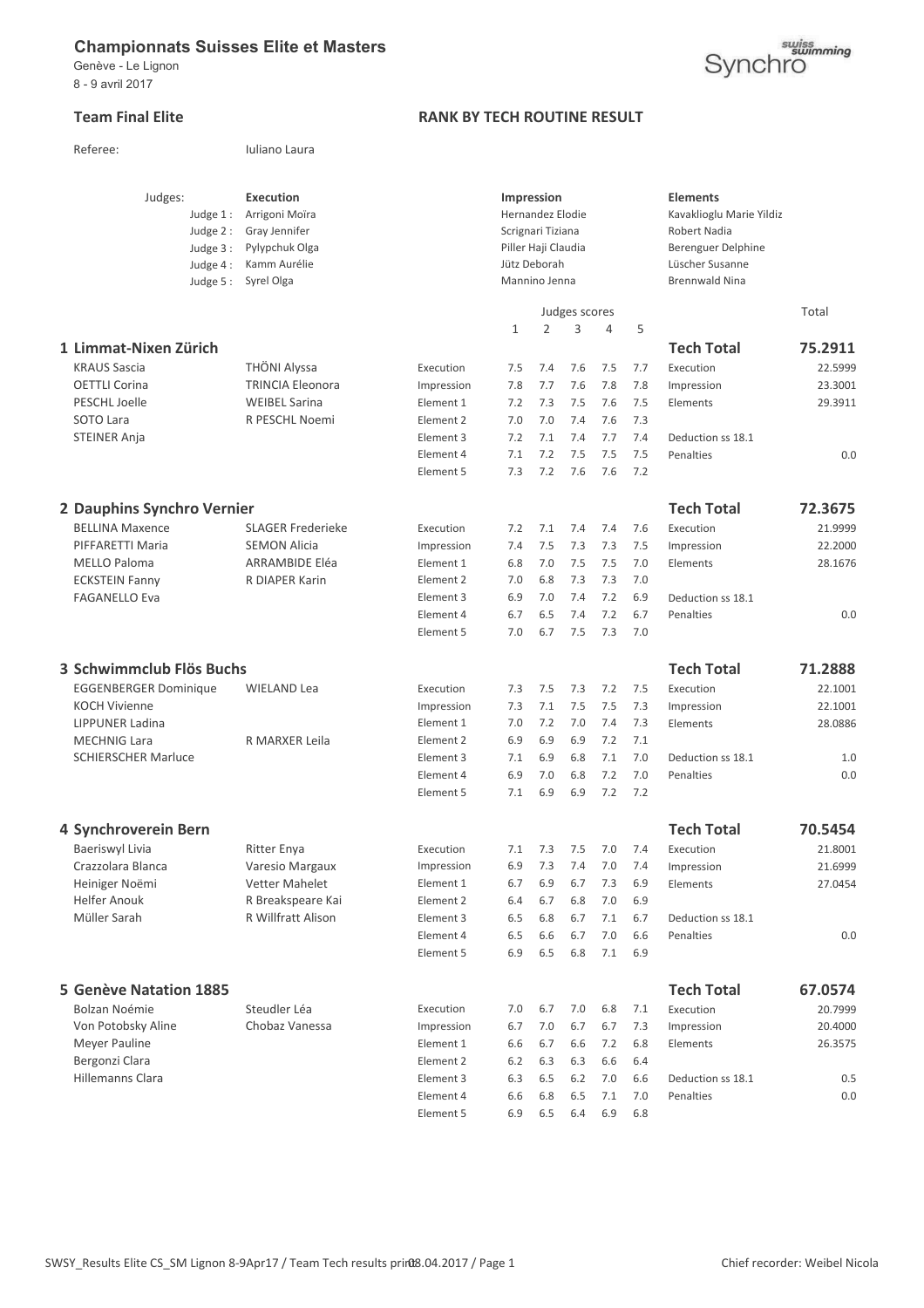8 - 9 avril 2017

# Ghampionnats Suisses Elite et Masters<br>Genève - Le Lignon 52 Synchron 52 Synchron 52 Synchron 52 Synchron 52 Synchron 52 Synchron 52 Synchron 52 Synchron 52 Synchron 52 Synchron 52 Synchron 52 Synchron 52 Synchron 52 Synchr

## **Duet Final Elite**

Referee: Iuliano Laura

#### **RANK**

| T              |                | Dauphins Synchro Vernier |                     |          |
|----------------|----------------|--------------------------|---------------------|----------|
|                | 1              | <b>BELLINA Maxence</b>   | <b>Tech Total</b>   | 76.2710  |
|                | $\overline{2}$ | PIFFARETTI Maria         | <b>Free Total</b>   | 78.3000  |
|                | R              |                          | <b>Final Result</b> | 154.5710 |
|                |                |                          | Pen (Incl)          |          |
| $\overline{2}$ |                | Limmat-Nixen Zürich      |                     |          |
|                | 1              | <b>PESCHL Joelle</b>     | <b>Tech Total</b>   | 75.3592  |
|                | $\overline{2}$ | <b>WEIBEL Sarina</b>     | <b>Free Total</b>   | 77.6001  |
|                | R              | PESCHL Noemi             | <b>Final Result</b> | 152.9593 |
|                |                |                          | Pen (Incl)          |          |
| $\overline{3}$ |                | <b>Lausanne Natation</b> |                     |          |
|                | 1              | JACCARD gladys           | <b>Tech Total</b>   | 72.8521  |
|                | $\overline{2}$ | Jaccard Mélisande        | <b>Free Total</b>   | 74.0667  |
|                | R              |                          | <b>Final Result</b> | 146.9188 |
|                |                |                          | Pen (Incl)          |          |
| 4              |                | Synchroverein Bern       |                     |          |
|                | 1              | Heiniger Noëmi           | <b>Tech Total</b>   | 67.8573  |
|                | $\overline{2}$ | Friderich Laura          | <b>Free Total</b>   | 68.4669  |
|                | R              |                          | <b>Final Result</b> | 136.3242 |
|                |                |                          | Pen (Incl)          |          |
| 5              |                |                          |                     |          |
|                |                |                          | <b>Tech Total</b>   |          |
|                |                |                          | <b>Free Total</b>   |          |
|                |                |                          | <b>Final Result</b> |          |
|                |                |                          | Pen (Incl)          |          |
| 6              |                |                          |                     |          |
|                |                |                          | <b>Tech Total</b>   |          |
|                |                |                          | <b>Free Total</b>   |          |
|                |                |                          | <b>Final Result</b> |          |
|                |                |                          | Pen (Incl)          |          |
| 7              |                |                          |                     |          |
|                |                |                          | <b>Tech Total</b>   |          |
|                |                |                          | <b>Free Total</b>   |          |
|                |                |                          | <b>Final Result</b> |          |

| Tech Total          | 76.2710  |
|---------------------|----------|
| <b>Free Total</b>   | 78.3000  |
|                     |          |
| <b>Final Result</b> | 154.5710 |

| Tech Total          | 75.3592  |
|---------------------|----------|
| <b>Free Total</b>   | 77.6001  |
|                     |          |
| <b>Final Result</b> | 152.9593 |

| Tech Total          | 72.8521  |
|---------------------|----------|
| <b>Free Total</b>   | 74.0667  |
|                     |          |
| <b>Final Result</b> | 146.9188 |

| Tech Total          | 67.8573  |
|---------------------|----------|
| <b>Free Total</b>   | 68.4669  |
| <b>Final Result</b> | 136.3242 |
|                     |          |

| <b>Tech Total</b>   |  |
|---------------------|--|
| <b>Free Total</b>   |  |
| <b>Final Result</b> |  |
| Pen (Incl)          |  |

| <b>Tech Total</b>   |  |
|---------------------|--|
| <b>Free Total</b>   |  |
| <b>Final Result</b> |  |
| Pen (Incl)          |  |

| <b>Tech Total</b>   |  |
|---------------------|--|
| <b>Free Total</b>   |  |
|                     |  |
| <b>Final Result</b> |  |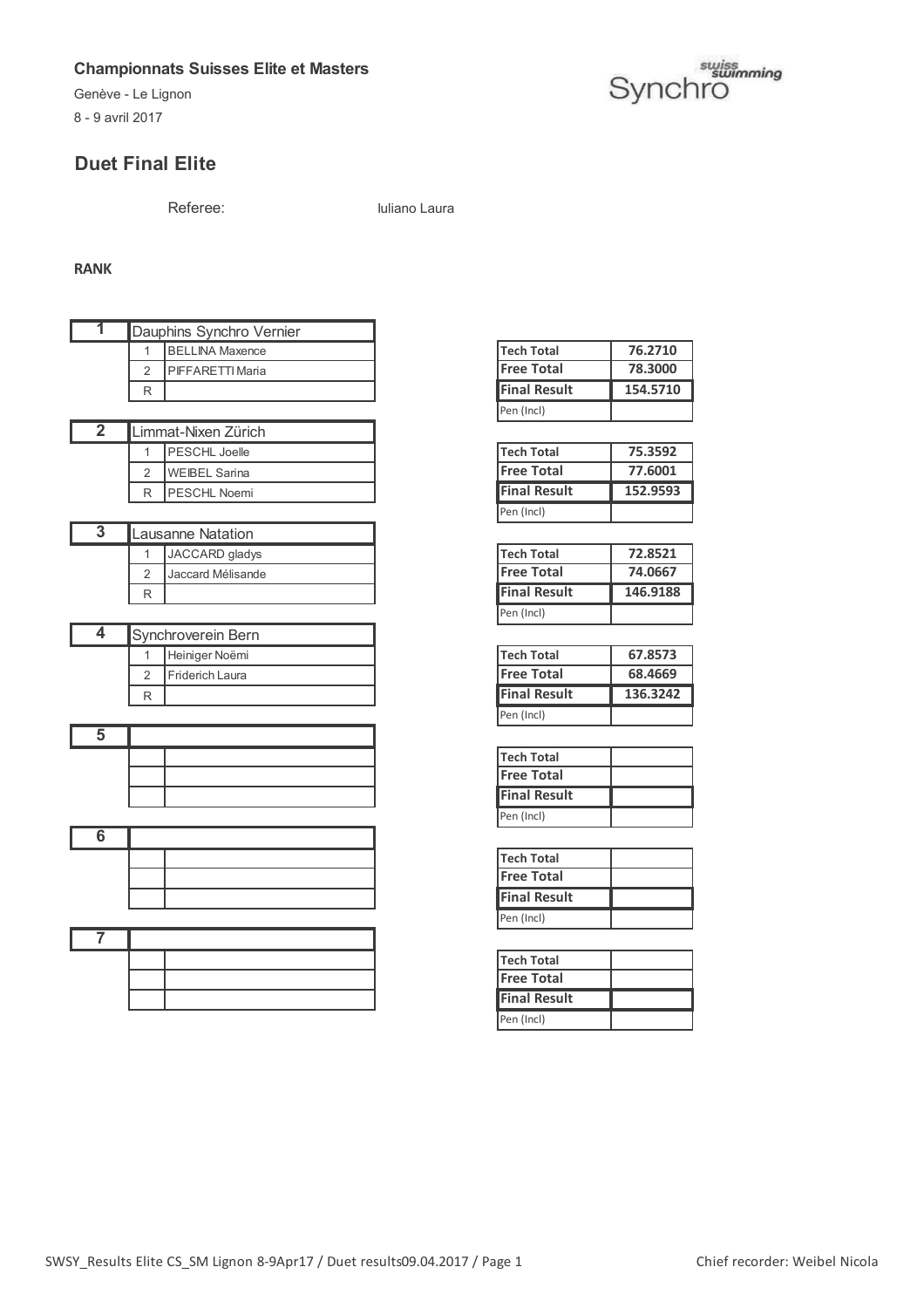Genève - Le Lignon 8 - 9 avril 2017

# suiss<br>Synchro

# **Duet Final Elite RANK BY FREE ROUTINE RESULT**

| Referee |
|---------|
|---------|

Iuliano Laura

| Judges:                  | <b>Execution</b>                                |               |                  |                      | <b>Artistic impression</b> |            | <b>Difficulty</b> |         |  |
|--------------------------|-------------------------------------------------|---------------|------------------|----------------------|----------------------------|------------|-------------------|---------|--|
|                          | Judge 1: Kavaklioglu Marie Yild Lüscher Susanne |               |                  |                      |                            | Syrel Olga |                   |         |  |
|                          | Judge 2: Brennwald Nina                         | Gray Jennifer |                  |                      |                            |            | Hernandez Elodie  |         |  |
|                          | Judge 3: Robert Nadia                           |               | Arrigoni Moïra   |                      |                            |            | Pylypchuk Olga    |         |  |
|                          | Judge 4: Berenguer Delphine                     |               | Fautrel Isabelle |                      |                            |            | Kamm Aurélie      |         |  |
|                          | Judge 5: Scrignari Tiziana                      |               |                  | <b>Fischer Cathy</b> |                            |            | Jütz Deborah      |         |  |
|                          |                                                 |               |                  | Judges scores        |                            |            |                   |         |  |
|                          |                                                 | $\mathbf{1}$  | $\overline{2}$   | 3                    | $\overline{4}$             | 5          |                   | Total   |  |
| <b>1 BELLINA Maxence</b> | <b>Dauphins Synchro Vernier</b>                 |               |                  |                      |                            |            | <b>Free Total</b> | 78.3000 |  |
| <b>PIFFARETTI Maria</b>  | Exec / Synch                                    | 7.9           | 7.7              | 7.7                  | 8.1                        | 7.7        | Exec / Synch      | 23.3001 |  |
|                          | Artistic imp.                                   | 7.8           | 7.5              | 7.9                  | 8.0                        | 7.7        | Artistic imp.     | 31.2000 |  |
|                          | Difficulty                                      | 7.7           | 8.0              | 8.0                  | 7.9                        | 7.9        | Difficulty        | 23.7999 |  |
|                          |                                                 |               |                  |                      |                            |            | Penalties         |         |  |
| 2 PESCHL Joelle          | Limmat-Nixen Zürich                             |               |                  |                      |                            |            | <b>Free Total</b> | 77.6001 |  |
| <b>WEIBEL Sarina</b>     | Exec / Synch                                    | 7.8           | 7.6              | 7.6                  | 7.6                        | 7.8        | Exec / Synch      | 23.0001 |  |
| R PESCHL Noemi           | Artistic imp.                                   | 7.8           | 7.4              | 8.1                  | 7.8                        | 7.8        | Artistic imp.     | 31.2000 |  |
|                          | Difficulty                                      | 7.8           | 7.8              | 7.8                  | 7.6                        | 7.8        | Difficulty        | 23.4000 |  |
|                          |                                                 |               |                  |                      |                            |            | Penalties         |         |  |
| 3 JACCARD gladys         | <b>Lausanne Natation</b>                        |               |                  |                      |                            |            | <b>Free Total</b> | 74.0667 |  |
| <b>Jaccard Mélisande</b> | Exec / Synch                                    | 7.4           | 7.1              | 7.3                  | 7.3                        | 6.8        | Exec / Synch      | 21.6999 |  |
|                          | Artistic imp.                                   | 7.5           | 7.0              | 7.6                  | 7.3                        | 7.7        | Artistic imp.     | 29.8668 |  |
|                          | Difficulty                                      | 7.5           | 7.5              | 7.5                  | 7.3                        | 7.6        | Difficulty        | 22.5000 |  |
|                          |                                                 |               |                  |                      |                            |            | Penalties         |         |  |
| 4 Heiniger Noëmi         | <b>Synchroverein Bern</b>                       |               |                  |                      |                            |            | <b>Free Total</b> | 68.4669 |  |
| <b>Friderich Laura</b>   | Exec / Synch                                    | 6.7           | 6.8              | 6.8                  | 6.8                        | 7.0        | Exec / Synch      | 20.4000 |  |
|                          | Artistic imp.                                   | 6.9           | 6.6              | 7.3                  | 6.9                        | 6.8        | Artistic imp.     | 27.4668 |  |
|                          | Difficulty                                      | 6.9           | 6.9              | 7.1                  | 6.7                        | 6.8        | Difficulty        | 20.6001 |  |
|                          |                                                 |               |                  |                      |                            |            | Penalties         |         |  |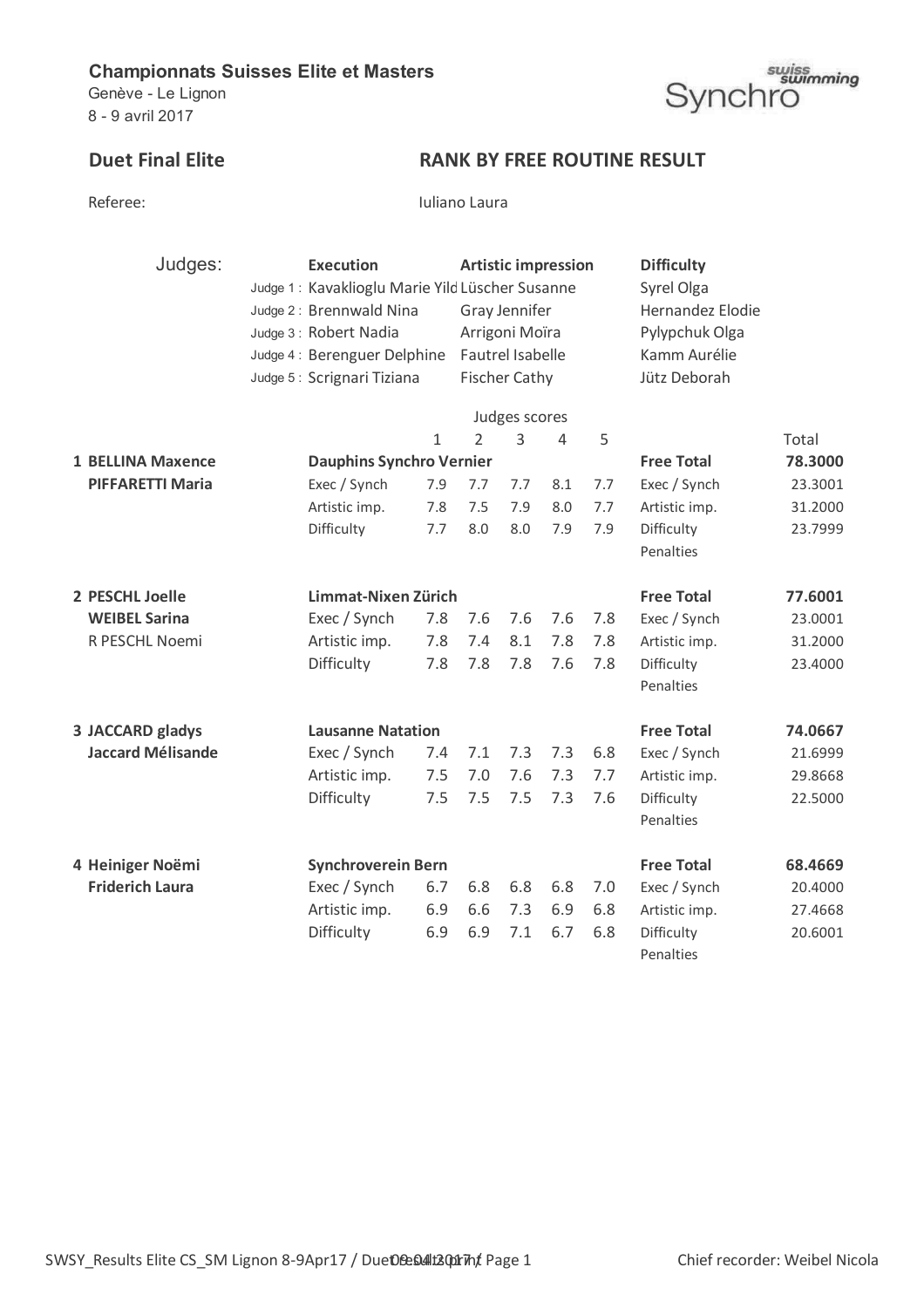Referee: Iuliano Laura

Genève - Le Lignon 8 - 9 avril 2017



## **Duet Final Elite PLATZIERUNG DURCH TECHN. KÜR RESULTATE**

| Judges:                  |          | <b>Execution</b>                |         |               |               | <b>Impression</b>   |                  | <b>Elements</b>           |         |  |
|--------------------------|----------|---------------------------------|---------|---------------|---------------|---------------------|------------------|---------------------------|---------|--|
|                          | Judge 1: | Jütz Deborah                    |         |               |               | Pylypchuk Olga      |                  | Kavaklioglu Marie Yildiz  |         |  |
|                          | Judge 2: | Lüscher Susanne                 |         |               |               | Kamm Aurélie        |                  | <b>Berenguer Delphine</b> |         |  |
|                          | Judge 3: | <b>Fischer Cathy</b>            |         |               |               | <b>Robert Nadia</b> |                  | Syrel Olga                |         |  |
|                          | Judge 4: | Mannino Jenna                   |         |               |               |                     | Hernandez Elodie | <b>Brennwald Nina</b>     |         |  |
|                          | Judge 5: | Piller Haji Claudia             |         |               |               | Gray Jennifer       |                  | Bogacheva Valentina       |         |  |
|                          |          |                                 |         |               |               |                     |                  |                           |         |  |
|                          |          |                                 |         |               | Judges scores |                     |                  |                           |         |  |
|                          |          |                                 | 1       | $\mathcal{P}$ | 3             | 4                   | 5                |                           | Total   |  |
| <b>1 BELLINA Maxence</b> |          | <b>Dauphins Synchro Vernier</b> |         |               |               |                     |                  | <b>Tech Total</b>         | 76.2710 |  |
| <b>PIFFARETTI Maria</b>  |          | Execution                       | 7.9     | 7.7           | 7.7           | 7.6                 | 8.1              | Execution                 | 23.3001 |  |
|                          |          | Impression                      | 7.8     | 7.6           | 8.1           | 7.7                 | 7.0              | Impression                | 23.1000 |  |
|                          |          | Element 1                       | 7.3     | 7.8           | 7.5           | 7.5                 | 7.5              | Elements                  | 29.8709 |  |
|                          |          | Element 2                       | 7.2     | 7.6           | 7.3           | 7.3                 | 7.3              |                           |         |  |
|                          |          | Element 3                       | 7.3     | 7.6           | 7.3           | 7.3                 | 7.4              | Penalties                 | 0.0     |  |
|                          |          | Element 4                       | 7.5     | 7.7           | 7.4           | 7.7                 | 7.4              |                           |         |  |
|                          |          | Element 5                       | 7.4     | 7.6           | 7.6           | 7.7                 | 7.6              |                           |         |  |
| 2 PESCHL Joelle          |          | Limmat-Nixen Zürich             |         |               |               |                     |                  | <b>Tech Total</b>         | 75.3592 |  |
| <b>WEIBEL Sarina</b>     |          | Execution                       | 7.8     | 7.6           | 7.8           | 7.4                 | 8.0              | Execution                 | 23.1999 |  |
| R PESCHL Noemi           |          | Impression                      | 7.6     | 7.3           | 8.0           | 7.5                 | 7.1              | Impression                | 22.4001 |  |
|                          |          | Element 1                       | 7.4     | 7.6           | 7.6           | 7.7                 | 7.4              | Elements                  | 29.7592 |  |
|                          |          | Element 2                       | 7.2     | 7.4           | 7.4           | 7.5                 | 7.1              |                           |         |  |
|                          |          | Element 3                       | 7.0     | 7.4           | 7.2           | 7.4                 | 7.3              | Penalties                 | 0.0     |  |
|                          |          | Element 4                       | 7.3     | 7.5           | 7.3           | 7.6                 | 7.5              |                           |         |  |
|                          |          | Element 5                       | 7.5     | 7.5           | 7.5           | 7.9                 | 7.6              |                           |         |  |
| 3 JACCARD gladys         |          | <b>Lausanne Natation</b>        |         |               |               |                     |                  | <b>Tech Total</b>         | 72.8521 |  |
| <b>Jaccard Mélisande</b> |          | Execution                       | 7.5     | 7.2           | 7.5           | 7.3                 | 7.7              | Execution                 | 22.2999 |  |
|                          |          | Impression                      | $7.5$   | $7.0$         | 7.6           | 7.3                 | 7.3              | Impression                | 22.1001 |  |
|                          |          | Element 1                       | 6.9     | 7.2           | 7.2           | 7.2                 | 7.2              | Elements                  | 28.4521 |  |
|                          |          | Element 2                       | 7.1     | $7.1\,$       | 7.2           | 7.3                 | 6.8              |                           |         |  |
|                          |          | Element 3                       | 6.8     | 7.1           | 7.0           | 7.1                 | 6.7              | Penalties                 | $0.0\,$ |  |
|                          |          | Element 4                       | $7.1\,$ | 6.9           | $7.1\,$       | 7.3                 | 7.0              |                           |         |  |
|                          |          | Element 5                       | 7.1     | $7.0$         | 7.4           | 7.5                 | 6.9              |                           |         |  |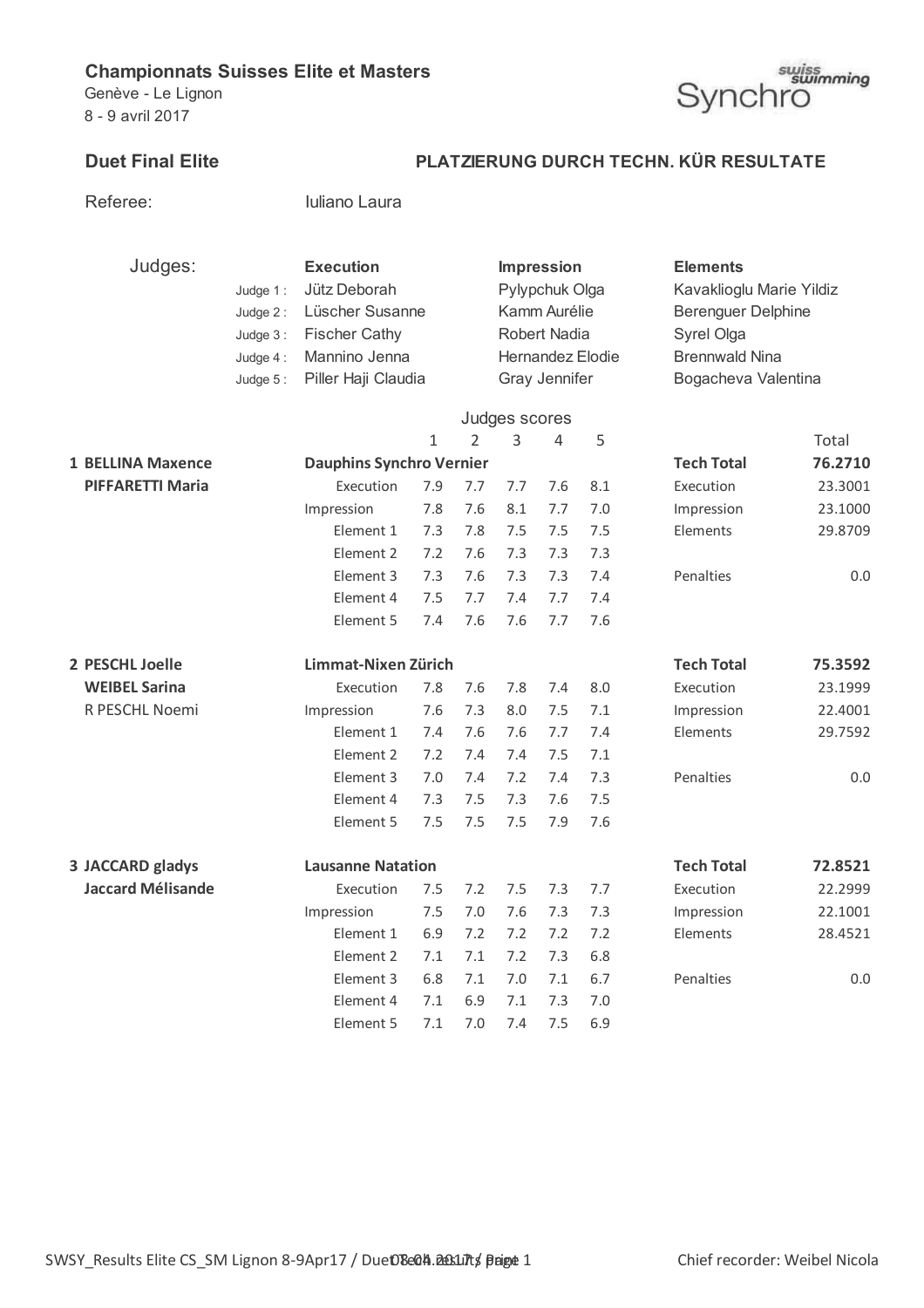|                        | Judges scores             |     |     |     |     |     |                   |         |  |
|------------------------|---------------------------|-----|-----|-----|-----|-----|-------------------|---------|--|
|                        |                           | 1   | 2   | 3   | 4   | 5   |                   | Total   |  |
| 4 Heiniger Noëmi       | <b>Synchroverein Bern</b> |     |     |     |     |     | <b>Tech Total</b> | 67.8573 |  |
| <b>Friderich Laura</b> | Execution                 | 6.9 | 6.9 | 7.1 | 6.8 | 7.3 | Execution         | 20.9001 |  |
|                        | Impression                | 6.6 | 6.5 | 7.3 | 6.9 | 6.4 | Impression        | 20.0001 |  |
|                        | Element 1                 | 6.0 | 6.8 | 7.0 | 6.8 | 6.8 | Elements          | 26.9571 |  |
|                        | Element 2                 | 5.9 | 6.6 | 6.8 | 7.0 | 6.8 |                   |         |  |
|                        | Element 3                 | 6.0 | 6.4 | 6.7 | 6.7 | 6.8 | Penalties         | 0.0     |  |
|                        | Element 4                 | 6.4 | 6.4 | 6.9 | 6.8 | 6.9 |                   |         |  |
|                        | Element 5                 | 6.5 | 6.5 | 7.1 | 7.0 | 7.0 |                   |         |  |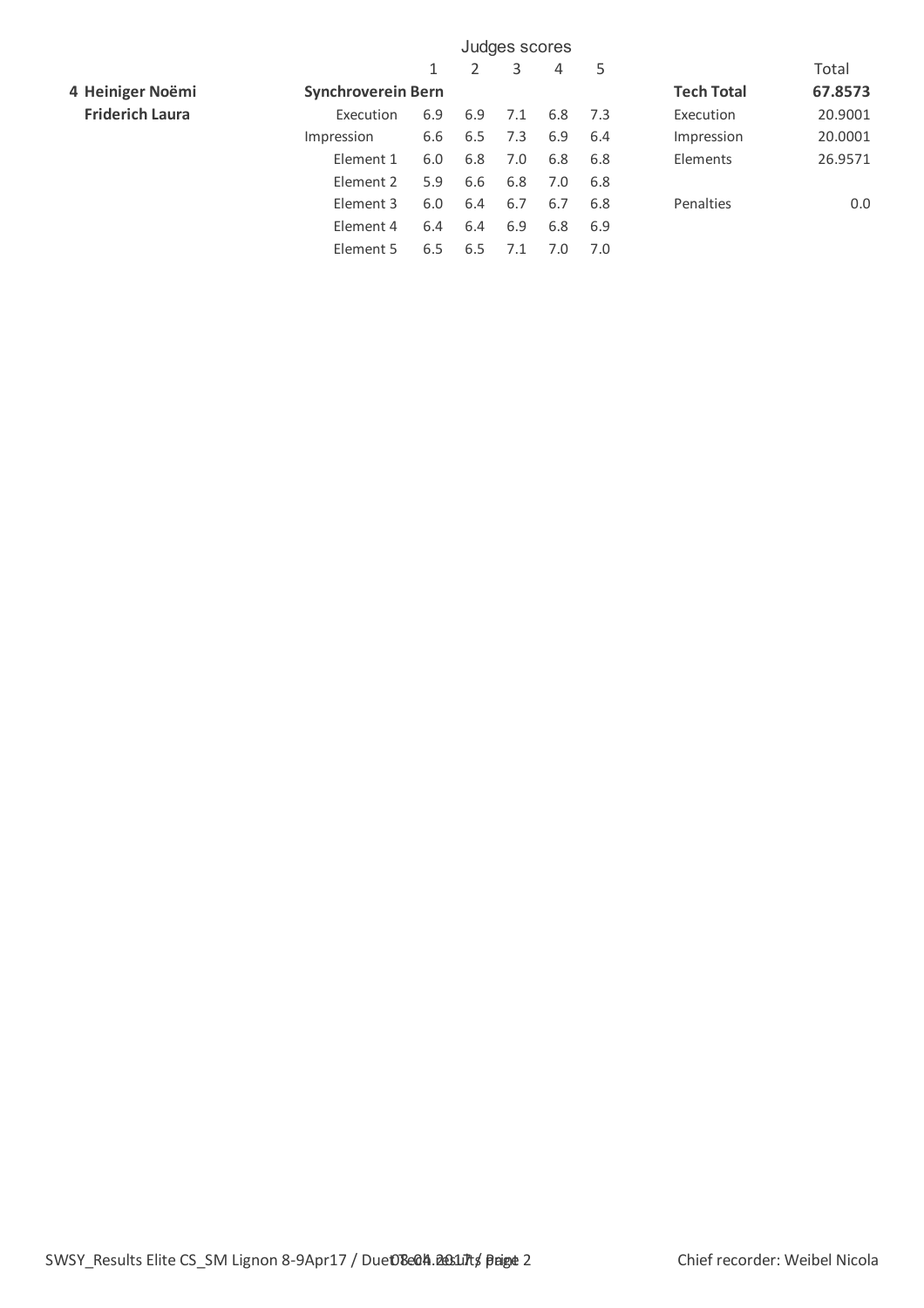Genève - Le Lignon 8 - 9 avril 2017

#### **Solo Final Elite**

Referee: Iuliano Laura

#### **RANK BY**

|                 |                        |                        | <b>Tech Total</b> | <b>Free Total</b> | <b>Final Result</b> | Pen<br>(Incl) |
|-----------------|------------------------|------------------------|-------------------|-------------------|---------------------|---------------|
| 1               | Schwimmclub Flös Buchs | <b>KOCH Vivienne</b>   | 77.5738           | 79.8332           | 157.4070            |               |
|                 |                        |                        |                   |                   |                     |               |
| $\overline{2}$  | Limmat-Nixen Zürich 1  | <b>KRAUS Sascia</b>    | 76.9405           | 77.2668           | 154.2073            |               |
|                 |                        |                        |                   |                   |                     |               |
| $\overline{3}$  | Limmat-Nixen Zürich 3  | THÖNI Alyssa           | 73.8341           | 75.0999           | 148.9340            |               |
| $\overline{4}$  | Schwimmclub Solothurn  | <b>FLURI Christine</b> |                   |                   | 146.2543            |               |
|                 |                        |                        | 72.8877           | 73.3666           |                     |               |
| $\overline{5}$  | Limmat-Nixen Zürich 2  | SOTO Lara              | 70.8171           | 72.8330           | 143.6501            |               |
|                 |                        |                        |                   |                   |                     |               |
| $6\phantom{1}6$ | Lausanne Natation      | Jaccard Mélisande      | 71.8599           | 71.2332           | 143.0931            |               |
|                 |                        |                        |                   |                   |                     |               |
| $\overline{7}$  |                        |                        |                   |                   |                     |               |
| ${\bf 8}$       |                        |                        |                   |                   |                     |               |
|                 |                        |                        |                   |                   |                     |               |
| 9               |                        |                        |                   |                   |                     |               |
|                 |                        |                        |                   |                   |                     |               |
| 10              |                        |                        |                   |                   |                     |               |
|                 |                        |                        |                   |                   |                     |               |
| 11              |                        |                        |                   |                   |                     |               |
|                 |                        |                        |                   |                   |                     |               |
| 12              |                        |                        |                   |                   |                     |               |
| 13              |                        |                        |                   |                   |                     |               |
|                 |                        |                        |                   |                   |                     |               |
| 14              |                        |                        |                   |                   |                     |               |
|                 |                        |                        |                   |                   |                     |               |
| 15              |                        |                        |                   |                   |                     |               |
|                 |                        |                        |                   |                   |                     |               |
| 16              |                        |                        |                   |                   |                     |               |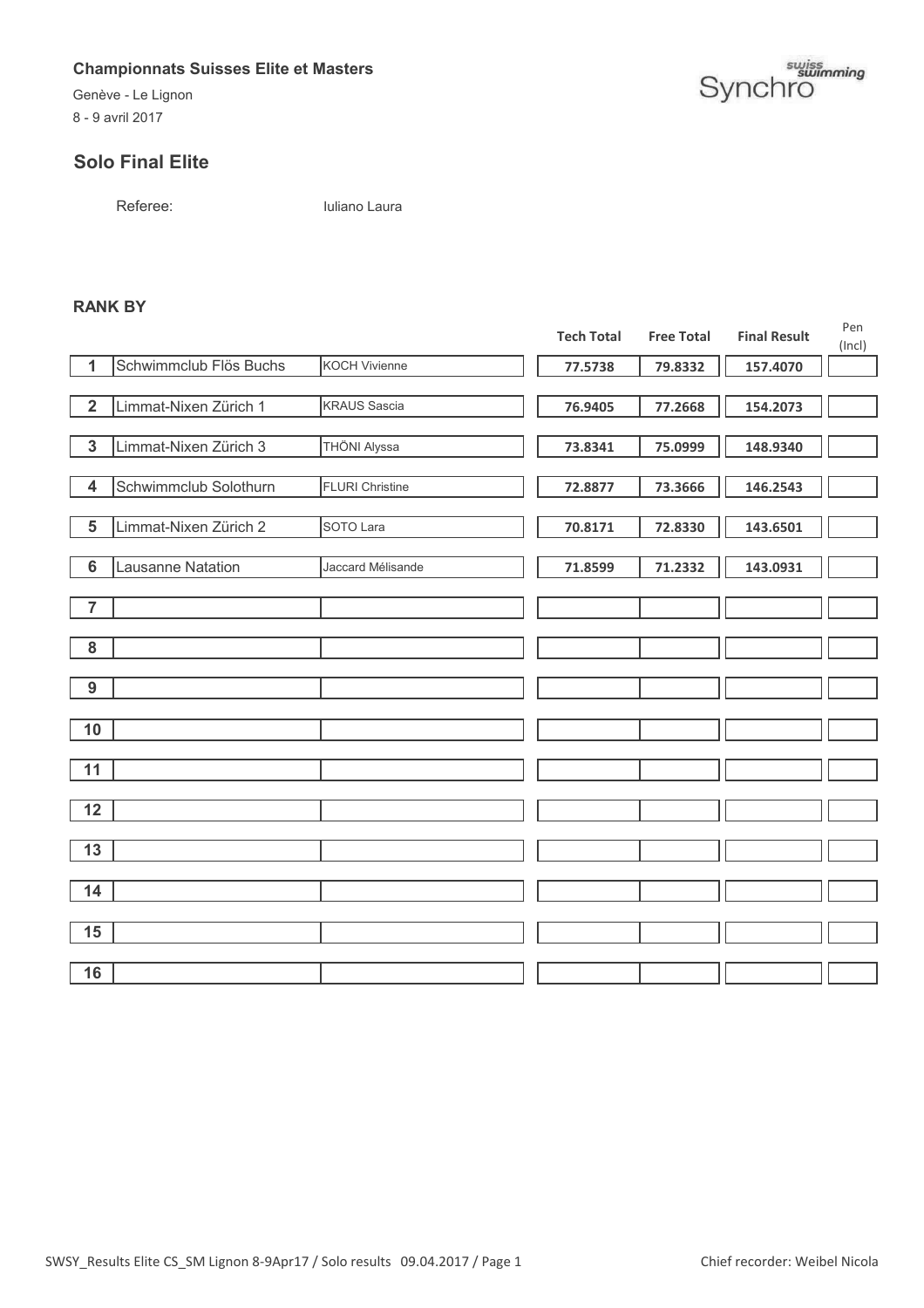Genève - Le Lignon 8 - 9 avril 2017



Referee: Iuliano Laura

## Solo Final Elite **RANK BY FREE ROUTINE RESULT**

| Judges:             | <b>Execution</b>            |                               | <b>Artistic impression</b>        |                          |                |               |     |     | <b>Difficulty</b>            |         |
|---------------------|-----------------------------|-------------------------------|-----------------------------------|--------------------------|----------------|---------------|-----|-----|------------------------------|---------|
|                     | Judge 1: Pylypchuk Olga     |                               |                                   | Judge 1 : Lebet Davidane |                |               |     |     | Judge 1: Gray Jennifer       |         |
|                     | Judge 2 : Hernandez Elodie  |                               | Judge 2: Robert Nadia             |                          |                |               |     |     | Judge 2: Scrignari Tiziana   |         |
|                     | Judge 3 : Syrel Olga        |                               | Judge 3: Kavaklioglu Marie Yildiz |                          |                |               |     |     | Judge 3: Fischer Cathy       |         |
|                     | Judge 4 : Jütz Deborah      |                               | Judge 4: Arrigoni Moïra           |                          |                |               |     |     | Judge 4: Bogacheva Valentina |         |
|                     | Judge 5: Berenguer Delphine |                               | Judge 5: Brennwald Nina           |                          |                |               |     |     | Judge 5 : Kamm Aurélie       |         |
|                     |                             |                               |                                   |                          |                |               |     |     |                              |         |
|                     |                             |                               |                                   |                          |                | Judges scores |     |     |                              |         |
|                     |                             |                               |                                   | 1                        | $\overline{2}$ | 3             | 4   | 5   |                              | Total   |
| 1 KOCH Vivienne     |                             | <b>Schwimmclub Flös Buchs</b> |                                   |                          |                |               |     |     | <b>Free Total</b>            | 79.8332 |
|                     |                             | Exec / Synch                  |                                   | 8.2                      | 8.1            | 8.0           | 8.1 | 7.9 | Exec / Synch                 | 24.2001 |
|                     |                             | Artistic imp.                 |                                   | 7.8                      | 8.1            | 8.0           | 8.0 | 8.3 | Artistic imp.                | 32.1332 |
|                     |                             | Difficulty                    |                                   | 7.7                      | 7.7            | 8.0           | 7.9 | 7.9 | Difficulty                   | 23.4999 |
|                     |                             |                               |                                   |                          |                |               |     |     | Penalties                    |         |
| 2 KRAUS Sascia      |                             | Limmat-Nixen Zürich           |                                   |                          |                |               |     |     | <b>Free Total</b>            | 77.2668 |
|                     |                             | Exec / Synch                  |                                   | 8.0                      | 7.8            | 7.7           | 7.8 | 7.8 | Exec / Synch                 | 23.4000 |
|                     |                             | Artistic imp.                 |                                   | 7.7                      | 7.8            | 7.6           | 7.8 | 8.2 | Artistic imp.                | 31.0668 |
|                     |                             | Difficulty                    |                                   | 7.5                      | 7.5            | 7.8           | 7.6 | 7.7 | Difficulty                   | 22.8000 |
|                     |                             |                               |                                   |                          |                |               |     |     | Penalties                    |         |
| 3 THÖNI Alyssa      |                             | Limmat-Nixen Zürich           |                                   |                          |                |               |     |     | <b>Free Total</b>            | 75.0999 |
|                     |                             |                               |                                   | 7.3                      | 7.6            | 7.6           | 7.6 | 7.4 |                              | 22.5999 |
|                     |                             | Exec / Synch<br>Artistic imp. |                                   | 7.6                      | 7.6            | 7.3           | 7.5 | 7.4 | Exec / Synch                 | 30.0000 |
|                     |                             | Difficulty                    |                                   | 7.1                      | 7.8            | 7.6           | 7.4 | 7.5 | Artistic imp.<br>Difficulty  | 22.5000 |
|                     |                             |                               |                                   |                          |                |               |     |     | Penalties                    |         |
|                     |                             |                               |                                   |                          |                |               |     |     |                              |         |
| 4 FLURI Christine   |                             | <b>Schwimmclub Solothurn</b>  |                                   |                          |                |               |     |     | <b>Free Total</b>            | 73.3666 |
|                     |                             | Exec / Synch                  |                                   | 7.4                      | 7.3            | 7.5           | 7.5 | 7.4 | Exec / Synch                 | 22.2999 |
|                     |                             | Artistic imp.                 |                                   | 6.7                      | 7.4            | 7.3           | 7.1 | 7.5 | Artistic imp.                | 29.0668 |
|                     |                             | Difficulty                    |                                   | 7.2                      | 7.3            | 7.4           | 7.5 | 7.3 | Difficulty                   | 21.9999 |
|                     |                             |                               |                                   |                          |                |               |     |     | Penalties                    |         |
| 5 SOTO Lara         |                             | Limmat-Nixen Zürich           |                                   |                          |                |               |     |     | <b>Free Total</b>            | 72.8330 |
|                     |                             | Exec / Synch                  |                                   | 7.2                      | 7.5            | 7.1           | 7.2 | 7.3 | Exec / Synch                 | 21.6999 |
|                     |                             | Artistic imp.                 |                                   | 7.1                      | 7.5            | 7.4           | 7.4 | 7.7 | Artistic imp.                | 29.7332 |
|                     |                             | Difficulty                    |                                   | 6.9                      | 7.4            | 7.3           | 7.1 | 7.0 | Difficulty                   | 21.3999 |
|                     |                             |                               |                                   |                          |                |               |     |     | Penalties                    |         |
| 6 Jaccard Mélisande |                             | <b>Lausanne Natation</b>      |                                   |                          |                |               |     |     | <b>Free Total</b>            | 71.2332 |
|                     |                             | Exec / Synch                  |                                   | 7.0                      | 7.2            | 7.4           | 6.9 | 7.2 | Exec / Synch                 | 21.3999 |
|                     |                             | Artistic imp.                 |                                   | 7.3                      | 7.2            | 7.1           | 7.2 | 7.4 | Artistic imp.                | 28.9332 |
|                     |                             | Difficulty                    |                                   | 6.7                      | 7.0            | 7.5           | 6.8 | 7.1 | Difficulty                   | 20.9001 |
|                     |                             |                               |                                   |                          |                |               |     |     | Penalties                    |         |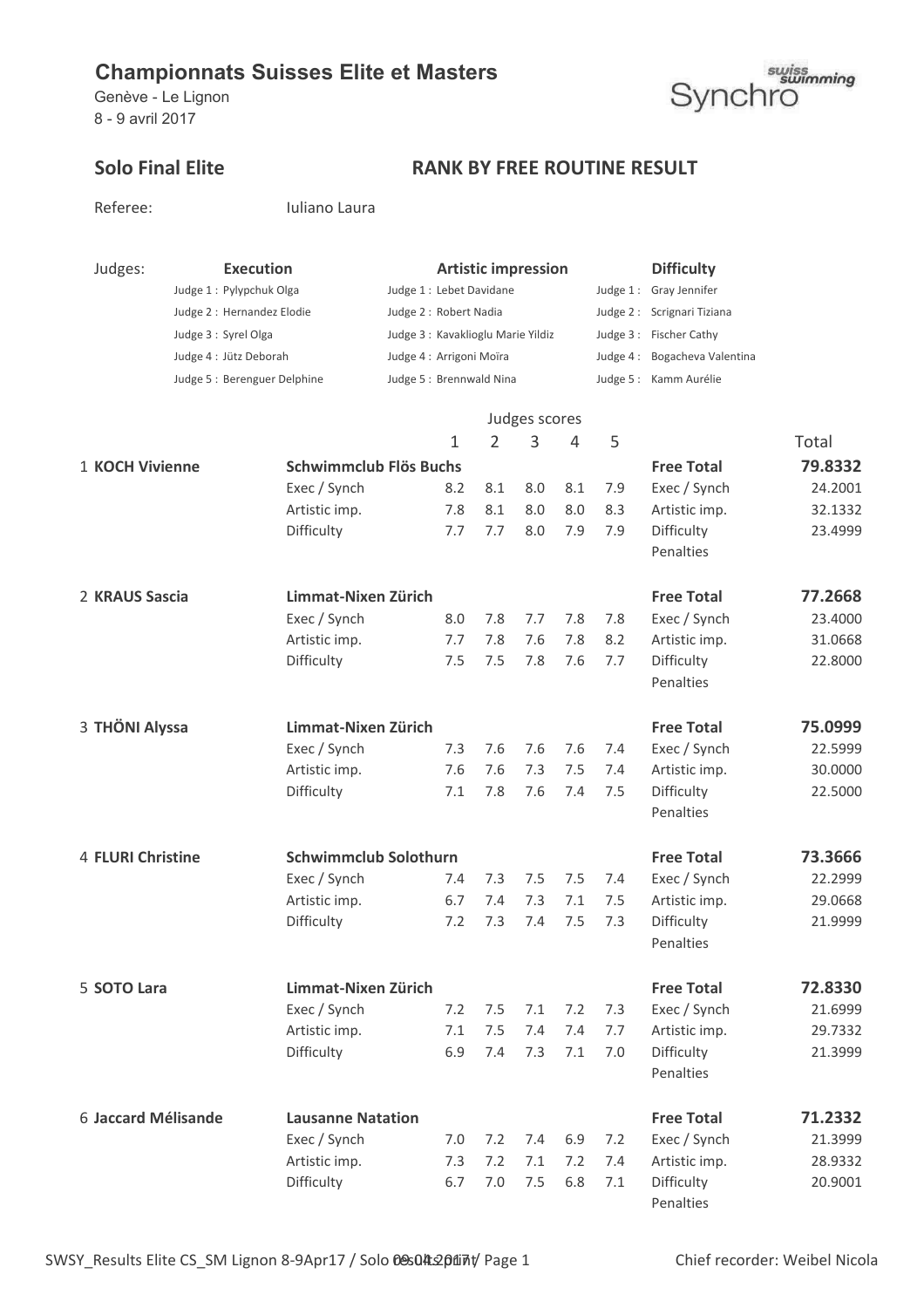Genève - Le Lignon 8 - 9 avril 2017



## Solo Final Elite **RANK BY TECH ROUTINE RESULT**

| Referee:          |                            | Iuliano Laura                     |                     |                              |                   |               |     |                   |                              |         |
|-------------------|----------------------------|-----------------------------------|---------------------|------------------------------|-------------------|---------------|-----|-------------------|------------------------------|---------|
| Judges:           |                            | <b>Execution</b>                  |                     |                              | <b>Impression</b> |               |     |                   | <b>Elements</b>              |         |
|                   | Judge 1 : Hernandez Elodie |                                   |                     | Judge 1: Gray Jennifer       |                   |               |     |                   | Judge 1: Jütz Deborah        |         |
|                   |                            | Judge 2: Kavaklioglu Marie Yildiz |                     | Judge 2: Brennwald Nina      |                   |               |     |                   | Judge 2 : Lüscher Susanne    |         |
|                   | Judge 3 : Robert Nadia     |                                   |                     | Judge 3 : Berenguer Delphine |                   |               |     |                   | Judge 3: Pylypchuk Olga      |         |
|                   | Judge 4 : Kamm Aurélie     |                                   |                     | Judge 4: Bogacheva Valentina |                   |               |     |                   | Judge 4: Piller Haji Claudia |         |
|                   | Judge 5: Fischer Cathy     |                                   |                     | Judge 5 : Arrigoni Moïra     |                   |               |     |                   | Judge 5 : Ignatova Inna      |         |
|                   |                            |                                   |                     |                              |                   | Judges scores |     |                   |                              |         |
|                   |                            |                                   |                     | 1                            | 2                 | 3             | 4   | 5                 |                              | Total   |
| 1 KOCH Vivienne   |                            | Schwimmclub Flös Buchs            |                     |                              |                   |               |     |                   | <b>Tech Total</b>            | 77.5738 |
|                   |                            | Execution                         |                     | 7.9                          | 8.1               | 8.0           | 7.8 | 7.9               | Execution                    | 23.7999 |
|                   |                            | Impression                        |                     | 7.3                          | 8.2               | 7.8           | 7.9 | 7.6               | Impression                   | 23.3001 |
|                   |                            | Element 1                         |                     | 7.7                          | 7.8               | 7.8           | 7.5 | 7.6               | Elements                     | 30.4738 |
|                   |                            | Element 2                         |                     | 7.5                          | 7.9               | 8.0           | 7.7 | 7.2               |                              |         |
|                   |                            | Element 3                         |                     | 7.7                          | 7.7               | 7.3           | 7.4 | 7.4               | Penalties                    | 0.0     |
|                   |                            | Element 4                         |                     | 7.4                          | 7.9               | 7.9           | 7.5 | 7.3               |                              |         |
|                   |                            | Element 5                         |                     | 7.7                          | 7.8               | 7.7           | 7.3 | 7.5               |                              |         |
| 2 KRAUS Sascia    |                            | Limmat-Nixen Zürich               |                     |                              |                   |               |     |                   | <b>Tech Total</b>            | 76.9405 |
|                   |                            | Execution                         |                     | 7.6                          | 7.8               | 7.9           | 7.9 | 7.8               | Execution                    | 23.4999 |
|                   |                            | Impression                        |                     | 7.8                          | 8.1               | 7.6           | 7.7 | 7.5               | Impression                   | 23.1000 |
|                   |                            | Element 1                         |                     | 7.6                          | 7.9               | 7.8           | 7.8 | 7.5               | Elements                     | 30.3406 |
|                   |                            | Element 2                         |                     | 7.2                          | 7.7               | 7.7           | 7.6 | 7.4               |                              |         |
|                   |                            | Element 3                         |                     | 7.6                          | 7.5               | 7.6           | 7.7 | 7.5               | Penalties                    | 0.0     |
|                   |                            | Element 4                         |                     | 7.2                          | 7.7               | 7.7           | 7.5 | 7.5               |                              |         |
|                   |                            | Element 5                         |                     | 7.2                          | 7.6               | 7.6           | 7.5 | 7.4               |                              |         |
| 3 THÖNI Alyssa    |                            |                                   | Limmat-Nixen Zürich |                              |                   |               |     | <b>Tech Total</b> | 73.8341                      |         |
|                   |                            | Execution                         |                     | 7.5                          | 7.3               | 7.6           | 7.4 | 7.7               | Execution                    | 22.5000 |
|                   |                            | Impression                        |                     | 7.5                          | 7.5               | 7.2           | 7.3 | 7.3               | Impression                   | 22.1001 |
|                   |                            | Element 1                         |                     | 7.5                          | 7.4               | 7.8           | 7.6 | 7.5               | Elements                     | 29.2340 |
|                   |                            | Element 2                         |                     | 7.3                          | 7.4               | 7.6           | 7.9 | 7.0               |                              |         |
|                   |                            | Element 3                         |                     | 7.2                          | 7.5               | 7.7           | 7.6 | 6.9               | Penalties                    | 0.0     |
|                   |                            | Element 4                         |                     | 6.9                          | 7.1               | 7.6           | 7.1 | 6.8               |                              |         |
|                   |                            | Element 5                         |                     | 7.0                          | 7.1               | 7.5           | 7.0 | 6.8               |                              |         |
| 4 FLURI Christine |                            | <b>Schwimmclub Solothurn</b>      |                     |                              |                   |               |     |                   | <b>Tech Total</b>            | 72.8877 |
|                   |                            | Execution                         |                     | 7.4                          | 7.2               | 7.5           | 7.6 | 7.2               | Execution                    | 22.1001 |
|                   |                            | Impression                        |                     | 7.2                          | 7.2               | 7.3           | 7.5 | 6.9               | Impression                   | 21.6999 |
|                   |                            | Element 1                         |                     | 7.0                          | 7.6               | 7.5           | 7.6 | 6.9               | Elements                     | 29.0877 |
|                   |                            | Element 2                         |                     | 7.2                          | 7.4               | 7.4           | 7.3 | 6.6               |                              |         |
|                   |                            | Element 3                         |                     | 7.3                          | 7.5               | 7.3           | 7.5 | 6.9               | Penalties                    | 0.0     |
|                   |                            | Element 4                         |                     | 6.6                          | 7.2               | 7.3           | 7.4 | 6.7               |                              |         |
|                   |                            | Element 5                         |                     | 6.9                          | 7.3               | 7.5           | 7.5 | 6.7               |                              |         |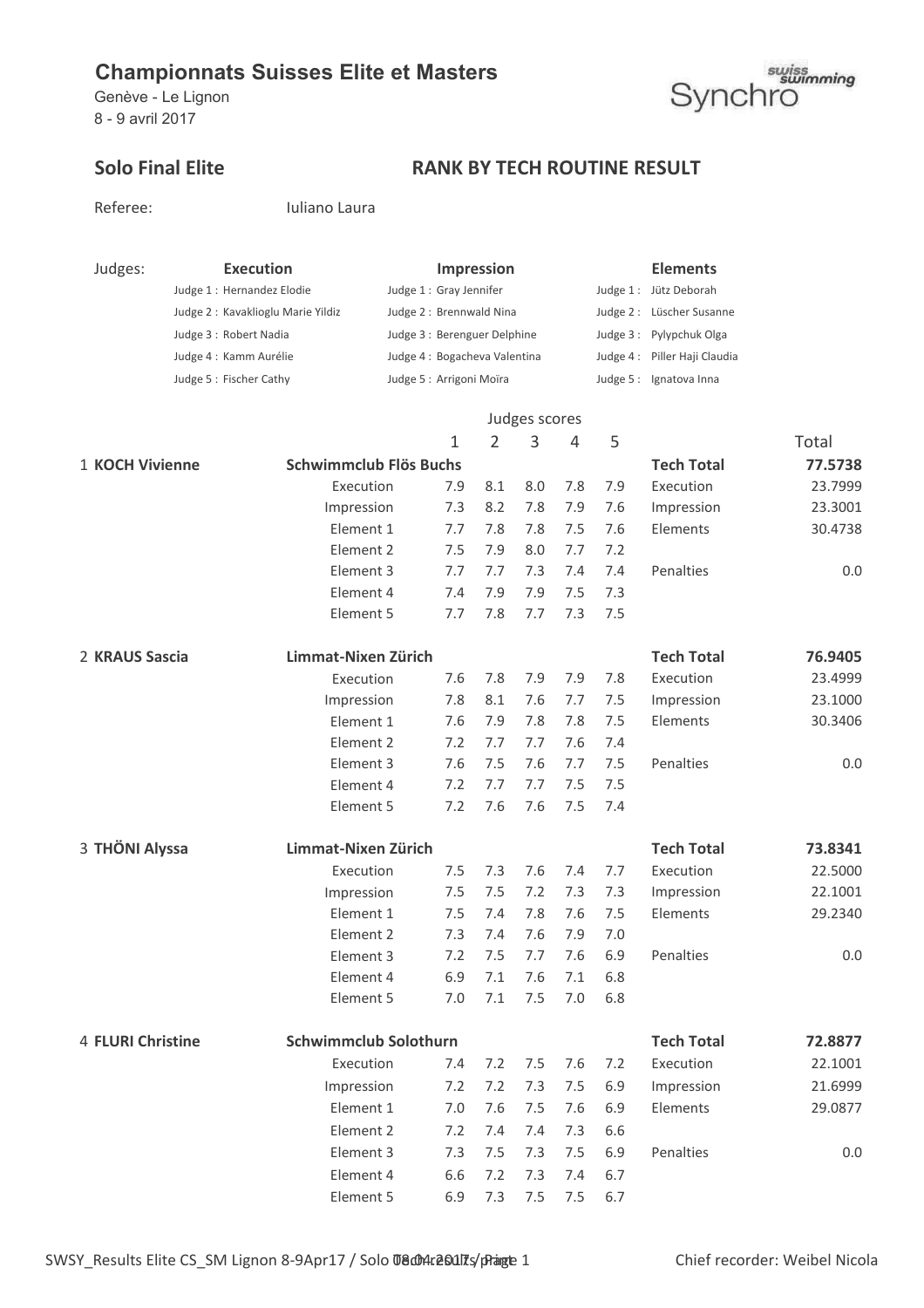|                     |                          |     |                | Judges scores |     |     |                   |         |
|---------------------|--------------------------|-----|----------------|---------------|-----|-----|-------------------|---------|
|                     |                          | 1   | $\overline{2}$ | 3             | 4   | 5   |                   | Total   |
| 5 Jaccard Mélisande | <b>Lausanne Natation</b> |     |                |               |     |     | <b>Tech Total</b> | 71.8599 |
|                     | Execution                | 7.3 | 7.4            | 7.2           | 6.9 | 7.3 | Execution         | 21.8001 |
|                     | Impression               | 7.0 | 7.1            | 7.1           | 6.8 | 7.0 | Impression        | 21.0999 |
|                     | Element 1                | 7.3 | 7.3            | 7.6           | 7.5 | 7.3 | Elements          | 28.9599 |
|                     | Element 2                | 7.0 | 7.3            | 7.2           | 7.1 | 7.2 |                   |         |
|                     | Element 3                | 7.4 | 7.3            | 7.4           | 7.4 | 7.2 | Penalties         | 0.0     |
|                     | Element 4                | 6.8 | 7.3            | 7.4           | 7.4 | 7.5 |                   |         |
|                     | Element 5                | 6.6 | 7.1            | 6.8           | 6.6 | 7.1 |                   |         |
| 6 SOTO Lara         | Limmat-Nixen Zürich      |     |                |               |     |     | <b>Tech Total</b> | 70.8171 |
|                     | Execution                | 7.2 | 7.3            | 7.3           | 6.8 | 7.0 | Execution         | 21.5001 |
|                     | Impression               | 7.0 | 7.4            | 7.2           | 6.9 | 6.8 | Impression        | 21.0999 |
|                     | Element 1                | 6.7 | 7.2            | 7.6           | 7.3 | 7.0 | Elements          | 28.2171 |
|                     | Element 2                | 6.9 | 7.2            | 7.3           | 7.1 | 6.7 |                   |         |
|                     | Element 3                | 7.2 | 7.3            | 7.6           | 7.4 | 6.8 | Penalties         | 0.0     |
|                     | Element 4                | 6.5 | 6.9            | 7.2           | 6.9 | 6.6 |                   |         |
|                     | Element 5                | 6.4 | 7.0            | 7.5           | 6.7 | 6.8 |                   |         |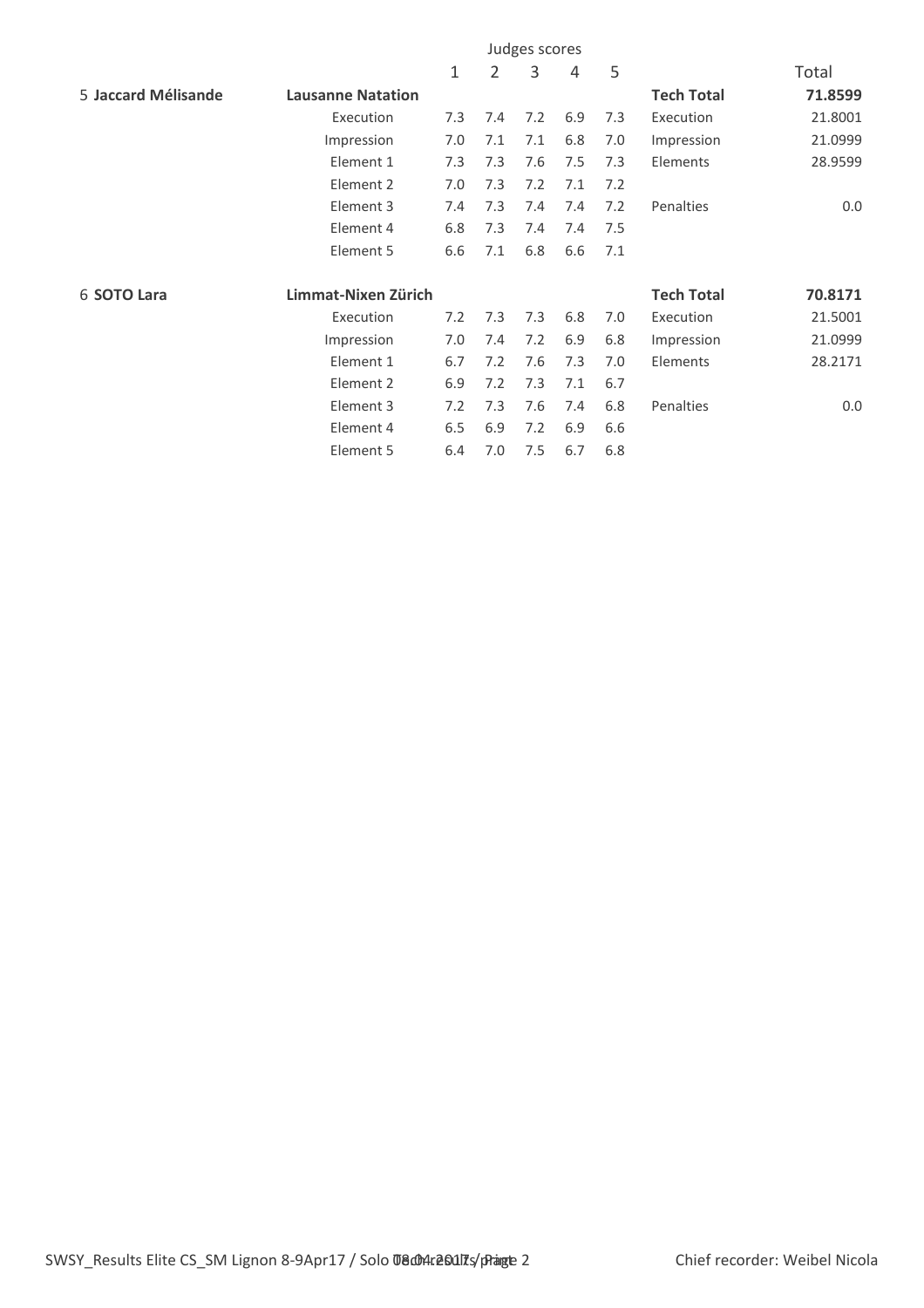Genève - Le Lignon

8 - 9 avril 2017 Referee: Iuliano Laura



**Panel 1 Panel 2 Panel 3 Panel 4** Judge 1 : Jütz Deborah **Brennwald Nina** Arrigoni Moïra Lüscher Susanne Judge 2 : Scrignari Tiziana Ignatova Inna Robert Nadia Troyon Lara Judge 3 : Piller Haji Claudia Manus Syrel Olga Nashvid Delavy Mélanie Berenguer Delphine Judge 4: Fischer Cathy **Kavaklioglu Marie Yildiz** Pylypchuk Olga Butikofer Mathilde Judge 5 : Gray Jennifer Nicod Pamela Fautrel Isabelle Smal Olga Judge 6 : Hernandez Elodie Kamm Aurélie Bogacheva Valentina Mannino Jenna

### **Figures Results Figure & Free**

| BY RANK | Juuye 4 .<br><b>FISCHEL CALLY</b><br>Gray Jennifer<br>Judge $5:$ | KavaKilogiu Marie Tiluiz<br>Nicod Pamela     | Fylypoliuk Olya<br><b>Fautrel Isabelle</b> | puunuel Maulliue<br>Smal Olga |
|---------|------------------------------------------------------------------|----------------------------------------------|--------------------------------------------|-------------------------------|
|         | Hernandez Elodie<br>Judge $6:$                                   | Kamm Aurélie                                 | Bogacheva Valentina                        | Mannino Jenna                 |
|         |                                                                  |                                              |                                            |                               |
|         | <b>Figures Results Figure &amp; Free</b>                         |                                              |                                            |                               |
|         | Name                                                             | Club / Feder.                                | YoB.                                       | Total                         |
|         | <b>1 MECHNIG Lara</b>                                            | Schwimmclub Flös Buchs                       | 2000                                       | 75.0982                       |
|         | 2 KOCH Vivienne                                                  | Schwimmclub Flös Buchs                       | 1999                                       | 74.7143                       |
|         | 3 Schupbach-Arnaud Babou                                         | Morges-Natation                              | 2001                                       | 71.3661                       |
|         | <b>4 MELLO Paloma</b>                                            | Dauphins Synchro Vernier                     | 2001                                       | 71.3348                       |
|         | <b>5 Dario Mel</b>                                               | Morges-Natation                              | 2001                                       | 70.4286                       |
|         | <b>6 ECKSTEIN Fanny</b>                                          | Dauphins Synchro Vernier                     | 2000                                       | 67.8170                       |
|         | <b>7 OETTLI Corina</b>                                           | Limmat-Nixen Zürich                          | 2000                                       | 67.7946                       |
|         | 8 Varesio Margaux                                                | Synchroverein Bern                           | 2001                                       | 67.6250                       |
|         | 9 STEINER Anja                                                   | Limmat-Nixen Zürich                          | 2001                                       | 66.9688                       |
|         | <b>10 WIELAND Lea</b>                                            | Schwimmclub Flös Buchs                       | 1999                                       | 66.7946                       |
|         | <b>11 EGLI Mila</b>                                              | Limmat-Nixen Zürich                          | 2002                                       | 66.4375                       |
|         | <b>12 ZOLLINGER Tessa</b>                                        | Limmat-Nixen Zürich                          | 2002                                       | 66,3705                       |
|         | 13 Fahrni Ilona                                                  | Morges-Natation                              | 2002                                       | 66.1071                       |
|         | <b>14 GROSVENOR Emma</b>                                         | Limmat-Nixen Zürich                          | 2002                                       | 64.9152                       |
|         | <b>15 TRINCIA Eleonora</b>                                       | Limmat-Nixen Zürich                          | 2000                                       | 64.7768                       |
|         | <b>16 EGGENBERGER Dominique</b>                                  | Schwimmclub Flös Buchs                       | 2001                                       | 64.6786                       |
|         | <b>17 TRINCIA Chiara</b>                                         | Limmat-Nixen Zürich                          | 2003                                       | 64.2634                       |
|         | <b>18 Barras Rachel</b>                                          | Morges-Natation                              | 2002                                       | 63.9286                       |
|         | <b>19 CATALANO Kristina</b>                                      | Limmat-Nixen Zürich                          | 2002                                       | 63.7857                       |
|         | 20 Baeriswyl Livia                                               | Synchroverein Bern                           | 1999                                       | 63.2455                       |
|         | 21 MARXER Leila                                                  | Schwimmclub Flös Buchs                       | 2003                                       | 62.6339                       |
|         | 22 Jeanmonod Maëlle                                              | Morges-Natation                              | 2001                                       | 61.6875                       |
|         | <b>23 Willfratt Alison</b>                                       | Synchroverein Bern                           | 2000                                       | 61.6875                       |
|         | 24 Cevey Auriane                                                 | Morges-Natation                              | 2001                                       | 61.3259                       |
|         | 25 MÜHLHEIM Livia                                                | Schwimmclub Solothurn                        | 2000                                       | 60.3973                       |
|         | 26 POLGÁR Viktória                                               | Limmat-Nixen Zürich                          | 2003                                       | 60.3616                       |
|         | 27 VON BÜREN Alisia                                              | Schwimmclub Solothurn                        | 2002                                       | 60.2723                       |
|         | 28 FLURI Fabienne Jeannine                                       | Schwimmclub Solothurn                        | 2001                                       | 60.1964                       |
|         | <b>29 DIETRICH Nina</b>                                          | Limmat-Nixen Zürich                          | 2003                                       | 59.2009                       |
|         | <b>30 LIPPUNER Ladina</b>                                        | Schwimmclub Flös Buchs                       | 2003                                       | 58.7768                       |
|         | <b>31 BACHL Mara</b>                                             | Schwimmclub Solothurn                        | 2001                                       | 58.5357                       |
|         | 32 TÜSCHER Victoria                                              | Schwimmclub Solothurn<br>Limmat-Nixen Zürich | 2002                                       | 58.1920                       |
|         | <b>33 RUOSS Fabienne</b>                                         |                                              | 2003                                       | 57.5357                       |
|         | 34 Wigersma Léa                                                  | Morges-Natation                              | 2001                                       | 57.4866                       |
|         | 35 Isoz Leslie                                                   | Morges-Natation                              | 1999                                       | 57.4420                       |
|         | <b>36 BIGOLIN Fiona</b>                                          | Schwimmclub Solothurn                        | 1999                                       | 56.7589                       |
|         | 37 De Luca Tania                                                 | Morges-Natation                              | 2001                                       | 52.6473                       |
|         | 38 Revaz Alix                                                    | Cercle des Nageurs Monthey                   | 1999                                       | 52.6161                       |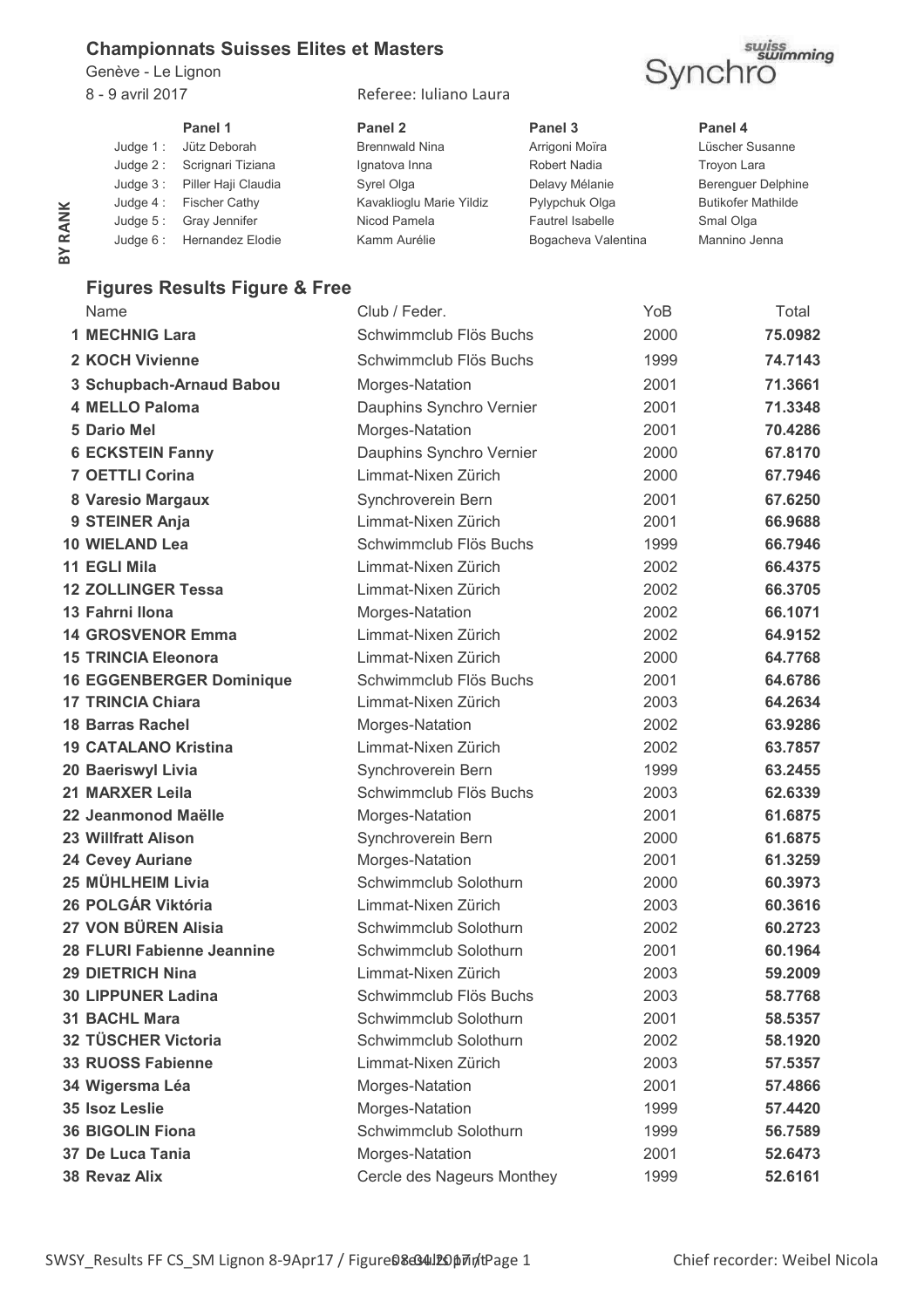| <b>Figures Results Figure &amp; Free</b> |                            |      |             |
|------------------------------------------|----------------------------|------|-------------|
| Name                                     | Club / Feder.              | YoB  | $\tau$ otal |
| 39 Tauss Camille                         | Cercle des Nageurs Monthey | 2001 | 49.2902     |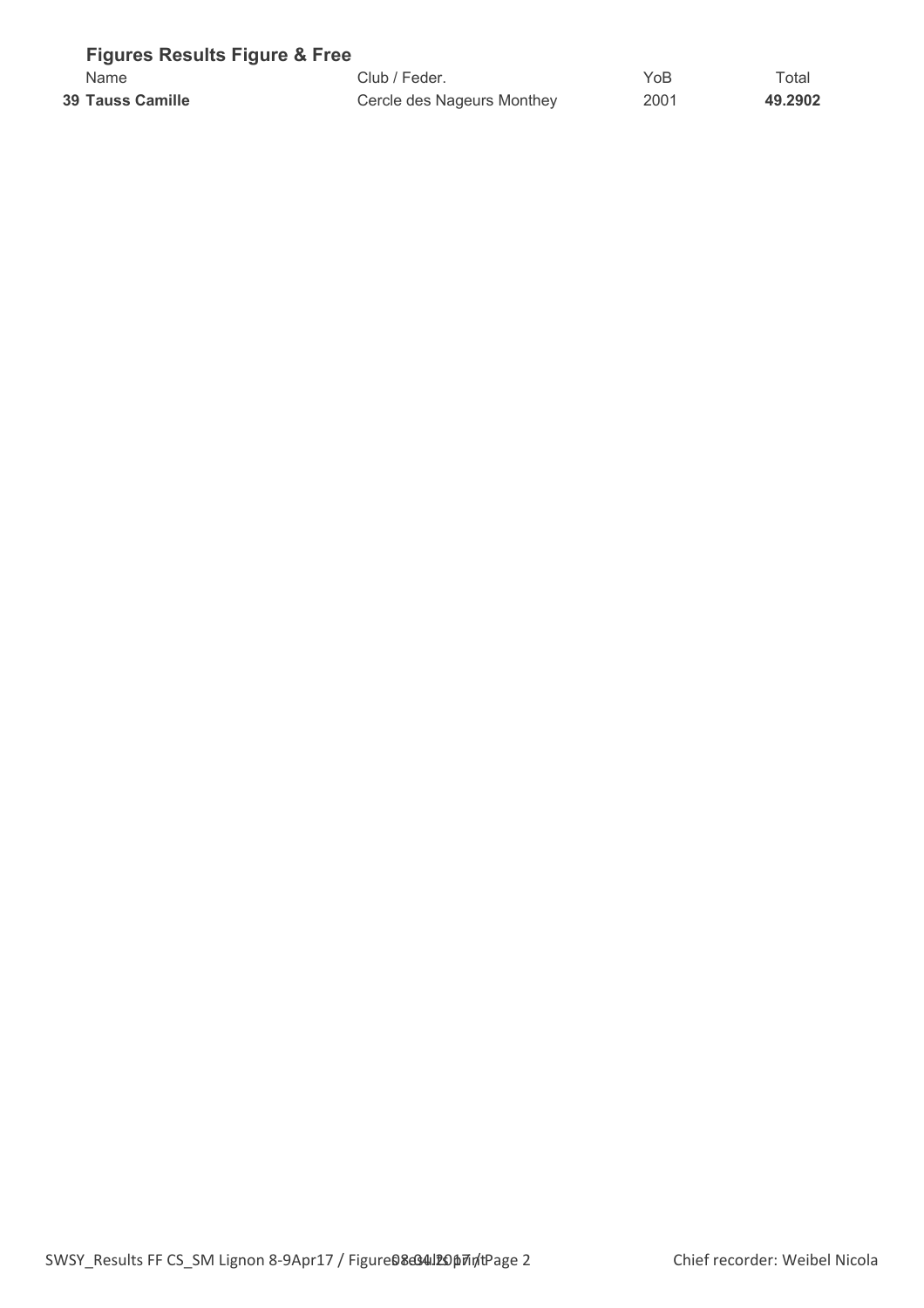Genève - Le Lignon 8 - 9 avril 2017



|         |                                                                                                       | Judge $1:$<br>Judge $2:$<br>Judge 3:<br>Judge 4:<br>Judge $5:$<br>Judge $6:$ | Panel 1<br>Jütz Deborah<br>Scrignari Tiziana<br>Piller Haji Claudia<br><b>Fischer Cathy</b><br>Gray Jennifer<br>Hernandez Elodie | Panel <sub>2</sub><br><b>Brennwald Nina</b><br>Ignatova Inna<br>Syrel Olga<br>Kavaklioglu Marie Yildiz<br>Nicod Pamela<br>Kamm Aurélie |                          |                          | Panel 3<br>Arrigoni Moïra<br>Robert Nadia<br>Delavy Mélanie<br>Pylypchuk Olga<br><b>Fautrel Isabelle</b><br>Bogacheva Valentina |                          | Referee: Iuliano Laura   | Panel 4<br>Lüscher Susanne<br>Troyon Lara<br>Berenguer Delphine<br><b>Butikofer Mathilde</b><br>Smal Olga<br>Mannino Jenna |                                                     |
|---------|-------------------------------------------------------------------------------------------------------|------------------------------------------------------------------------------|----------------------------------------------------------------------------------------------------------------------------------|----------------------------------------------------------------------------------------------------------------------------------------|--------------------------|--------------------------|---------------------------------------------------------------------------------------------------------------------------------|--------------------------|--------------------------|----------------------------------------------------------------------------------------------------------------------------|-----------------------------------------------------|
| BY RANK |                                                                                                       | Figures                                                                      | 308<br>Barracuda airborne split<br>2.8                                                                                           | 355g<br>Porpoise twist spin<br>2.6                                                                                                     |                          |                          | 330c<br>Aurora twirl<br>3                                                                                                       |                          |                          | 154<br>London<br>2.8                                                                                                       |                                                     |
|         |                                                                                                       |                                                                              |                                                                                                                                  |                                                                                                                                        |                          |                          | Judges scores                                                                                                                   |                          |                          |                                                                                                                            |                                                     |
|         | <b>Figures Results Figure &amp; Free</b>                                                              |                                                                              |                                                                                                                                  | 1                                                                                                                                      | 2                        | 3                        | 4                                                                                                                               | 5                        | 6                        | Penalties                                                                                                                  | Total                                               |
|         | 1 MECHNIG Lara<br>Barracuda airborne split<br>Porpoise twist spin<br>Aurora twirl<br>London           |                                                                              | <b>Schwimmclub Flös Buchs</b>                                                                                                    | 8.0<br>8.0<br>7.2<br>7.6                                                                                                               | 7.5<br>7.4<br>7.2<br>7.4 | 7.5<br>7.7<br>7.3<br>7.5 | 7.3<br>7.9<br>7.1<br>7.4                                                                                                        | 7.5<br>7.8<br>7.3<br>7.6 | 8.2<br>7.5<br>7.2<br>7.5 |                                                                                                                            | 75.0982<br>76.2500<br>77.2500<br>72.2500<br>75.0000 |
|         | 2 KOCH Vivienne<br>Barracuda airborne split<br>Porpoise twist spin<br>Aurora twirl<br>London          |                                                                              | <b>Schwimmclub Flös Buchs</b>                                                                                                    | 7.7<br>7.7<br>7.0<br>7.8                                                                                                               | 7.4<br>7.5<br>7.3<br>7.9 | 7.4<br>7.3<br>7.5<br>7.3 | 7.1<br>7.6<br>7.0<br>8.3                                                                                                        | 6.8<br>7.7<br>7.5<br>7.5 | 8.0<br>7.0<br>7.5<br>7.4 |                                                                                                                            | 74.7143<br>74.0000<br>75.2500<br>73.2500<br>76.5000 |
|         | 3 Schupbach-Arnaud Babou<br>Barracuda airborne split<br>Porpoise twist spin<br>Aurora twirl<br>London |                                                                              | <b>Morges-Natation</b>                                                                                                           | 6.9<br>7.4<br>6.9<br>7.1                                                                                                               | 7.1<br>7.5<br>7.0<br>7.3 | 7.0<br>6.8<br>6.7<br>7.0 | 6.9<br>7.5<br>7.2<br>7.5                                                                                                        | 7.1<br>7.4<br>6.9<br>7.6 | 7.1<br>6.9<br>6.8<br>7.5 |                                                                                                                            | 71.3661<br>70.2500<br>73.0000<br>69.0000<br>73.5000 |
|         | 4 MELLO Paloma<br>Barracuda airborne split<br>Porpoise twist spin<br>Aurora twirl<br>London           |                                                                              | <b>Dauphins Synchro Vernier</b>                                                                                                  | 6.6<br>7.5<br>6.8                                                                                                                      | 7.1<br>7.3<br>6.8        | 7.3<br>7.2<br>6.7        | 6.9<br>7.3<br>6.7<br>7.2 7.7 7.7 7.4 7.8                                                                                        | 6.4<br>7.4<br>6.8        | 7.1<br>7.4<br>6.8        |                                                                                                                            | 71.3348<br>69.2500<br>73.5000<br>67.7500<br>75.2500 |
|         | 5 Dario Mel<br>Barracuda airborne split<br>Porpoise twist spin<br>Aurora twirl<br>London              |                                                                              | <b>Morges-Natation</b>                                                                                                           | 6.9<br>6.7<br>6.7<br>7.2                                                                                                               | 7.1<br>7.2<br>6.7<br>6.8 | 7.5<br>7.0<br>6.5<br>7.2 | 7.0<br>7.2<br>6.7<br>7.4                                                                                                        | 6.9<br>7.1<br>6.7<br>7.3 | 7.5<br>7.1<br>6.7<br>7.6 |                                                                                                                            | 70.4286<br>71.2500<br>71.0000<br>67.0000<br>72.7500 |
|         | <b>6 ECKSTEIN Fanny</b><br>Barracuda airborne split<br>Porpoise twist spin<br>Aurora twirl<br>London  |                                                                              | <b>Dauphins Synchro Vernier</b>                                                                                                  | 7.2<br>6.9<br>6.6<br>6.8                                                                                                               | 7.0<br>6.6<br>6.6<br>6.6 | 7.1<br>6.5<br>6.2<br>7.0 | 7.0<br>6.9<br>6.5<br>6.4                                                                                                        | 7.1<br>7.1<br>6.6<br>6.8 | 7.2<br>7.0<br>6.4<br>6.5 |                                                                                                                            | 67.8170<br>71.0000<br>68.5000<br>65.2500<br>66.7500 |
|         | 7 OETTLI Corina<br>Barracuda airborne split<br>Porpoise twist spin<br>Aurora twirl<br>London          |                                                                              | Limmat-Nixen Zürich                                                                                                              | 7.0<br>7.2<br>6.9<br>6.6                                                                                                               | 7.0<br>6.9<br>6.8<br>7.3 | 6.5<br>6.7<br>7.1<br>6.5 | 6.7<br>6.9<br>6.8<br>6.4                                                                                                        | 6.9<br>7.0<br>6.6<br>6.9 | 6.2<br>6.5<br>6.3<br>6.8 |                                                                                                                            | 67.7946<br>67.7500<br>68.7500<br>67.7500<br>67.0000 |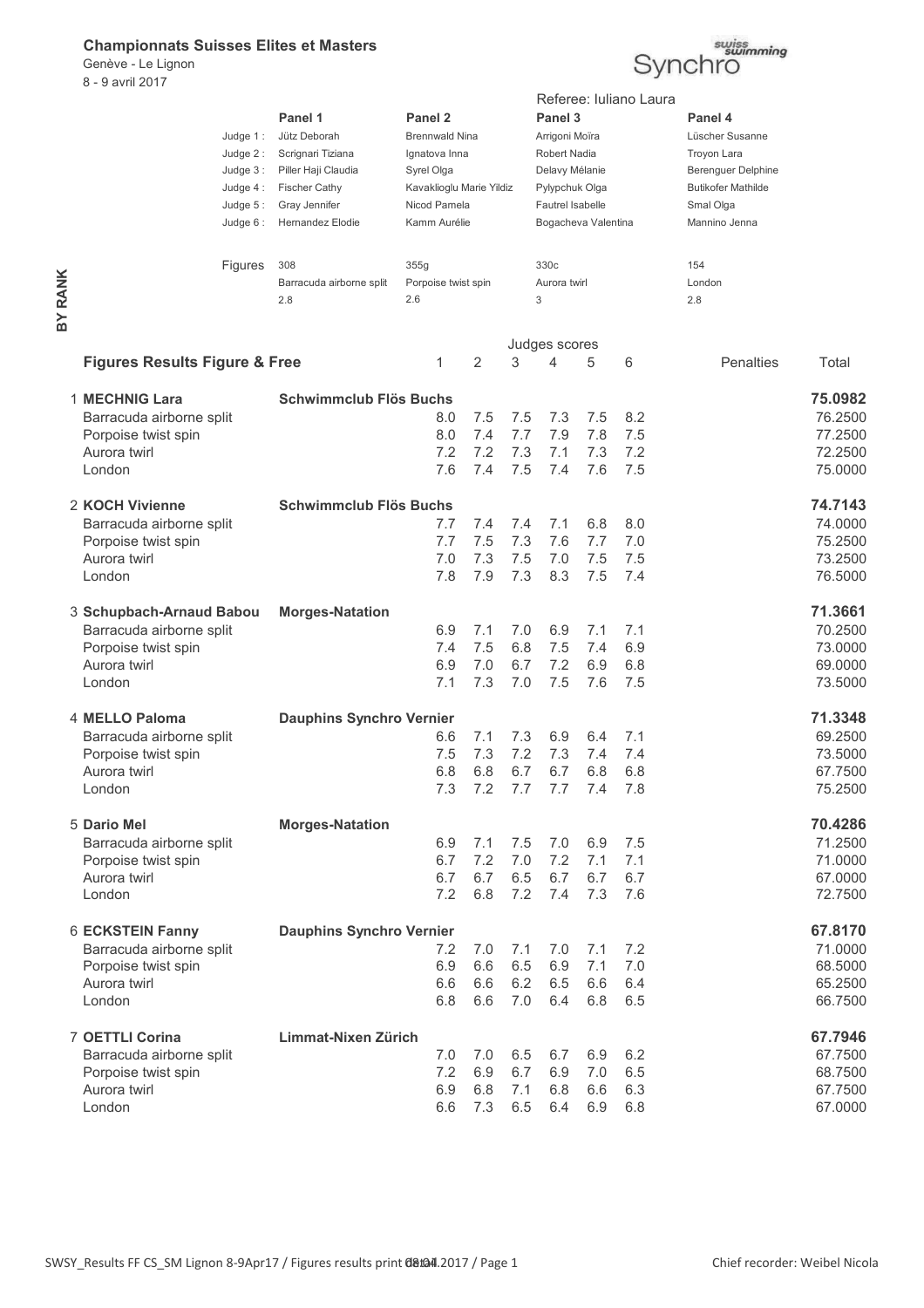|                                                 |                               |            |                |     | Judges scores |     |     |           |         |
|-------------------------------------------------|-------------------------------|------------|----------------|-----|---------------|-----|-----|-----------|---------|
| <b>Figures Results Figure &amp; Free</b>        |                               | 1          | $\overline{2}$ | 3   | 4             | 5   | 6   | Penalties | Total   |
| 8 Varesio Margaux                               | <b>Synchroverein Bern</b>     |            |                |     |               |     |     |           | 67.6250 |
| Barracuda airborne split                        |                               | 6.9        | 6.9            | 6.6 | 6.8           | 6.6 | 6.8 |           | 67.7500 |
| Porpoise twist spin                             |                               | 6.8        | 6.6            | 6.7 | 6.4           | 6.8 | 6.4 |           | 66.2500 |
| Aurora twirl                                    |                               | 6.6        | 6.8            | 6.4 | 6.6           | 6.5 | 7.0 |           | 66.2500 |
| London                                          |                               | 7.0        | 7.1            | 6.8 | 6.1           | 7.2 | 7.2 |           | 70.2500 |
| 9 STEINER Anja                                  | Limmat-Nixen Zürich           |            |                |     |               |     |     |           | 66.9688 |
| Barracuda airborne split                        |                               | 7.0        | 6.8            | 6.1 | 6.6           | 6.5 | 6.7 |           | 66.5000 |
| Porpoise twist spin                             |                               | 6.8        | 7.0            | 6.8 | 7.0           | 6.8 | 7.1 |           | 69.0000 |
| Aurora twirl                                    |                               | 6.5        | 6.2            | 6.6 | 6.2           | 6.4 | 6.4 |           | 63.7500 |
| London                                          |                               | 6.8        | 7.1            | 6.4 | 6.7           | 7.0 | 7.1 |           | 69.0000 |
| 10 WIELAND Lea                                  | <b>Schwimmclub Flös Buchs</b> |            |                |     |               |     |     |           | 66.7946 |
| Barracuda airborne split                        |                               | 6.7        | 6.8            | 7.0 | 7.0           | 6.4 | 6.7 |           | 68,0000 |
| Porpoise twist spin                             |                               | 6.9        | 6.4            | 6.8 | 7.1           | 6.8 | 6.7 |           | 68.0000 |
| Aurora twirl                                    |                               | 6.5        | 6.3            | 6.2 | 6.3           | 6.4 | 6.4 |           | 63.5000 |
| London                                          |                               | 6.7        | 7.0            | 6.5 | 6.9           | 6.8 | 6.8 |           | 68.0000 |
| 11 EGLI Mila                                    | Limmat-Nixen Zürich           |            |                |     |               |     |     |           | 66.4375 |
| Barracuda airborne split                        |                               | 6.3        | 6.5            | 6.2 | 6.5           | 6.4 | 6.8 |           | 64.2500 |
| Porpoise twist spin                             |                               | 6.8        | 6.3            | 6.6 | 7.2           | 7.1 | 6.7 |           | 68.0000 |
| Aurora twirl                                    |                               | 6.5        | 6.5            | 6.5 | 6.3           | 6.4 | 6.4 |           | 64.5000 |
| London                                          |                               | 6.6        | 7.4            | 6.6 | 7.0           | 7.1 | 7.0 |           | 69.2500 |
| 12 ZOLLINGER Tessa                              | Limmat-Nixen Zürich           |            |                |     |               |     |     |           | 66.3705 |
| Barracuda airborne split                        |                               | 7.2        | 6.9            | 6.7 | 6.7           | 6.5 | 7.0 |           | 68.2500 |
| Porpoise twist spin                             |                               | 6.6        | 6.2            | 6.7 | 6.6           | 6.3 | 6.4 |           | 64.7500 |
| Aurora twirl                                    |                               | 6.4        | 6.4            | 6.5 | 6.6           | 6.5 | 6.4 |           | 64.5000 |
| London                                          |                               | 6.6        | 6.5            | 6.5 | 7.0           | 7.1 | 7.1 |           | 68.0000 |
| 13 Fahrni Ilona                                 | <b>Morges-Natation</b>        |            |                |     |               |     |     |           | 66.1071 |
| Barracuda airborne split                        |                               | 6.7        | 7.3            | 6.6 | 7.3           | 7.3 | 7.2 |           | 71.2500 |
| Porpoise twist spin                             |                               | 6.3        | 6.6            | 6.4 | 6.5           | 6.4 | 6.8 |           | 64.7500 |
| Aurora twirl                                    |                               | 6.4        | 6.3            | 6.1 | 6.5           | 6.5 | 6.3 |           | 63.7500 |
| London                                          |                               | 6.3        | 6.5            | 6.5 | 6.6           | 6.3 | 6.6 |           | 64.7500 |
| 14 GROSVENOR Emma                               | Limmat-Nixen Zürich           |            |                |     |               |     |     |           | 64.9152 |
| Barracuda airborne split                        |                               | 6.8        | 6.8            | 6.4 | 6.2           | 6.6 | 6.8 |           | 66.5000 |
| Porpoise twist spin                             |                               | 7.0        | 6.5            | 6.5 | 6.2           | 6.5 | 6.4 |           | 64.7500 |
| Aurora twirl                                    |                               | 6.3        | 6.0            | 6.2 | 6.5           | 6.5 | 6.4 |           | 63.5000 |
| London                                          |                               | 6.4        | 6.4            | 6.3 | 6.5           | 6.9 | 6.7 |           | 65.0000 |
| 15 TRINCIA Eleonora                             | Limmat-Nixen Zürich           |            |                |     |               |     |     |           | 64.7768 |
| Barracuda airborne split                        |                               | 6.3        | 6.3            | 6.6 | 6.5           | 6.7 | 6.7 |           | 65.2500 |
| Porpoise twist spin                             |                               | 6.7        | 6.1            | 6.3 | 6.6           | 6.6 | 6.1 |           | 64.0000 |
| Aurora twirl                                    |                               | 6.4        | 6.2            | 6.5 | 6.0           | 6.2 | 5.9 |           | 62.0000 |
| London                                          |                               | 6.7        | 6.9            | 6.7 | 6.5           | 7.1 | 6.9 |           | 68.0000 |
| 16 EGGENBERGER Dominique Schwimmclub Flös Buchs |                               |            |                |     |               |     |     |           | 64.6786 |
| Barracuda airborne split                        |                               | 6.7        | 6.6            | 6.2 | 5.9           | 6.0 | 6.4 |           | 63.0000 |
| Porpoise twist spin                             |                               | 6.5        | 6.1            | 6.5 | 6.5           | 6.6 | 6.6 |           | 65.2500 |
| Aurora twirl                                    |                               | 6.4        | 6.6            | 6.2 | 6.8           | 6.6 | 6.3 |           | 64.7500 |
| London                                          |                               | 6.5        | 6.6            | 6.4 | 6.5           | 6.8 | 6.7 |           | 65.7500 |
| <b>17 TRINCIA Chiara</b>                        | Limmat-Nixen Zürich           |            |                |     |               |     |     |           | 64.2634 |
| Barracuda airborne split                        |                               | 6.4        | 6.7            | 6.5 | 6.7           | 6.5 | 6.5 |           | 65.5000 |
| Porpoise twist spin                             |                               | 6.2        | 6.0            | 6.4 | 6.4           | 6.1 | 6.4 |           | 62.7500 |
| Aurora twirl                                    |                               | 6.6<br>6.5 | 6.4            | 6.4 | 6.2           | 6.4 | 6.0 |           | 63.5000 |
| London                                          |                               |            | 6.5            | 6.6 | 6.0           | 6.5 | 6.8 |           | 65.2500 |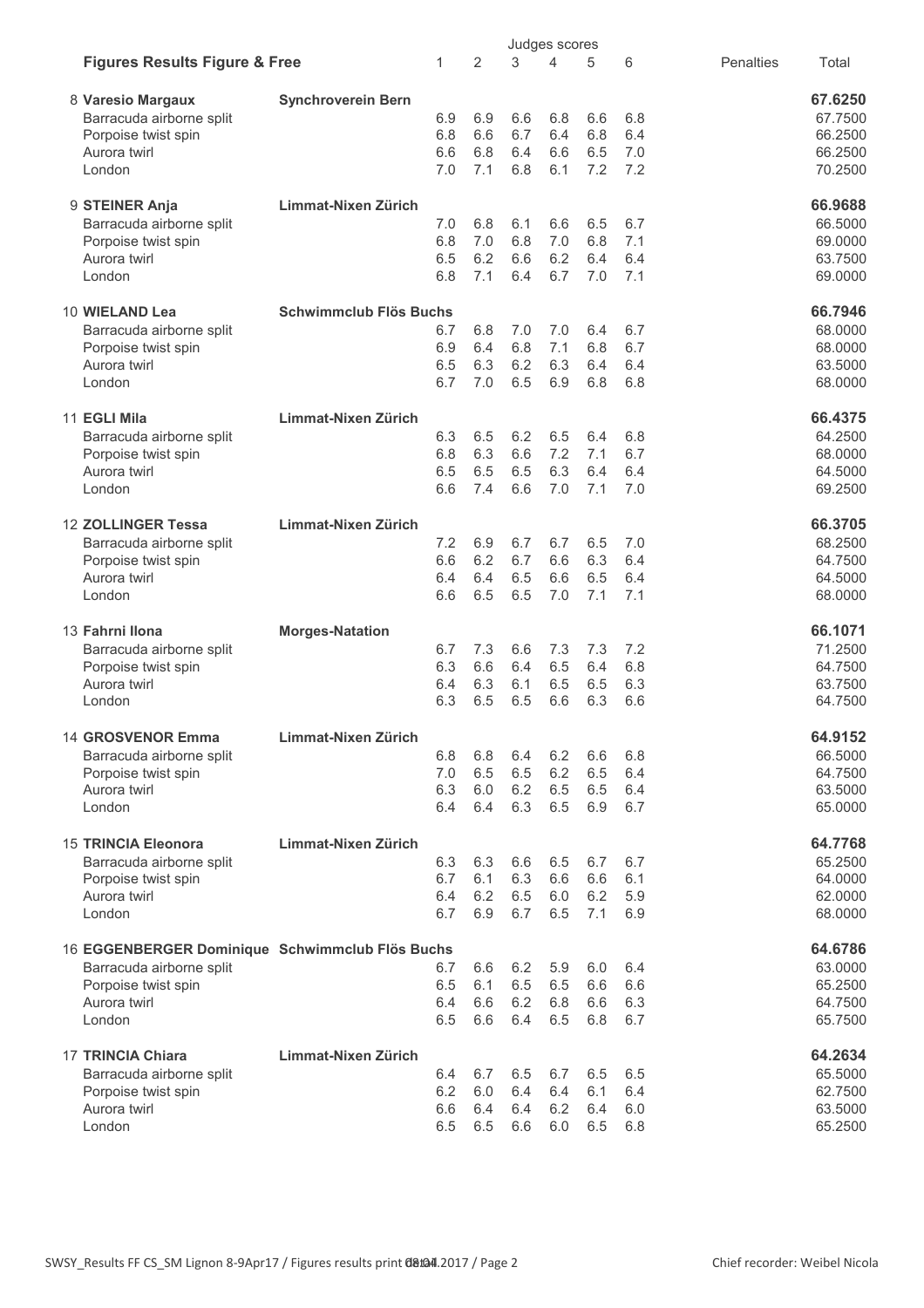|                                          |                               |            |                |            | Judges scores |            |            |                  |                    |
|------------------------------------------|-------------------------------|------------|----------------|------------|---------------|------------|------------|------------------|--------------------|
| <b>Figures Results Figure &amp; Free</b> |                               | 1          | $\overline{2}$ | 3          | 4             | 5          | 6          | <b>Penalties</b> | Total              |
| 18 Barras Rachel                         | <b>Morges-Natation</b>        |            |                |            |               |            |            |                  | 63.9286            |
| Barracuda airborne split                 |                               | 6.8        | 7.0            | 7.0        | 6.3           | 6.6        | 7.1        |                  | 68.5000            |
| Porpoise twist spin                      |                               | 6.2        | 5.7            | 6.0        | 6.2           | 6.3        | 6.4        |                  | 61.7500            |
| Aurora twirl                             |                               | 6.3        | 6.3            | 5.7        | 6.0           | 6.1        | 6.1        |                  | 61.2500            |
| London                                   |                               | 6.2        | 6.7            | 6.2        | 6.6           | 6.2        | 7.0        |                  | 64.2500            |
| 19 CATALANO Kristina                     | Limmat-Nixen Zürich           |            |                |            |               |            |            |                  | 63.7857            |
| Barracuda airborne split                 |                               | 6.4        | 6.6            | 5.5        | 6.3           | 6.2        | 5.7        |                  | 61.5000            |
| Porpoise twist spin                      |                               | 6.5        | 6.9            | 6.2        | 6.4           | 6.4        | 6.7        |                  | 65.0000            |
| Aurora twirl                             |                               | 6.5        | 6.5            | 6.4        | 6.3           | 6.2        | 6.0        |                  | 63.5000            |
| London                                   |                               | 6.3        | 6.7            | 6.3        | 6.6           | 7.0        | 6.5        |                  | 65.2500            |
| 20 Baeriswyl Livia                       | <b>Synchroverein Bern</b>     |            |                |            |               |            |            |                  | 63.2455            |
| Barracuda airborne split                 |                               | 6.2        | 6.3            | 6.1        | 6.2           | 6.1        | 5.8        |                  | 61.5000            |
| Porpoise twist spin                      |                               | 6.0        | 7.0            | 6.5        | 6.6           | 5.9        | 6.5        |                  | 64.0000            |
| Aurora twirl                             |                               | 6.6        | 6.5            | 6.2        | 6.4           | 6.3        | 6.3        |                  | 63.7500            |
| London                                   |                               | 6.4        | 6.3            | 6.4        | 6.4           | 6.1        | 6.7        |                  | 63.7500            |
| 21 MARXER Leila                          | <b>Schwimmclub Flös Buchs</b> |            |                |            |               |            |            |                  | 62.6339            |
| Barracuda airborne split                 |                               | 6.8        | 6.9            | 6.8        | 7.0           | 6.3        | 6.6        |                  | 67.7500            |
| Porpoise twist spin                      |                               | 6.0        | 5.7            | 5.4        | 5.9           | 5.8        | 6.3        |                  | 58.5000            |
| Aurora twirl                             |                               | 6.4        | 6.4            | 6.2        | 6.4           | 6.0        | 6.0        |                  | 62.5000            |
| London                                   |                               | 6.0        | 6.3            | 6.2        | 6.2           | 6.0        | 6.2        |                  | 61.5000            |
| 22 Jeanmonod Maëlle                      | <b>Morges-Natation</b>        |            |                |            |               |            |            |                  | 61.6875            |
| Barracuda airborne split                 |                               | 6.3        | 6.6            | 6.0        | 5.8           | 6.1        | 6.6        |                  | 62.5000            |
| Porpoise twist spin                      |                               | 6.4        | 5.9            | 6.1        | 6.7           | 6.4        | 6.4        |                  | 63.2500            |
| Aurora twirl                             |                               | 6.0        | 6.0            | 5.9        | 6.0           | 6.0        | 5.7        |                  | 59.7500            |
| London                                   |                               | 5.8        | 6.8            | 6.0        | 6.1           | 6.2        | 6.3        |                  | 61.5000            |
| 23 Willfratt Alison                      | <b>Synchroverein Bern</b>     |            |                |            |               |            |            |                  | 61.6875            |
| Barracuda airborne split                 |                               | 6.6        | 6.7            | 6.3        | 6.7           | 6.3        | 6.4        |                  | 65.0000            |
| Porpoise twist spin                      |                               | 5.1        | 5.4            | 6.3        | 6.3           | 5.8        | 6.1        |                  | 59.0000            |
| Aurora twirl                             |                               | 6.3        | 6.0            | 5.8        | 5.7           | 6.0        | 5.8        |                  | 59.0000            |
| London                                   |                               | 6.2        | 6.4            | 6.4        | 6.2           | 6.5        | 6.6        |                  | 63.7500            |
| 24 Cevey Auriane                         | <b>Morges-Natation</b>        |            |                |            |               |            |            |                  | 61.3259            |
| Barracuda airborne split                 |                               | 6.1        | 6.2            | 5.9        | 6.4           | 5.4        | 6.4        |                  | 61.5000            |
| Porpoise twist spin                      |                               | 5.9        | 6.0            | 6.1        | 6.2           | 6.3        | 6.4        |                  | 61.5000            |
| Aurora twirl                             |                               | 5.9        | 5.9            | 5.9        | 6.4           | 5.8        | 5.8        |                  | 58.7500            |
| London                                   |                               | 6.3        | 6.3            | 6.2        | 6.6           | 6.4        | 6.5        |                  | 63.7500            |
| 25 MÜHLHEIM Livia                        | <b>Schwimmclub Solothurn</b>  |            |                |            |               |            |            |                  | 60.3973            |
| Barracuda airborne split                 |                               | 6.4        | 6.2            | 6.0        | 5.8           | 5.8        | 6.2        |                  | 60.5000            |
| Porpoise twist spin                      |                               | 5.7        | 7.1            | 5.7        | 6.1           | 5.9        | 6.1        |                  | 59.5000            |
| Aurora twirl                             |                               | 6.2        | 6.0            | 5.8        | 6.3           | 5.8        | 6.3        |                  | 60.7500            |
| London                                   |                               | 6.4        | 6.0            | 6.1        | 6.6           | 5.8        | 5.8        |                  | 60.7500            |
| 26 POLGÁR Viktória                       | Limmat-Nixen Zürich           |            |                |            |               |            |            |                  | 60.3616            |
| Barracuda airborne split                 |                               | 5.8        | 6.2            | 5.8        | 6.5           | 5.5        | 5.7        |                  | 58.7500            |
| Porpoise twist spin                      |                               | 6.1        | 6.0            | 6.3        | 6.2           | 6.1        | 6.3        |                  | 61.7500            |
| Aurora twirl                             |                               | 6.0        | 5.6            | 6.0        | 5.8           | 5.6        | 5.6        |                  | 57.5000            |
| London                                   |                               | 6.3        | 6.4            | 6.3        | 6.3           | 6.7        | 6.5        |                  | 63.7500            |
| 27 VON BÜREN Alisia                      | <b>Schwimmclub Solothurn</b>  |            |                |            |               |            |            |                  | 60.2723            |
| Barracuda airborne split                 |                               | 6.2        | 6.1            | 6.3        | 5.9           | 5.8        | 5.8        |                  | 60.0000            |
| Porpoise twist spin<br>Aurora twirl      |                               | 6.5<br>6.1 | 6.4<br>5.7     | 6.3<br>5.9 | 6.6           | 6.0        | 6.2        |                  | 63.5000            |
| London                                   |                               | 6.0        | 6.1            | 6.0        | 5.8<br>6.0    | 5.6<br>6.1 | 5.7<br>6.0 |                  | 57.7500<br>60.2500 |
|                                          |                               |            |                |            |               |            |            |                  |                    |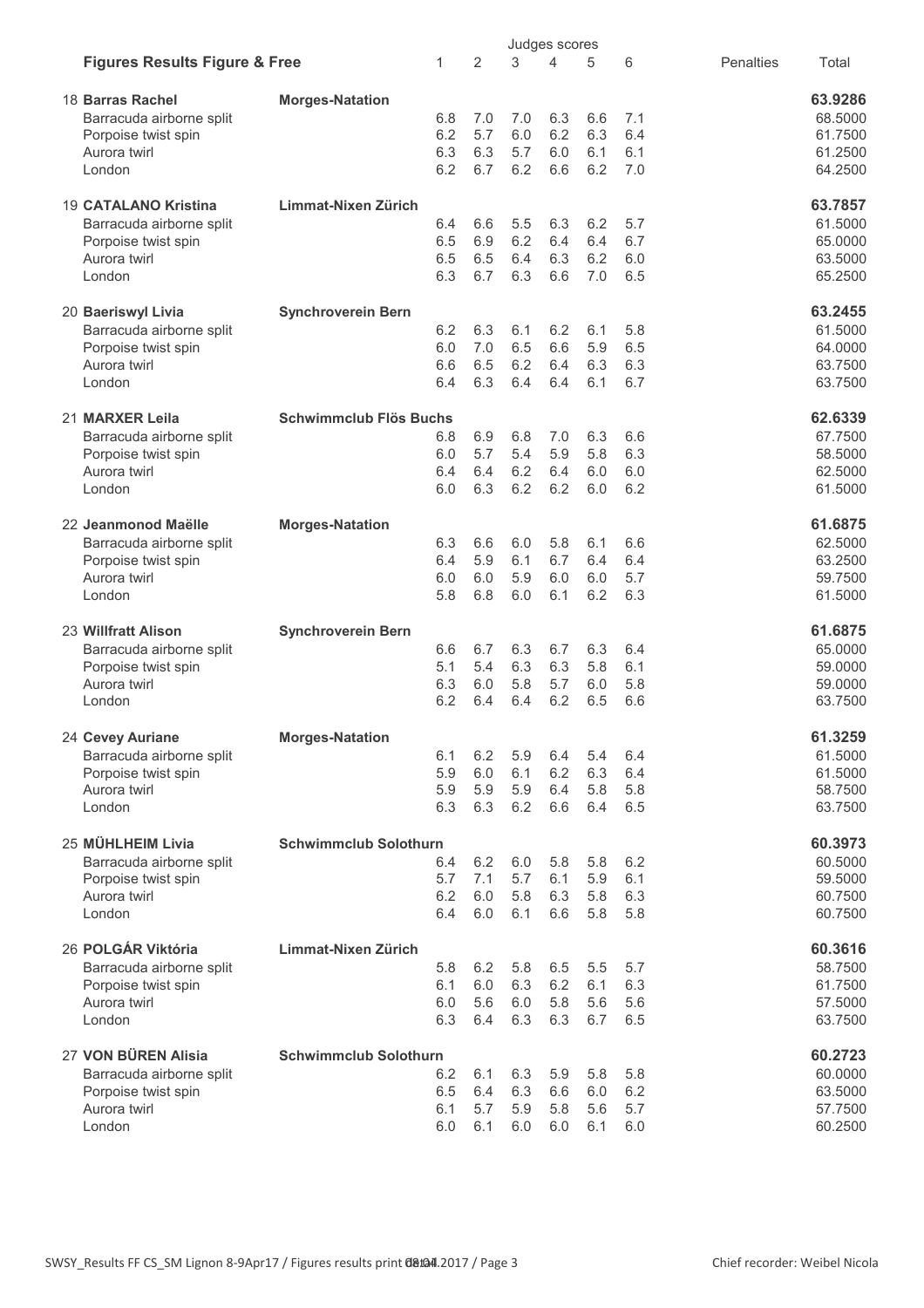|                                          |                               |            |            |            | Judges scores |            |            |                  |                    |
|------------------------------------------|-------------------------------|------------|------------|------------|---------------|------------|------------|------------------|--------------------|
| <b>Figures Results Figure &amp; Free</b> |                               | 1          | 2          | 3          | 4             | 5          | 6          | <b>Penalties</b> | Total              |
| 28 FLURI Fabienne Jeannine               | <b>Schwimmclub Solothurn</b>  |            |            |            |               |            |            |                  | 60.1964            |
| Barracuda airborne split                 |                               | 5.9        | 5.9        | 6.0        | 6.0           | 6.0        | 6.2        |                  | 59.7500            |
| Porpoise twist spin                      |                               | 6.3        | 5.8        | 6.0        | 6.4           | 5.6        | 5.8        |                  | 59.7500            |
| Aurora twirl                             |                               | 6.2        | 6.0        | 5.9        | 6.0           | 5.4        | 6.2        |                  | 60.2500            |
| London                                   |                               | 6.2        | 6.0        | 6.3        | 6.2           | 6.0        | 5.8        |                  | 61.0000            |
|                                          |                               |            |            |            |               |            |            |                  |                    |
| <b>29 DIETRICH Nina</b>                  | Limmat-Nixen Zürich           |            |            |            |               |            |            |                  | 59.2009            |
| Barracuda airborne split                 |                               | 5.4        | 5.6        | 5.9        | 5.2           | 5.7        | 5.3        |                  | 55.0000            |
| Porpoise twist spin                      |                               | 6.2        | 5.8        | 6.2        | 6.5           | 6.2        | 5.8        |                  | 61.0000            |
| Aurora twirl                             |                               | 5.9        | 5.7        | 6.0        | 5.8           | 5.9        | 5.6        |                  | 58.2500            |
| London                                   |                               | 6.3        | 6.2        | 6.2        | 6.3           | 6.3        | 6.4        |                  | 62.7500            |
| <b>30 LIPPUNER Ladina</b>                | <b>Schwimmclub Flös Buchs</b> |            |            |            |               |            |            |                  | 58.7768            |
| Barracuda airborne split                 |                               | 5.8        | 5.6        | 5.4        | 5.4           | 5.3        | 5.2        |                  | 54.2500            |
| Porpoise twist spin                      |                               | 5.9        | 5.8        | 6.1        | 5.8           | 6.0        | 6.2        |                  | 59.5000            |
| Aurora twirl                             |                               | 6.3        | 6.0        | 5.9        | 6.2           | 6.0        | 6.2        |                  | 61.0000            |
| London                                   |                               | 6.0        | 6.1        | 6.0        | 6.0           | 5.9        | 6.3        |                  | 60.2500            |
| 31 BACHL Mara                            | <b>Schwimmclub Solothurn</b>  |            |            |            |               |            |            |                  | 58.5357            |
| Barracuda airborne split                 |                               | 6.0        | 6.0        | 5.8        | 6.5           | 5.6        | 5.5        |                  | 58.5000            |
| Porpoise twist spin                      |                               | 6.0        | 6.2        | 5.8        | 6.0           | 5.5        | 6.0        |                  | 59.5000            |
| Aurora twirl                             |                               | 5.8        | 5.7        | 5.9        | 5.8           | 5.7        | 5.9        |                  | 58.0000            |
| London                                   |                               | 6.2        | 5.8        | 5.8        | 6.0           | 5.4        | 5.7        |                  | 58.2500            |
| 32 TÜSCHER Victoria                      |                               |            |            |            |               |            |            |                  |                    |
|                                          | <b>Schwimmclub Solothurn</b>  |            |            |            |               |            |            |                  | 58.1920            |
| Barracuda airborne split                 |                               | 6.0        | 6.4        | 5.7        | 5.8           | 5.8        | 6.4        |                  | 60.0000            |
| Porpoise twist spin                      |                               | 5.7        | 5.5        | 5.6        | 6.2           | 5.7        | 5.7        |                  | 56.7500            |
| Aurora twirl<br>London                   |                               | 6.0<br>6.3 | 5.6<br>5.9 | 5.7<br>5.7 | 5.7<br>5.8    | 5.7<br>5.5 | 5.7<br>6.2 |                  | 57.0000<br>59.0000 |
|                                          |                               |            |            |            |               |            |            |                  |                    |
| 33 RUOSS Fabienne                        | Limmat-Nixen Zürich           |            |            |            |               |            |            |                  | 57.5357            |
| Barracuda airborne split                 |                               | 5.7        | 6.3        | 6.2        | 5.9           | 6.1        | 6.0        |                  | 60.5000            |
| Porpoise twist spin                      |                               | 5.2        | 5.2        | 5.2        | 5.0           | 5.0        | 5.3        |                  | 51.5000            |
| Aurora twirl                             |                               | 6.0        | 5.6        | 5.6        | 5.5           | 5.9        | 5.7        |                  | 57.0000            |
| London                                   |                               | 5.9        | 6.2        | 5.9        | 6.4           | 5.9        | 6.3        |                  | 60.7500            |
| 34 Wigersma Léa                          | <b>Morges-Natation</b>        |            |            |            |               |            |            |                  | 57.4866            |
| Barracuda airborne split                 |                               | 5.6        | 6.2        | 5.3        | 5.7           | 5.7        | 6.0        |                  | 57.5000            |
| Porpoise twist spin                      |                               | 5.7        | 5.7        | 5.6        | 5.3           | 6.0        | 6.1        |                  | 57.5000            |
| Aurora twirl                             |                               | 5.9        | 5.6        | 5.8        | 5.7           | 5.6        | 5.6        |                  | 56.7500            |
| London                                   |                               | 6.1        | 5.9        | 5.7        | 5.9           | 5.8        | 5.7        |                  | 58.2500            |
| 35 Isoz Leslie                           | <b>Morges-Natation</b>        |            |            |            |               |            |            |                  | 57.4420            |
| Barracuda airborne split                 |                               | 5.7        | 5.7        | 5.8        | 6.0           | 5.4        | 5.7        |                  | 57.2500            |
| Porpoise twist spin                      |                               | 6.3        | 5.5        | 5.7        | 6.0           | 5.8        | 5.9        |                  | 58.5000            |
| Aurora twirl                             |                               | 5.7        | 5.4        | 5.5        | 5.6           | 5.5        | 5.5        |                  | 55.2500            |
| London                                   |                               | 5.7        | 6.1        | 5.4        | 5.9           | 6.0        | 6.0        |                  | 59.0000            |
|                                          |                               |            |            |            |               |            |            |                  |                    |
| 36 BIGOLIN Fiona                         | <b>Schwimmclub Solothurn</b>  |            |            |            |               |            |            |                  | 56.7589            |
| Barracuda airborne split                 |                               | 5.5        | 5.8        | 5.7        | 5.6           | 5.5        | 5.4        |                  | 55.7500            |
| Porpoise twist spin                      |                               | 5.6        | 5.6        | 5.7        | 5.3           | 5.7        | 5.8        |                  | 56.5000            |
| Aurora twirl<br>London                   |                               | 5.8<br>6.0 | 5.5<br>5.8 | 5.6<br>5.7 | 5.7<br>5.6    | 5.7<br>5.9 | 5.8<br>5.7 |                  | 57.0000<br>57.7500 |
|                                          |                               |            |            |            |               |            |            |                  |                    |
| 37 De Luca Tania                         | <b>Morges-Natation</b>        |            |            |            |               |            |            |                  | 52.6473            |
| Barracuda airborne split                 |                               | 5.0<br>5.4 | 5.0        | 5.4<br>5.2 | 5.4<br>5.4    | 5.0        | 5.2        |                  | 51.5000            |
| Porpoise twist spin<br>Aurora twirl      |                               | 5.2        | 5.6<br>4.9 | 5.0        | 5.3           | 5.2<br>5.3 | 5.6<br>5.2 |                  | 54.0000            |
| London                                   |                               | 5.6        | 5.5        | 5.3        | 5.4           | 5.2        | 5.2        |                  | 51.7500<br>53.5000 |
|                                          |                               |            |            |            |               |            |            |                  |                    |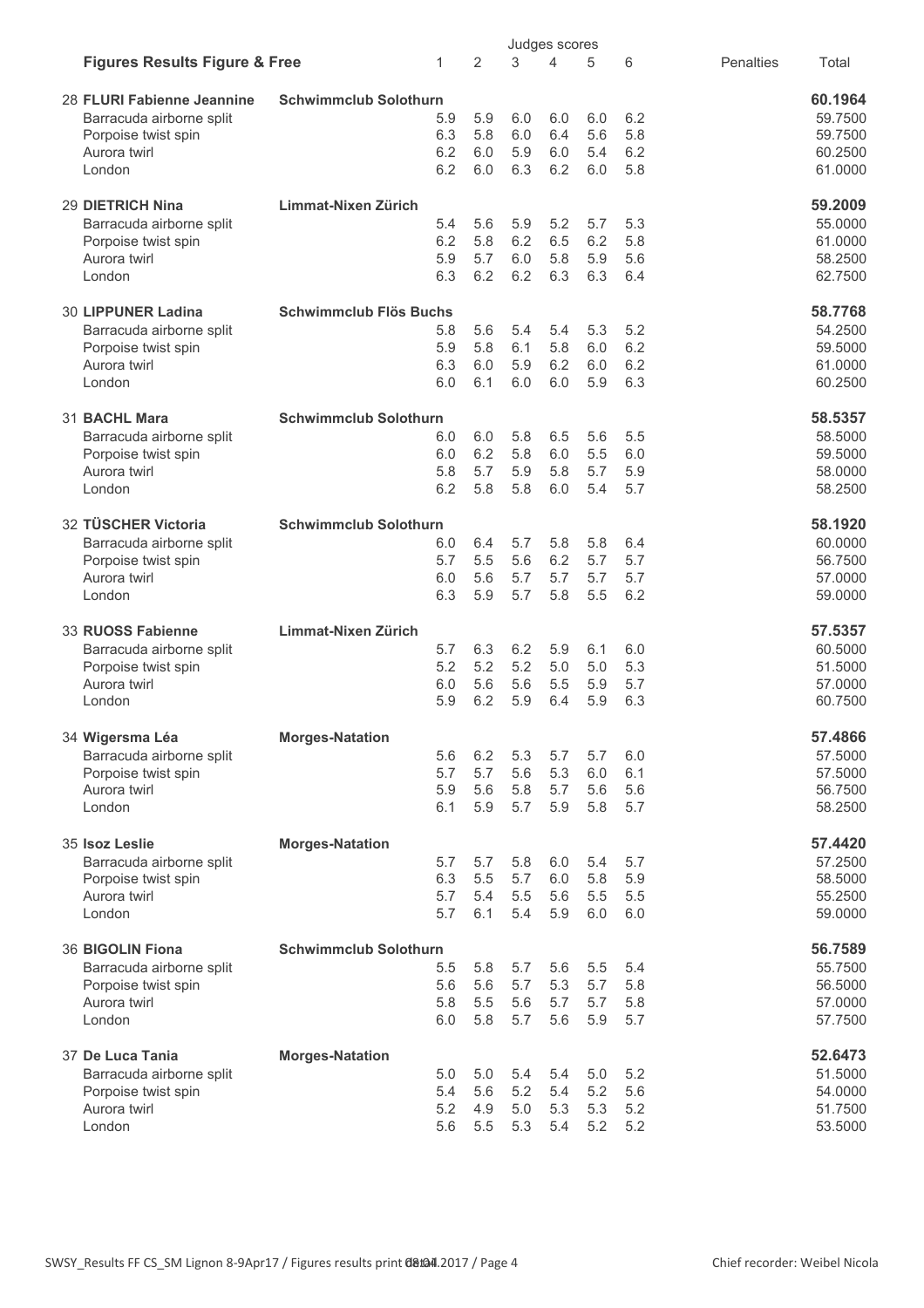|                                          |                                   |     |     |     | Judges scores |     |     |                    |
|------------------------------------------|-----------------------------------|-----|-----|-----|---------------|-----|-----|--------------------|
| <b>Figures Results Figure &amp; Free</b> |                                   |     | 2   | 3   | 4             | 5   | 6   | Penalties<br>Total |
| 38 Revaz Alix                            | <b>Cercle des Nageurs Monthey</b> |     |     |     |               |     |     | 52.6161            |
| Barracuda airborne split                 |                                   | 5.2 | 5.9 | 5.2 | 5.2           | 5.1 | 5.2 | 52.0000            |
| Porpoise twist spin                      |                                   | 5.2 | 5.3 | 5.1 | 5.1           | 5.0 | 5.4 | 51.7500            |
| Aurora twirl                             |                                   | 5.6 | 5.3 | 5.3 | 5.9           | 5.5 | 5.5 | 54.7500            |
| London                                   |                                   | 5.0 | 5.4 | 5.1 | 5.5           | 5.0 | 5.2 | 51.7500            |
| 39 Tauss Camille                         | <b>Cercle des Nageurs Monthey</b> |     |     |     |               |     |     | 49.2902            |
| Barracuda airborne split                 |                                   | 4.9 | 4.8 | 5.0 | 5.0           | 5.0 | 5.0 | 49.7500            |
| Porpoise twist spin                      |                                   | 4.0 | 4.6 | 4.0 | 3.8           | 4.4 | 4.5 | 42.2500            |
| Aurora twirl                             |                                   | 5.4 | 5.0 | 5.2 | 5.3           | 5.0 | 5.1 | 51.5000            |
| London                                   |                                   | 5.3 | 5.6 | 5.5 | 5.2           | 5.2 | 4.8 | 53.0000            |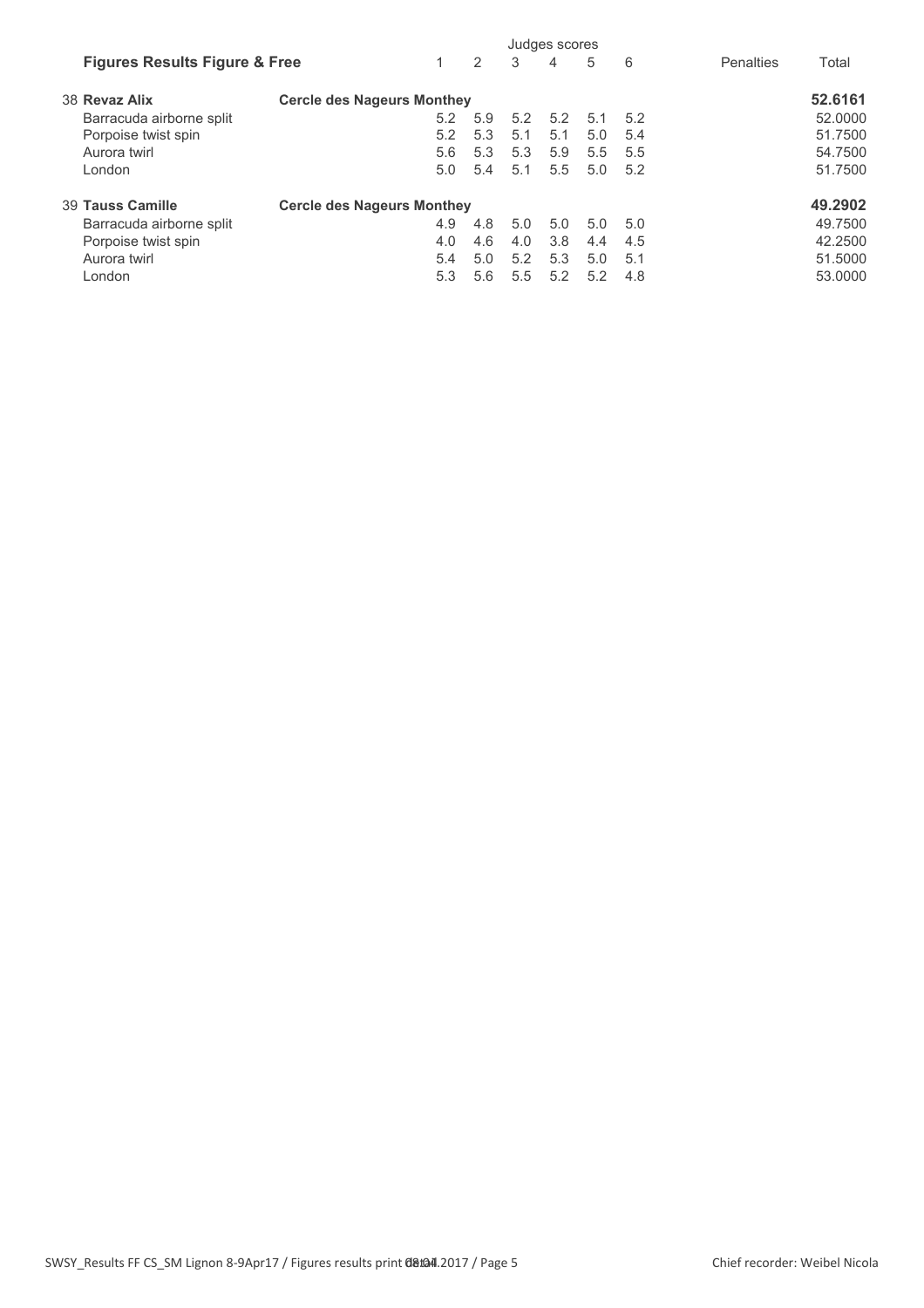Genève - Le Lignon

8 - 9 avril 2017



# **Team Final Figure & Free**

Referee: Iuliano Laura

### **RANK**

|   |   | Limmat-Nixen Zürich      |   |                         |                     |          |
|---|---|--------------------------|---|-------------------------|---------------------|----------|
|   | # | <b>Swimmer</b>           | # | <b>ISwimmer</b>         |                     |          |
|   |   | <b>CATALANO Kristina</b> | 6 | <b>RUOSS Fabienne</b>   |                     |          |
|   | 2 | <b>DIETRICH Nina</b>     |   | <b>TRINCIA Chiara</b>   |                     |          |
|   | 3 | <b>EGLI Mila</b>         | 8 | <b>IZOLLINGER Tessa</b> | Av. fig. Results    | 62.8588  |
|   | 4 | <b>IGROSVENOR Emma</b>   | R |                         | <b>IFree Total</b>  | 68.6000  |
|   | 5 | POLGÁR Viktória          | R |                         | <b>Final Result</b> | 131.4588 |
|   |   |                          |   |                         | Pen (Incl)          |          |
| າ |   | IMargon Natation         |   |                         |                     |          |

| $\overline{\mathbf{2}}$ |   | Morges-Natation        |     |                    |
|-------------------------|---|------------------------|-----|--------------------|
|                         | # | <b>Swimmer</b>         | #   | Swimmer            |
|                         |   | <b>Cevey Auriane</b>   | 6   | <b>I</b> De Luca T |
|                         | 2 | Dario Mel              |     | <b>Fahrni</b> Ilor |
|                         | 3 | Schupbach-Arnaud Babou | 8   | <b>Barras Ra</b>   |
|                         | 4 | Wigersma Léa           | (R) | <b>Isoz Leslie</b> |
|                         | 5 | Jeanmonod Maëlle       | R   |                    |

|   | orges-Natation         |     |                      |                     |          |
|---|------------------------|-----|----------------------|---------------------|----------|
| # | <b>Swimmer</b>         | #   | <b>Swimmer</b>       |                     |          |
| 1 | <b>Cevey Auriane</b>   | 6   | De Luca Tania        |                     |          |
| 2 | Dario Mel              |     | Fahrni Ilona         |                     |          |
| 3 | Schupbach-Arnaud Babou | 8   | <b>Barras Rachel</b> | Av. fig. Results    | 63.1222  |
|   | 4  Wigersma Léa        | (R) | <b>Isoz Leslie</b>   | <b>Free Total</b>   | 66.8002  |
| 5 | Ueanmonod Maëlle       | R   |                      | <b>Final Result</b> | 129.9224 |
|   |                        |     |                      | Pen (Incl)          |          |

| 3 |                | Schwimmclub Solothurn           |   |                  |
|---|----------------|---------------------------------|---|------------------|
|   | #              | <b>Swimmer</b>                  | # | <b>ISwimmer</b>  |
|   |                | <b>BACHL Mara</b>               | 6 | VON BÜREN Alisia |
|   | $\mathfrak{p}$ | <b>BIGOLIN</b> Fiona            |   |                  |
|   | 3              | <b>IFLURI Fabienne Jeannine</b> | 8 |                  |
|   | $\overline{4}$ | MÜHLHEIM Livia                  | R |                  |
|   | 5              | <b>TÜSCHER Victoria</b>         |   |                  |

| ,,             | .                         |   | .                       |                      |          |
|----------------|---------------------------|---|-------------------------|----------------------|----------|
|                | <b>BACHL Mara</b>         | 6 | <b>VON BÜREN Alisia</b> |                      |          |
| $\overline{2}$ | <b>BIGOLIN</b> Fiona      |   |                         |                      |          |
|                | 3 FLURI Fabienne Jeannine | 8 |                         | Av. fig. Results     | 59.0588  |
|                | 4 MÜHLHEIM Livia          | R |                         | <b>Free Total</b>    | 62.8332  |
| 5              | <b>TÜSCHER Victoria</b>   | R |                         | <b>IFinal Result</b> | 121.8920 |
|                |                           |   |                         | Pen (Incl)           | 1.C      |

| # | Swimmer | # | Swimmer |
|---|---------|---|---------|
|   |         |   |         |
|   |         |   |         |
|   |         |   |         |
|   |         |   |         |
|   |         |   |         |

|  | # | <b>Swimmer</b> |                     |  |
|--|---|----------------|---------------------|--|
|  |   |                |                     |  |
|  |   |                |                     |  |
|  |   |                | Av. fig. Results    |  |
|  |   |                | <b>Free Total</b>   |  |
|  |   |                | <b>Final Result</b> |  |
|  |   |                | Pen (Incl)          |  |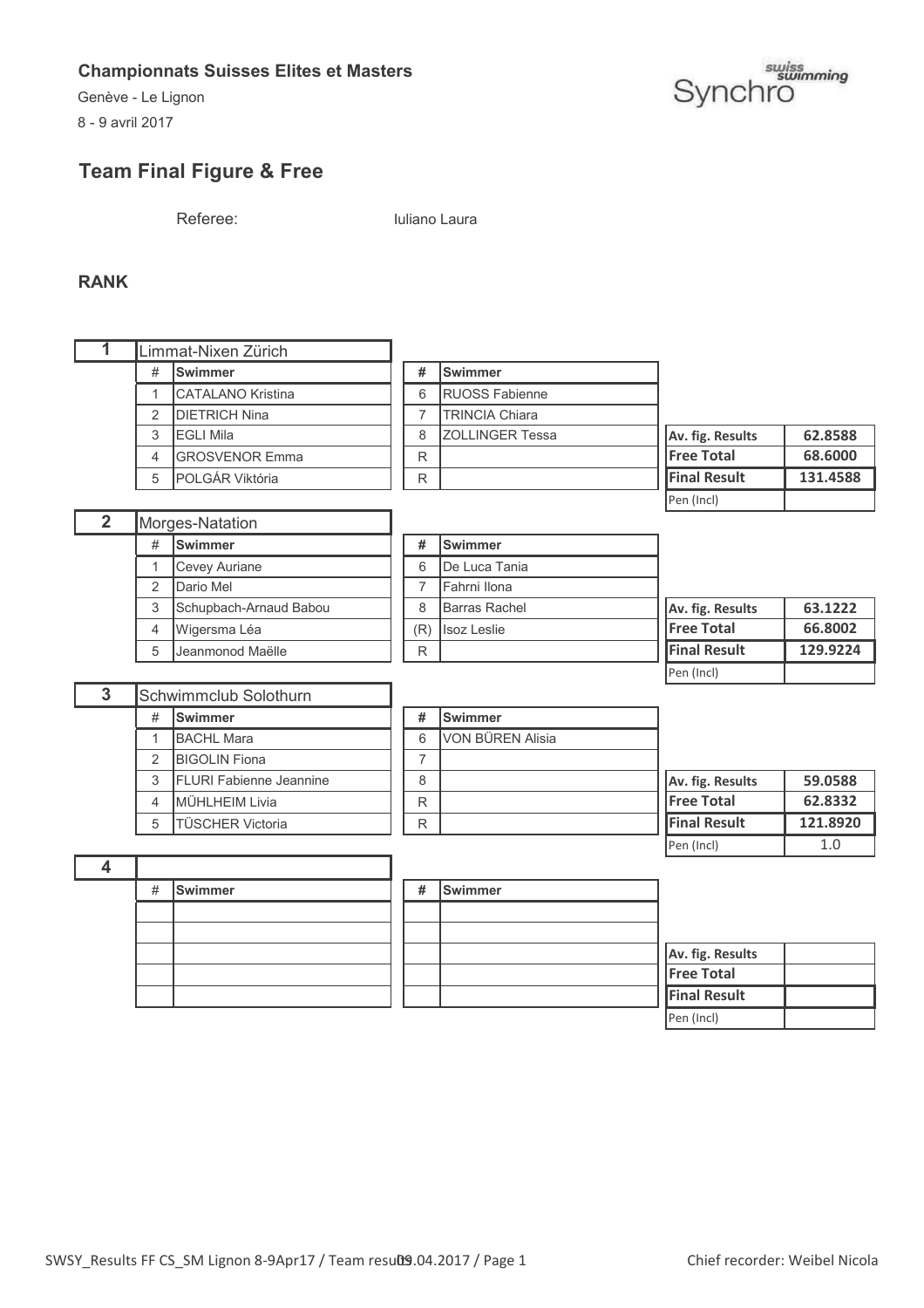Genève - Le Lignon 8 - 9 avril 2017

#### Team Final Figure & Free **RANK BY FREE ROUTINE RESULT**

| Judges:<br>Judge 1:<br>Judge 2:<br>Judge $3:$<br>Judge 4:<br>Judge $5:$ | <b>Execution</b><br>Pylypchuk Olga<br><b>Robert Nadia</b><br>Lebet Davidane<br>Jütz Deborah<br>Hernandez Elodie |               | Syrel Olga   | <b>Artistic impression</b><br>Scrignari Tiziana<br>Lüscher Susanne<br>Berenguer Delphine<br><b>Fischer Cathy</b> |               |     |     | <b>Difficulty</b><br>Piller Haji Claudia<br>Arrigoni Moïra<br><b>Brennwald Nina</b><br>Gros Sarah<br>Kamm Aurélie |         |
|-------------------------------------------------------------------------|-----------------------------------------------------------------------------------------------------------------|---------------|--------------|------------------------------------------------------------------------------------------------------------------|---------------|-----|-----|-------------------------------------------------------------------------------------------------------------------|---------|
|                                                                         |                                                                                                                 |               |              |                                                                                                                  | Judges scores |     |     |                                                                                                                   | Total   |
|                                                                         |                                                                                                                 |               | $\mathbf{1}$ | $\overline{2}$                                                                                                   | 3             | 4   | 5   |                                                                                                                   |         |
| 1 Limmat-Nixen Zürich                                                   |                                                                                                                 |               |              |                                                                                                                  |               |     |     | <b>Free Total</b>                                                                                                 | 68.6000 |
| <b>CATALANO Kristina</b>                                                | <b>RUOSS Fabienne</b>                                                                                           | Exec / Synch  | 7.3          | 7.2                                                                                                              | 6.7           | 6.7 | 6.9 | Exec / Synch                                                                                                      | 20.7999 |
| <b>DIETRICH Nina</b>                                                    | <b>TRINCIA Chiara</b>                                                                                           | Artistic imp. | 6.4          | 6.8                                                                                                              | 6.6           | 7.0 | 7.3 | Artistic imp.                                                                                                     | 27.2000 |
| <b>EGLI Mila</b>                                                        | <b>ZOLLINGER Tessa</b>                                                                                          | Difficulty    | 6.6          | 6.5                                                                                                              | 7.2           | 7.0 | 7.0 | Difficulty                                                                                                        | 20.6001 |
| <b>GROSVENOR Emma</b>                                                   |                                                                                                                 |               |              |                                                                                                                  |               |     |     | Deduction ss 18.1                                                                                                 |         |
| POLGÁR Viktória                                                         |                                                                                                                 |               |              |                                                                                                                  |               |     |     | Penalties                                                                                                         | 0.0     |
| 2 Morges-Natation                                                       |                                                                                                                 |               |              |                                                                                                                  |               |     |     | <b>Free Total</b>                                                                                                 | 66.8002 |
| Cevey Auriane                                                           | De Luca Tania                                                                                                   | Exec / Synch  | 7.3          | 6.5                                                                                                              | 6.4           | 6.5 | 7.0 | Exec / Synch                                                                                                      | 20.0001 |
| Dario Mel                                                               | Fahrni Ilona                                                                                                    | Artistic imp. | 6.3          | 6.9                                                                                                              | 6.5           | 6.7 | 7.4 | Artistic imp.                                                                                                     | 26.8000 |
| Schupbach-Arnaud Babou                                                  | <b>Barras Rachel</b>                                                                                            | Difficulty    | 6.4          | 6.3                                                                                                              | 6.9           | 6.7 | 7.1 | Difficulty                                                                                                        | 20.0001 |
| Wigersma Léa                                                            | R Isoz Leslie                                                                                                   |               |              |                                                                                                                  |               |     |     | Deduction ss 18.1                                                                                                 |         |
| Jeanmonod Maëlle                                                        |                                                                                                                 |               |              |                                                                                                                  |               |     |     | Penalties                                                                                                         | 0.0     |
| 3 Schwimmclub Solothurn                                                 |                                                                                                                 |               |              |                                                                                                                  |               |     |     | <b>Free Total</b>                                                                                                 | 62.8332 |
| <b>BACHL Mara</b>                                                       | VON BÜREN Alisia                                                                                                | Exec / Synch  | 6.3          | 6.4                                                                                                              | 6.2           | 6.6 | 6.5 | Exec / Synch                                                                                                      | 19.2000 |
| <b>BIGOLIN Fiona</b>                                                    |                                                                                                                 | Artistic imp. | 6.1          | 6.6                                                                                                              | 6.3           | 6.5 | 6.5 | Artistic imp.                                                                                                     | 25.7332 |
| FLURI Fabienne Jeannine                                                 |                                                                                                                 | Difficulty    | 6.2          | 6.1                                                                                                              | 6.6           | 6.2 | 6.5 | Difficulty                                                                                                        | 18.9000 |
| MÜHLHEIM Livia                                                          |                                                                                                                 |               |              |                                                                                                                  |               |     |     | Deduction ss 18.1                                                                                                 | 1.0     |
| TÜSCHER Victoria                                                        |                                                                                                                 |               |              |                                                                                                                  |               |     |     | Penalties                                                                                                         | 0.0     |



Referee: Iuliano Laura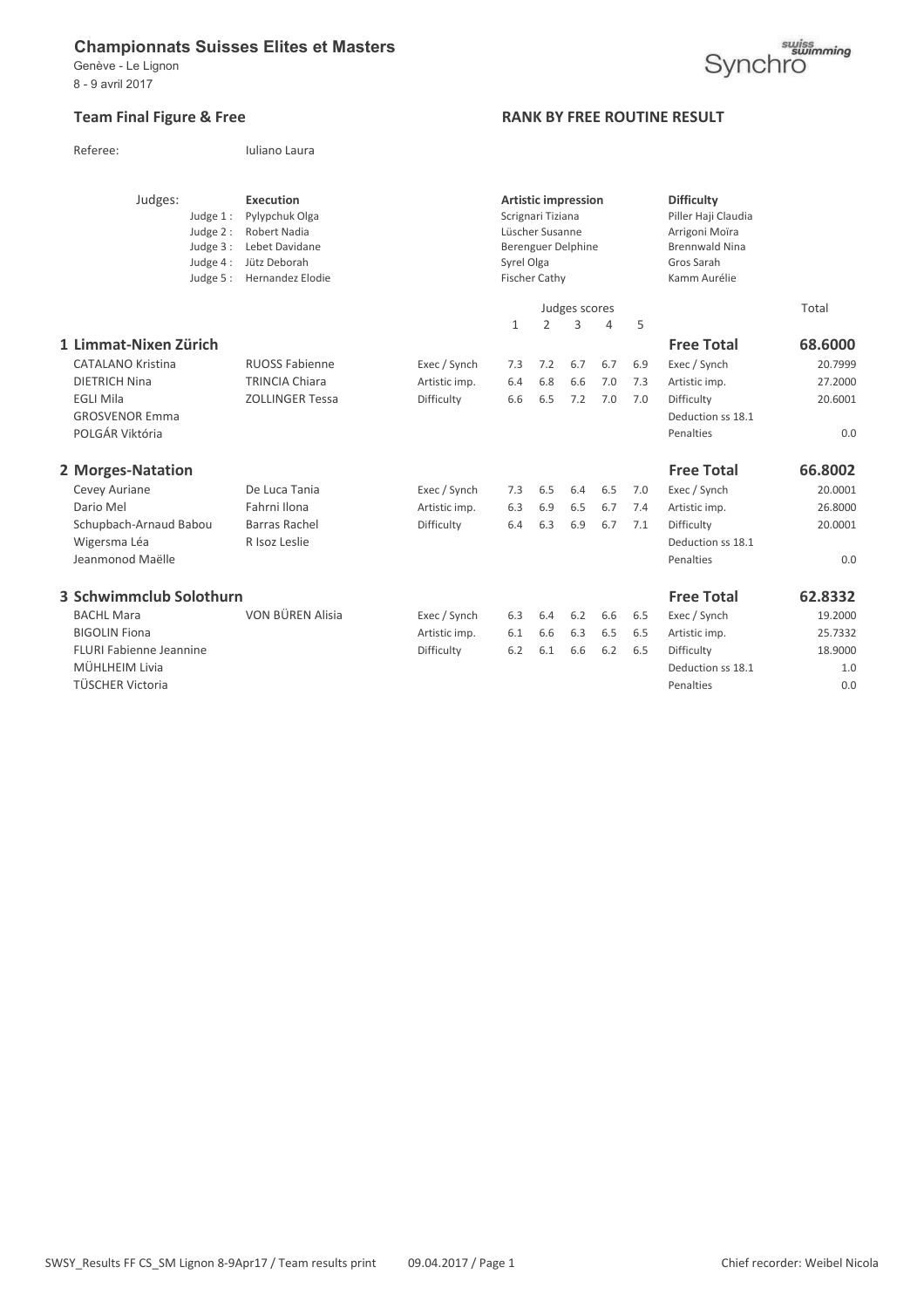8 - 9 avril 2017



## **Duet Final Figure & Free**

Referee: Iuliano Laura

#### **RANK**

| ₹                       |                          | Schwimmclub Flös Buchs 2     |                     |          |
|-------------------------|--------------------------|------------------------------|---------------------|----------|
|                         | 1                        | <b>KOCH Vivienne</b>         | Av. fig. Results    | 74.9063  |
|                         | $\overline{2}$           | <b>MECHNIG Lara</b>          | <b>Free Total</b>   | 78.0000  |
|                         | R                        |                              | <b>Final Result</b> | 152.9063 |
|                         |                          |                              | Pen (Incl)          |          |
| $\overline{2}$          |                          | Morges-Natation 1            |                     |          |
|                         | $\mathbf{1}$             | Dario Mel                    | Av. fig. Results    | 70.8974  |
|                         | $\overline{2}$           | Schupbach-Arnaud Babou       | <b>Free Total</b>   | 73.7670  |
|                         | R                        |                              | <b>Final Result</b> | 144.6644 |
|                         |                          |                              | Pen (Incl)          |          |
| $\overline{\mathbf{3}}$ |                          | Dauphins Synchro Vernier     |                     |          |
|                         | 1                        | <b>MELLO Paloma</b>          | Av. fig. Results    | 69.5759  |
|                         | $\overline{2}$           | <b>ECKSTEIN Fanny</b>        | <b>Free Total</b>   | 71.9334  |
|                         | R                        |                              | <b>Final Result</b> | 141.5093 |
|                         |                          |                              | Pen (Incl)          |          |
| 4                       |                          | Limmat-Nixen Zürich 1        |                     |          |
|                         | 1                        | <b>EGLI Mila</b>             | Av. fig. Results    | 66.4040  |
|                         | $\overline{2}$           | ZOLLINGER Tessa              | <b>Free Total</b>   | 69.9333  |
|                         | R                        | <b>GROSVENOR Emma</b>        | <b>Final Result</b> | 136.3373 |
|                         |                          |                              | Pen (Incl)          |          |
| $\overline{5}$          |                          | Morges-Natation 2            |                     |          |
|                         | 1                        | Fahrni Ilona                 | Av. fig. Results    | 65.0179  |
|                         | $\overline{2}$           | <b>Barras Rachel</b>         | <b>Free Total</b>   | 69.4999  |
|                         | R                        |                              | <b>Final Result</b> | 134.5178 |
|                         |                          |                              | Pen (Incl)          |          |
| 6                       |                          | Schwimmclub Flös Buchs 1     |                     |          |
|                         | 1                        | <b>EGGENBERGER Dominique</b> | Av. fig. Results    | 65.7366  |
|                         | $\overline{2}$           | <b>WIELAND Lea</b>           | <b>Free Total</b>   | 68.5001  |
|                         | R                        |                              | <b>Final Result</b> | 134.2367 |
|                         |                          |                              | Pen (Incl)          |          |
| 7                       |                          | Synchroverein Bern 1         |                     |          |
|                         | $\mathbf{1}$             | <b>Baeriswyl Livia</b>       | Av. fig. Results    | 62.4665  |
|                         | $\overline{2}$           | <b>Willfratt Alison</b>      | <b>Free Total</b>   | 62.8331  |
|                         | $\overline{\phantom{0}}$ |                              | Einel Becult        | 125,2006 |

| Av. fig. Results    | 74.9063  |
|---------------------|----------|
| <b>Free Total</b>   | 78,0000  |
|                     | 152.9063 |
| <b>Final Result</b> |          |

| Av. fig. Results    | 70.8974  |
|---------------------|----------|
| <b>Free Total</b>   | 73.7670  |
| <b>Final Result</b> | 144.6644 |
| Pen (Incl)          |          |

| Av. fig. Results    | 69.5759  |
|---------------------|----------|
| <b>Free Total</b>   | 71.9334  |
| <b>Final Result</b> | 141.5093 |
| Pen (Incl)          |          |

| Av. fig. Results    | 66.4040  |
|---------------------|----------|
| <b>Free Total</b>   | 69.9333  |
|                     |          |
| <b>Final Result</b> | 136.3373 |

| Av. fig. Results    | 65.0179  |
|---------------------|----------|
| <b>Free Total</b>   | 69.4999  |
|                     |          |
| <b>Final Result</b> | 134.5178 |

| Av. fig. Results    | 65.7366  |
|---------------------|----------|
| <b>Free Total</b>   | 68.5001  |
| <b>Final Result</b> | 134.2367 |
| Pen (Incl)          |          |

|        | Baeriswyl Livia  | Av. fig. Results    | 62.4665  |
|--------|------------------|---------------------|----------|
| C<br>∠ | Willfratt Alison | <b>Free Total</b>   | 62.8331  |
| R      |                  | <b>Final Result</b> | 125.2996 |
|        |                  | Pen (Incl)          |          |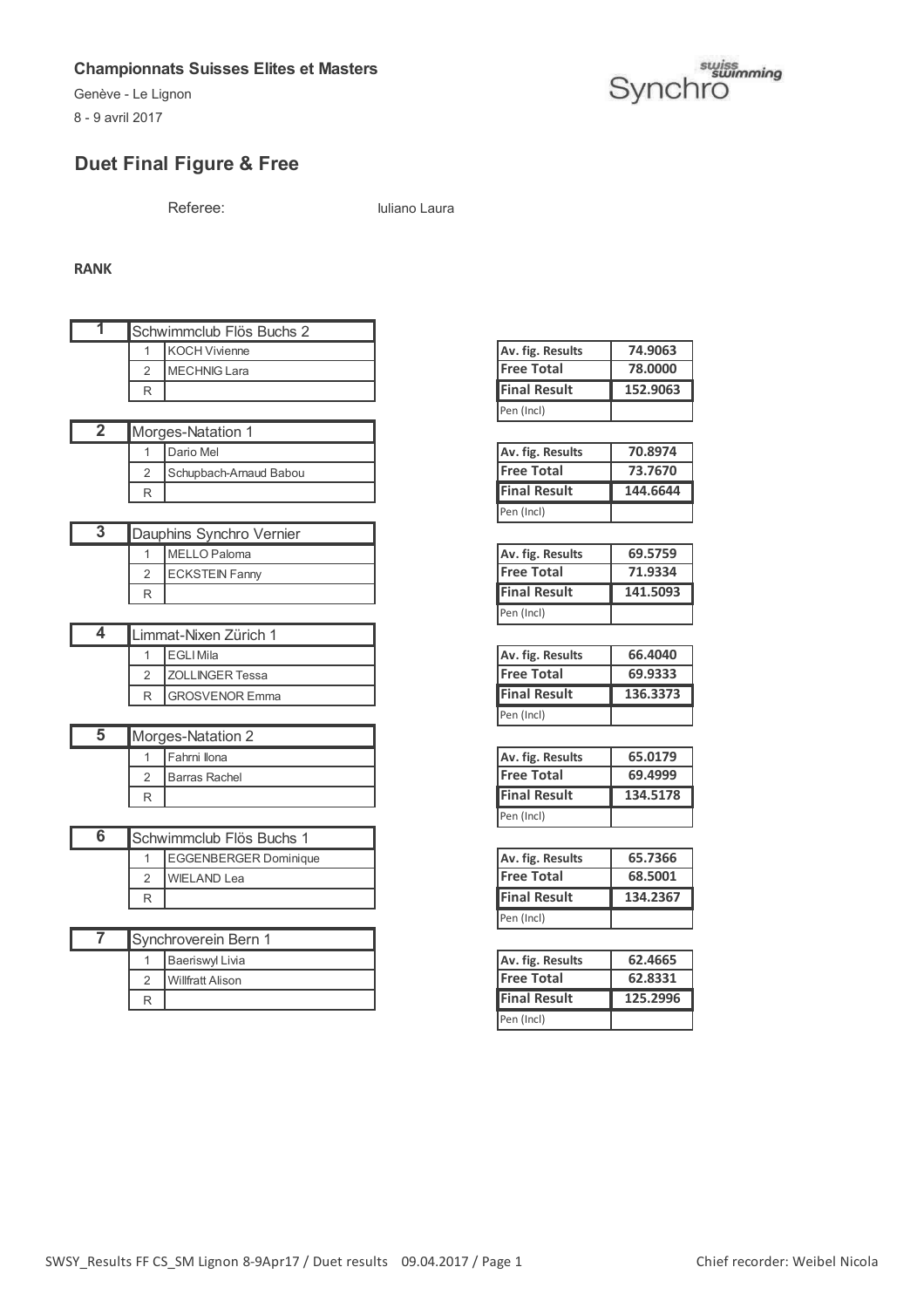# **Duet Final Figure & Free**

| 8 |        | Limmat-Nixen Zürich 2   |                     |          |
|---|--------|-------------------------|---------------------|----------|
|   |        | <b>IPOLGÁR Viktória</b> | Av. fig. Results    | 58.9487  |
|   | $\sim$ | <b>RUOSS Fabienne</b>   | <b>Free Total</b>   | 65.8998  |
|   | R      |                         | <b>Final Result</b> | 124.8485 |
|   |        |                         |                     |          |

|  | <b>ISchwimmclub Solothurn 1</b> |                     |          |
|--|---------------------------------|---------------------|----------|
|  | <b>BACHL Mara</b>               | Av. fig. Results    | 59.4665  |
|  | MÜHLHEIM Livia                  | <b>IFree Total</b>  | 62.9667  |
|  |                                 | <b>Final Result</b> | 122.4332 |

|    |                                 | .                   |          |
|----|---------------------------------|---------------------|----------|
| 10 | Schwimmclub Solothurn 2         |                     |          |
|    | BIGOLIN Fiona                   | Av. fig. Results    | 58.4777  |
|    | <b>IFLURI Fabienne Jeannine</b> | <b>IFree Total</b>  | 61.7669  |
|    |                                 | <b>Final Result</b> | 120.2446 |

|   | <b>ISchwimmclub Solothurn 3</b> |                     |          |
|---|---------------------------------|---------------------|----------|
|   | <b>TÜSCHER Victoria</b>         | Av. fig. Results    | 59.2322  |
|   | VON BÜREN Alisia                | <b>Free Total</b>   | 59.7668  |
| R |                                 | <b>Final Result</b> | 118,9990 |

| 12 | Cercle des Nageurs Monthey |
|----|----------------------------|
|    | l Revaz Alix               |
|    | <b>Tauss Camille</b>       |
|    |                            |

|     | <b>Genève Natation 1885</b> |                     |         |
|-----|-----------------------------|---------------------|---------|
| (1) | Bergonzi Clara              | Av. fig. Results    | 0.0000  |
|     | Chobaz Vanessa              | <b>Free Total</b>   | 70.3670 |
|     |                             | <b>Final Result</b> | 70.3670 |

| 14 |   | Synchroverein Bern 2  |                     |
|----|---|-----------------------|---------------------|
|    |   | Nippel Fabienne       | Av. fig. Results    |
|    |   | <b>IFlück Sabrina</b> | <b>Free Total</b>   |
|    | R |                       | <b>Final Result</b> |

| 15 |                   |
|----|-------------------|
|    | Av. fig. Resu     |
|    | <b>Free Total</b> |
|    | Final Result      |

|    | .                 |
|----|-------------------|
| 16 |                   |
|    | Av. fig. Resu     |
|    | <b>Free Total</b> |
|    | Final Result      |

| Av. fig. Results    | 58.9487  |
|---------------------|----------|
| <b>Free Total</b>   | 65.8998  |
| <b>Final Result</b> | 124.8485 |
|                     |          |

| Av. fig. Results    | 59.4665  |
|---------------------|----------|
| <b>Free Total</b>   | 62.9667  |
| <b>Final Result</b> | 122.4332 |
|                     |          |

| Av. fig. Results    | 58.4777  |
|---------------------|----------|
| <b>Free Total</b>   | 61.7669  |
|                     |          |
| <b>Final Result</b> | 120.2446 |

| Av. fig. Results    | 59.2322  |
|---------------------|----------|
| <b>Free Total</b>   | 59.7668  |
| <b>Final Result</b> | 118.9990 |
| Pen (Incl)          |          |

| Av. fig. Results    | 50.9532  |
|---------------------|----------|
| <b>Free Total</b>   | 56,4666  |
| <b>Final Result</b> | 107.4198 |
| Pen (Incl)          |          |

| Av. fig. Results    | 0.0000  |
|---------------------|---------|
| <b>Free Total</b>   | 70.3670 |
| <b>Final Result</b> | 70.3670 |
| Pen (Incl)          |         |

| Av. fig. Results    | 0.0000  |
|---------------------|---------|
| <b>Free Total</b>   | 64.7000 |
|                     |         |
| <b>Final Result</b> | 64.7000 |

| Av. fig. Results  |  |
|-------------------|--|
| <b>Free Total</b> |  |
| Final Result      |  |
| Pen (Incl)        |  |

| Av. fig. Results    |  |
|---------------------|--|
| <b>Free Total</b>   |  |
| <b>Final Result</b> |  |
|                     |  |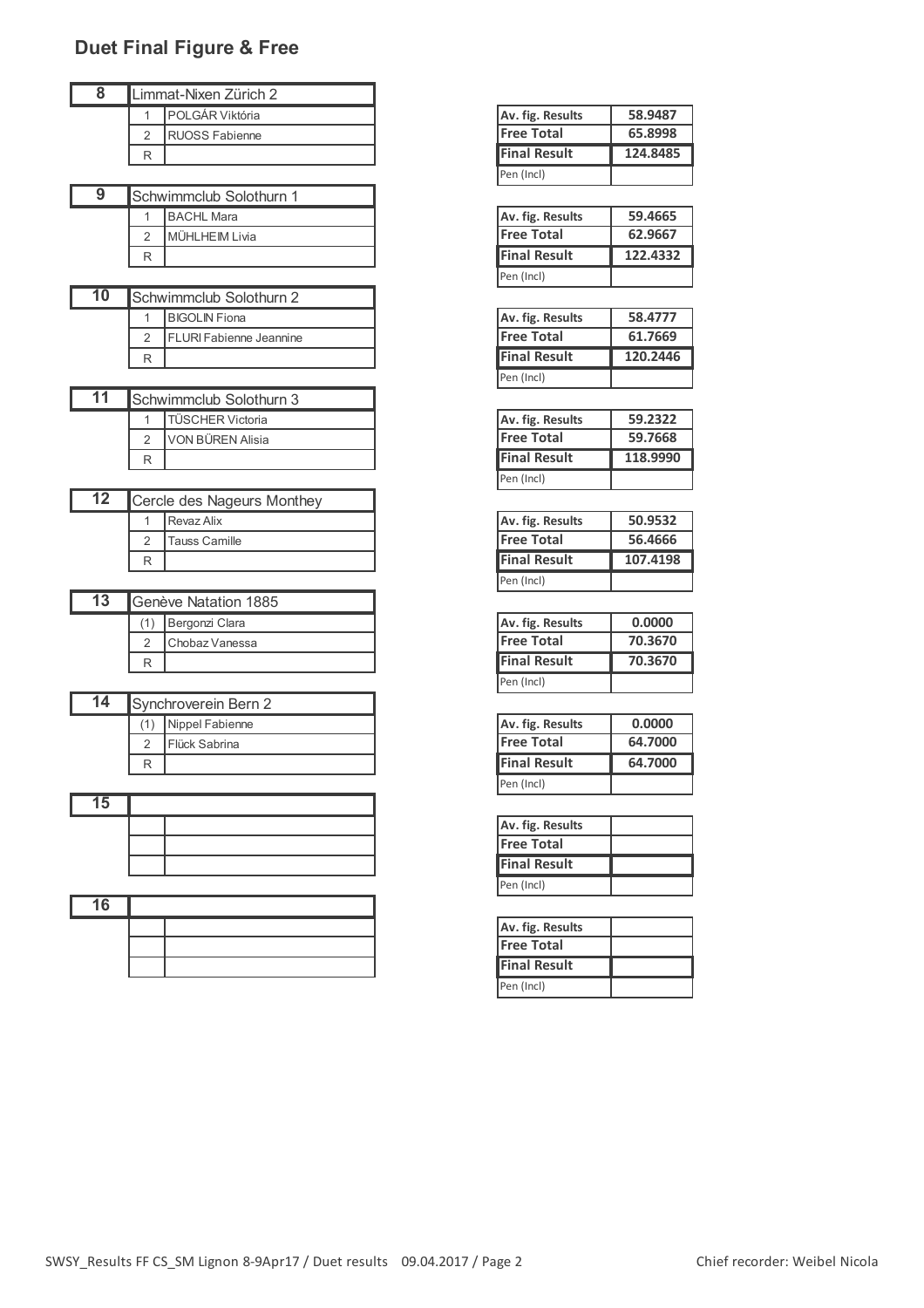Genève - Le Lignon 8 - 9 avril 2017

# suiss<br>Synchro

# Duet Final Figure & Free RANK BY FREE ROUTINE RESULT

Iuliano Laura

| Judges:                       | <b>Execution</b><br>Judge 1: Kavaklioglu Marie Yild Lüscher Susanne<br>Judge 2: Brennwald Nina<br>Judge 3: Robert Nadia<br>Judge 4: Berenguer Delphine<br>Judge 5: Scrignari Tiziana |             | <b>Artistic impression</b><br>Gray Jennifer<br>Arrigoni Moïra<br>Fautrel Isabelle | <b>Fischer Cathy</b><br>Judges scores |     |     | <b>Difficulty</b><br>Syrel Olga<br>Hernandez Elodie<br>Pylypchuk Olga<br>Kamm Aurélie<br>Jütz Deborah |         |  |
|-------------------------------|--------------------------------------------------------------------------------------------------------------------------------------------------------------------------------------|-------------|-----------------------------------------------------------------------------------|---------------------------------------|-----|-----|-------------------------------------------------------------------------------------------------------|---------|--|
|                               | Schwimmclub Flös Buchs                                                                                                                                                               | $\mathbf 1$ | $\overline{2}$                                                                    | 3                                     | 4   | 5   |                                                                                                       | Total   |  |
| <b>1 KOCH Vivienne</b>        |                                                                                                                                                                                      |             |                                                                                   |                                       |     |     | <b>Free Total</b>                                                                                     | 78.0000 |  |
| <b>MECHNIG Lara</b>           | Exec / Synch                                                                                                                                                                         | 7.3         | 8.0                                                                               | 7.9                                   | 7.6 | 7.6 | Exec / Synch                                                                                          | 23.1000 |  |
|                               | Artistic imp.                                                                                                                                                                        | 7.9         | 7.8                                                                               | 8.0                                   | 7.6 | 7.7 | Artistic imp.                                                                                         | 31.2000 |  |
|                               | Difficulty                                                                                                                                                                           | 7.8         | 7.9                                                                               | 8.0                                   | 7.5 | 8.1 | Difficulty<br>Penalties                                                                               | 23.7000 |  |
| 2 Dario Mel                   | <b>Morges-Natation</b>                                                                                                                                                               |             |                                                                                   |                                       |     |     | <b>Free Total</b>                                                                                     | 73.7670 |  |
| <b>Schupbach-Arnaud Babou</b> | Exec / Synch                                                                                                                                                                         | 7.4         | 7.3                                                                               | 7.2                                   | 7.2 | 7.3 | Exec / Synch                                                                                          | 21.8001 |  |
|                               | Artistic imp.                                                                                                                                                                        | 7.4         | 7.3                                                                               | 7.7                                   | 7.3 | 7.7 | Artistic imp.                                                                                         | 29.8668 |  |
|                               | Difficulty                                                                                                                                                                           | 7.3         | 7.4                                                                               | 7.5                                   | 7.2 | 7.4 | Difficulty                                                                                            | 22.1001 |  |
|                               |                                                                                                                                                                                      |             |                                                                                   |                                       |     |     | Penalties                                                                                             |         |  |
| 3 MELLO Paloma                | <b>Dauphins Synchro Vernier</b>                                                                                                                                                      |             |                                                                                   |                                       |     |     | <b>Free Total</b>                                                                                     | 71.9334 |  |
| <b>ECKSTEIN Fanny</b>         | Exec / Synch                                                                                                                                                                         | 6.9         | 7.4                                                                               | 6.8                                   | 7.3 | 7.0 | Exec / Synch                                                                                          | 21.2001 |  |
|                               | Artistic imp.                                                                                                                                                                        | 7.2         | 6.9                                                                               | 7.5                                   | 7.2 | 7.3 | Artistic imp.                                                                                         | 28.9332 |  |
|                               | Difficulty                                                                                                                                                                           | 7.2         | 7.3                                                                               | 6.8                                   | 7.3 | 7.5 | Difficulty                                                                                            | 21.8001 |  |
|                               |                                                                                                                                                                                      |             |                                                                                   |                                       |     |     | Penalties                                                                                             |         |  |
| 4 Bergonzi Clara              | <b>Genève Natation 1885</b>                                                                                                                                                          |             |                                                                                   |                                       |     |     | <b>Free Total</b>                                                                                     | 70.3670 |  |
| <b>Chobaz Vanessa</b>         | Exec / Synch                                                                                                                                                                         | 7.2         | 6.8                                                                               | 6.7                                   | 6.9 | 7.3 | Exec / Synch                                                                                          | 20.9001 |  |
|                               | Artistic imp.                                                                                                                                                                        | 7.2         | 7.3                                                                               | 7.6                                   | 6.4 | 6.7 | Artistic imp.                                                                                         | 28.2668 |  |
|                               | Difficulty                                                                                                                                                                           | 7.1         | 7.0                                                                               | 7.3                                   | 6.9 | 7.1 | Difficulty                                                                                            | 21.2001 |  |
|                               |                                                                                                                                                                                      |             |                                                                                   |                                       |     |     | Penalties                                                                                             |         |  |
| 5 EGLI Mila                   | Limmat-Nixen Zürich                                                                                                                                                                  |             |                                                                                   |                                       |     |     | <b>Free Total</b>                                                                                     | 69.9333 |  |
| <b>ZOLLINGER Tessa</b>        | Exec / Synch                                                                                                                                                                         | 7.0         | 7.0                                                                               | 6.9                                   | 6.8 | 7.2 | Exec / Synch                                                                                          | 20.9001 |  |
| R GROSVENOR Emma              | Artistic imp.                                                                                                                                                                        | 6.9         | 7.1                                                                               | 7.2                                   | 6.7 | 6.8 | Artistic imp.                                                                                         | 27.7332 |  |
|                               | Difficulty                                                                                                                                                                           | 7.2         | 7.1                                                                               | 7.6                                   | 6.7 | 7.0 | Difficulty<br>Penalties                                                                               | 21.3000 |  |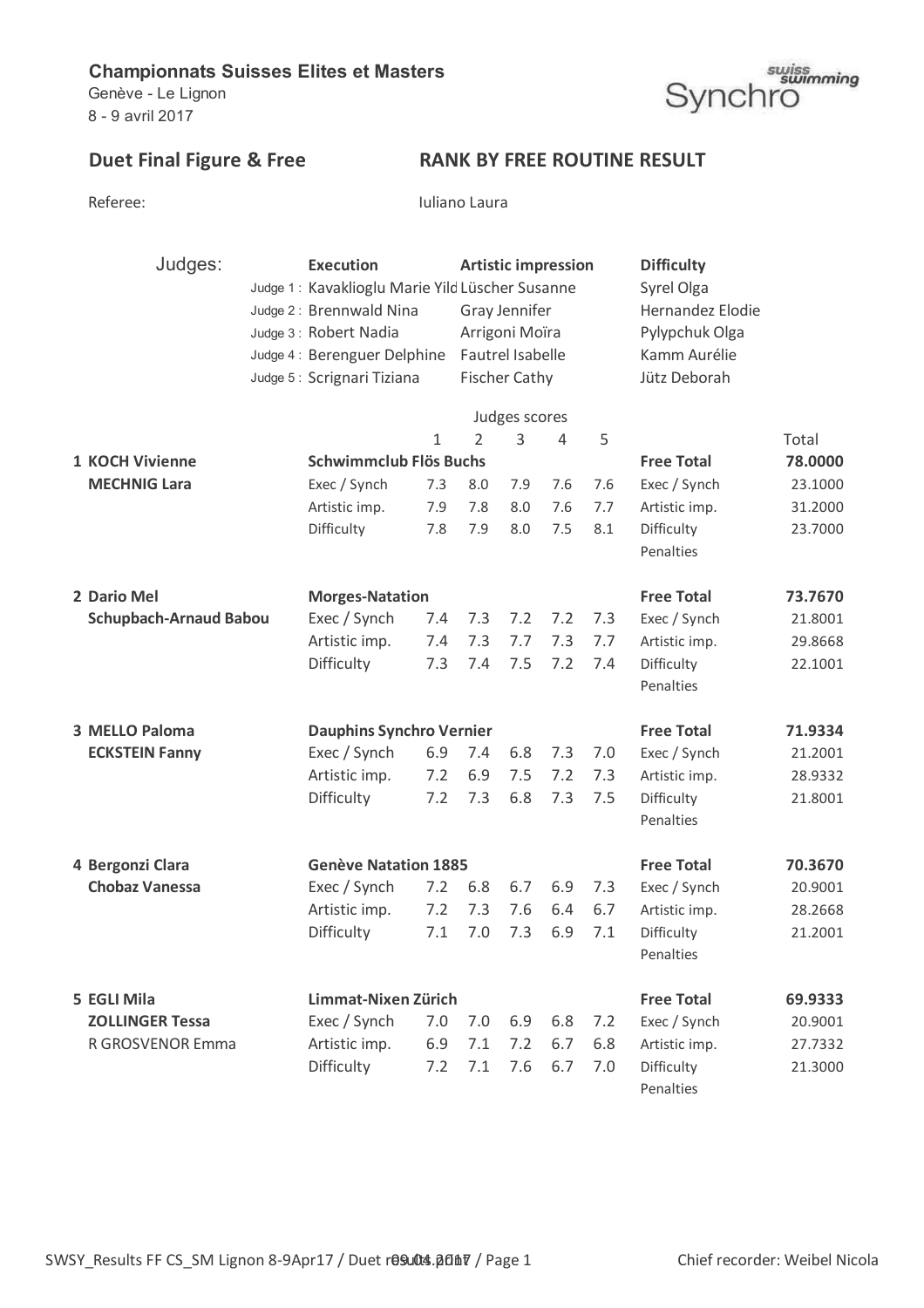|                                |                              |                           |       | Judges scores |     |     |                   |         |
|--------------------------------|------------------------------|---------------------------|-------|---------------|-----|-----|-------------------|---------|
|                                |                              | $\mathbf{1}$              | 2     | 3             | 4   | 5   |                   | Total   |
| 6 Fahrni Ilona                 | <b>Morges-Natation</b>       |                           |       |               |     |     | <b>Free Total</b> | 69.4999 |
| <b>Barras Rachel</b>           | Exec / Synch                 | 6.6                       | 6.8   | 7.3           | 6.7 | 6.9 | Exec / Synch      | 20.4000 |
|                                | Artistic imp.                | 6.8                       | 7.0   | 7.0           | 7.0 | 7.2 | Artistic imp.     | 28.0000 |
|                                | Difficulty                   | 6.7                       | 7.2   | 7.1           | 7.0 | 7.0 | Difficulty        | 21.0999 |
|                                |                              |                           |       |               |     |     | Penalties         |         |
| <b>7 EGGENBERGER Dominique</b> | Schwimmclub Flös Buchs       |                           |       |               |     |     | <b>Free Total</b> | 68.5001 |
| <b>WIELAND Lea</b>             | Exec / Synch                 | 6.5                       | 6.9   | 6.9           | 6.9 | 7.2 | Exec / Synch      | 20.7000 |
|                                | Artistic imp.                | 6.6                       | 6.8   | 7.4           | 6.6 | 7.0 | Artistic imp.     | 27.2000 |
|                                | Difficulty                   | 6.9                       | 6.7   | 7.0           | 6.4 | 7.3 | Difficulty        | 20.6001 |
|                                |                              |                           |       |               |     |     | Penalties         |         |
| 8 POLGÁR Viktória              | Limmat-Nixen Zürich          |                           |       |               |     |     | <b>Free Total</b> | 65.8998 |
| <b>RUOSS Fabienne</b>          | Exec / Synch                 | 6.8                       | 6.7   | 6.6           | 6.5 | 6.6 | Exec / Synch      | 19.8999 |
|                                | Artistic imp.                | 6.7                       | 6.6   | 6.6           | 6.3 | 6.6 | Artistic imp.     | 26.4000 |
|                                | Difficulty                   | $6.2$                     | 6.5   | 6.6           | 6.5 | 6.6 | Difficulty        | 19.5999 |
|                                |                              |                           |       |               |     |     | Penalties         |         |
| 9 Nippel Fabienne              |                              | <b>Synchroverein Bern</b> |       |               |     |     | <b>Free Total</b> | 64.7000 |
| <b>Flück Sabrina</b>           | Exec / Synch                 | 6.3                       | 6.3   | 6.4           | 6.4 | 6.5 | Exec / Synch      | 19.1001 |
|                                | Artistic imp.                | 6.5                       | 6.7   | 6.5           | 6.5 | 6.2 | Artistic imp.     | 26.0000 |
|                                | Difficulty                   | 6.8                       | 6.6   | 6.7           | 6.2 | 6.3 | Difficulty        | 19.5999 |
|                                |                              |                           |       |               |     |     | Penalties         |         |
| <b>10 BACHL Mara</b>           | <b>Schwimmclub Solothurn</b> |                           |       |               |     |     | <b>Free Total</b> | 62.9667 |
| <b>MÜHLHEIM Livia</b>          | Exec / Synch                 | 6.4                       | 6.5   | 6.3           | 6.2 | 6.2 | Exec / Synch      | 18.9000 |
|                                | Artistic imp.                | 6.7                       | 6.5   | 6.2           | 6.1 | 6.1 | Artistic imp.     | 25.0668 |
|                                | Difficulty                   | 6.4                       | 6.4   | 6.2           | 6.1 | 6.4 | Difficulty        | 18.9999 |
|                                |                              |                           |       |               |     |     | Penalties         |         |
| 11 Baeriswyl Livia             | <b>Synchroverein Bern</b>    |                           |       |               |     |     | <b>Free Total</b> | 62.8331 |
| <b>Willfratt Alison</b>        | Exec / Synch                 | 6.2                       | 6.4   | 6.1           | 6.4 | 5.8 | Exec / Synch      | 18.6999 |
|                                | Artistic imp.                | 6.3                       | 6.5   | 6.3           | 6.1 | 5.8 | Artistic imp.     | 24.9332 |
|                                | Difficulty                   | 6.7                       | 6.7   | 6.1           | 5.9 | 6.4 | Difficulty        | 19.2000 |
|                                |                              |                           |       |               |     |     | Penalties         |         |
| <b>12 BIGOLIN Fiona</b>        | <b>Schwimmclub Solothurn</b> |                           |       |               |     |     | <b>Free Total</b> | 61.7669 |
| <b>FLURI Fabienne Jeannine</b> | Exec / Synch                 | 6.2                       | 6.4   | 5.9           | 6.3 | 6.0 | Exec / Synch      | 18.5001 |
|                                | Artistic imp.                | 6.5                       | 6.3   | 6.0           | 6.0 | 6.2 | Artistic imp.     | 24.6668 |
|                                | Difficulty                   | 6.3                       | 6.1   | $6.2$         | 6.0 | 6.3 | Difficulty        | 18.6000 |
|                                |                              |                           |       |               |     |     | Penalties         |         |
| 13 TÜSCHER Victoria            | <b>Schwimmclub Solothurn</b> |                           |       |               |     |     | <b>Free Total</b> | 59.7668 |
| <b>VON BÜREN Alisia</b>        | Exec / Synch                 | 5.9                       | $6.2$ | 6.0           | 6.1 | 5.6 | Exec / Synch      | 18.0000 |
|                                | Artistic imp.                | 6.0                       | $6.2$ | 5.7           | 5.9 | 5.5 | Artistic imp.     | 23.4668 |
|                                | Difficulty                   | $6.2$                     | $6.2$ | 5.9           | 5.8 | 6.2 | Difficulty        | 18.3000 |
|                                |                              |                           |       |               |     |     | Penalties         |         |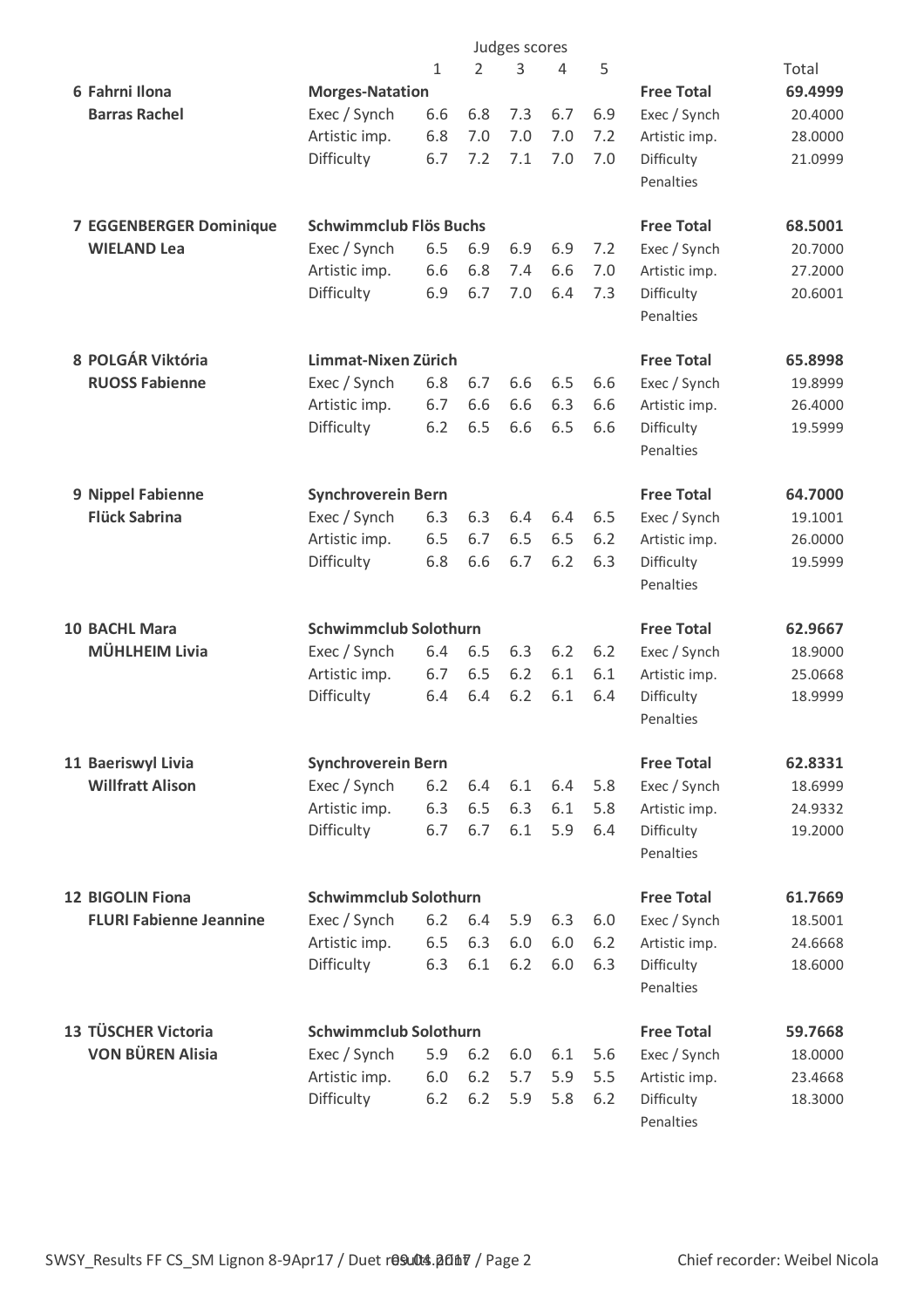|                      | Judges scores                     |                   |                     |               |                |     |               |         |
|----------------------|-----------------------------------|-------------------|---------------------|---------------|----------------|-----|---------------|---------|
|                      |                                   |                   |                     | $\mathcal{R}$ | $\overline{4}$ |     |               | Total   |
| 14 Revaz Alix        | <b>Cercle des Nageurs Monthey</b> | <b>Free Total</b> | 56.4666             |               |                |     |               |         |
| <b>Tauss Camille</b> | Exec / Synch                      |                   | 5.8 5.8 5.5 5.6 5.5 |               |                |     | Exec / Synch  | 16.8999 |
|                      | Artistic imp.                     |                   | 5.5 5.8 5.5 5.7     |               |                | 6.0 | Artistic imp. | 22.6668 |
|                      | Difficulty                        |                   | 5.7 5.7 5.3 5.6 5.6 |               |                |     | Difficulty    | 16.8999 |
|                      |                                   |                   |                     |               |                |     | Penalties     |         |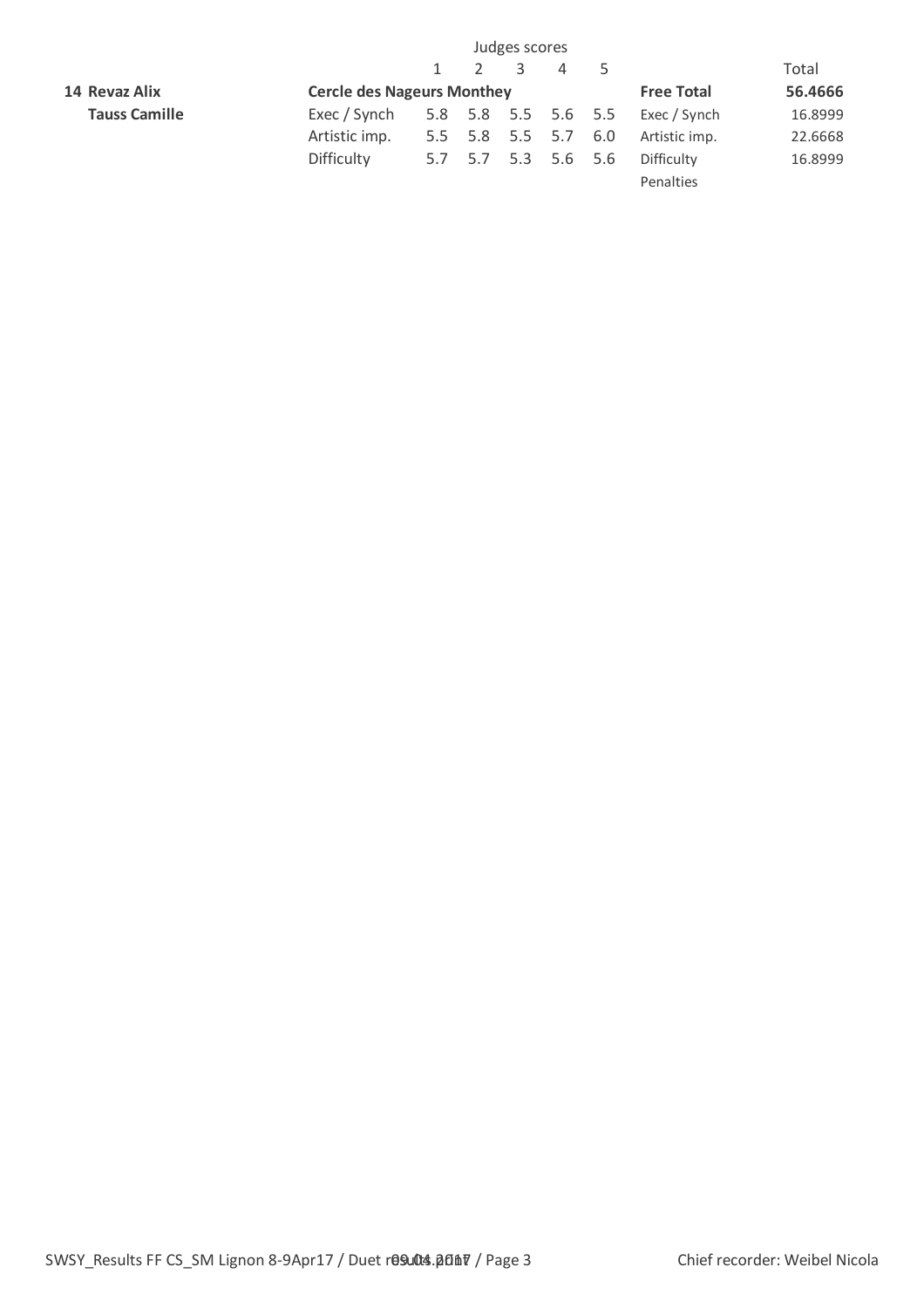Genève - Le Lignon 8 - 9 avril 2017

# suiss<br>Synchro

## **Solo Final Figure & Free**

Referee: Iuliano Laura

#### **RANK BY**

|                         |                        |                        | Av. fig. Results Free Total |         | <b>Final Result</b> | Pen<br>(Incl) |
|-------------------------|------------------------|------------------------|-----------------------------|---------|---------------------|---------------|
| 1                       | Schwimmclub Flös Buchs | <b>MECHNIG Lara</b>    | 75.0982                     | 79.2332 | 154.3314            |               |
|                         |                        |                        |                             |         |                     |               |
| $\overline{2}$          | Morges-Natation 2      | Schupbach-Arnaud Babou | 71.3661                     | 73.4668 | 144.8329            |               |
|                         |                        |                        |                             |         |                     |               |
| $\mathbf{3}$            | Morges-Natation 1      | Dario Mel              | 70.4286                     | 70.9670 | 141.3956            |               |
|                         |                        |                        |                             |         |                     |               |
| $\overline{\mathbf{4}}$ | Synchroverein Bern 1   | Varesio Margaux        | 67.6250                     | 70.7000 | 138.3250            |               |
|                         |                        |                        |                             |         |                     |               |
| 5                       | Morges-Natation 3      | Fahrni Ilona           | 66.1071                     | 69.7332 | 135.8403            |               |
| $6\phantom{1}6$         | Limmat-Nixen Zürich 2  | <b>ZOLLINGER Tessa</b> | 66.3705                     | 66.9667 | 133.3372            |               |
|                         |                        |                        |                             |         |                     |               |
| 7                       | Limmat-Nixen Zürich 1  | <b>GROSVENOR Emma</b>  | 64.9152                     | 65.6669 | 130.5821            |               |
|                         |                        |                        |                             |         |                     |               |
| 8                       | Schwimmclub Solothurn  | MÜHLHEIM Livia         | 60.3973                     | 63.4332 | 123.8305            |               |
|                         |                        |                        |                             |         |                     |               |
| 9                       | Synchroverein Bern 2   | <b>Vetter Mahelet</b>  | 0.0000                      | 70.4669 | 70.4669             |               |
|                         |                        |                        |                             |         |                     |               |
| 10                      | Genève Natation 1885 2 | Chobaz Vanessa         | 0.0000                      | 70.2332 | 70.2332             |               |
|                         |                        |                        |                             |         |                     |               |
| 11                      | Genève Natation 1885 1 | Bergonzi Clara         | 0.0000                      | 69.5330 | 69.5330             |               |
|                         |                        |                        |                             |         |                     |               |
| 12                      | Synchroverein Bern 3   | <b>Stettler Aline</b>  | 0.0000                      | 64.0669 | 64.0669             |               |
|                         |                        |                        |                             |         |                     |               |
| 13                      |                        |                        |                             |         |                     |               |
|                         |                        |                        |                             |         |                     |               |
| 14                      |                        |                        |                             |         |                     |               |
|                         |                        |                        |                             |         |                     |               |
| 15                      |                        |                        |                             |         |                     |               |
|                         |                        |                        |                             |         |                     |               |
| 16                      |                        |                        |                             |         |                     |               |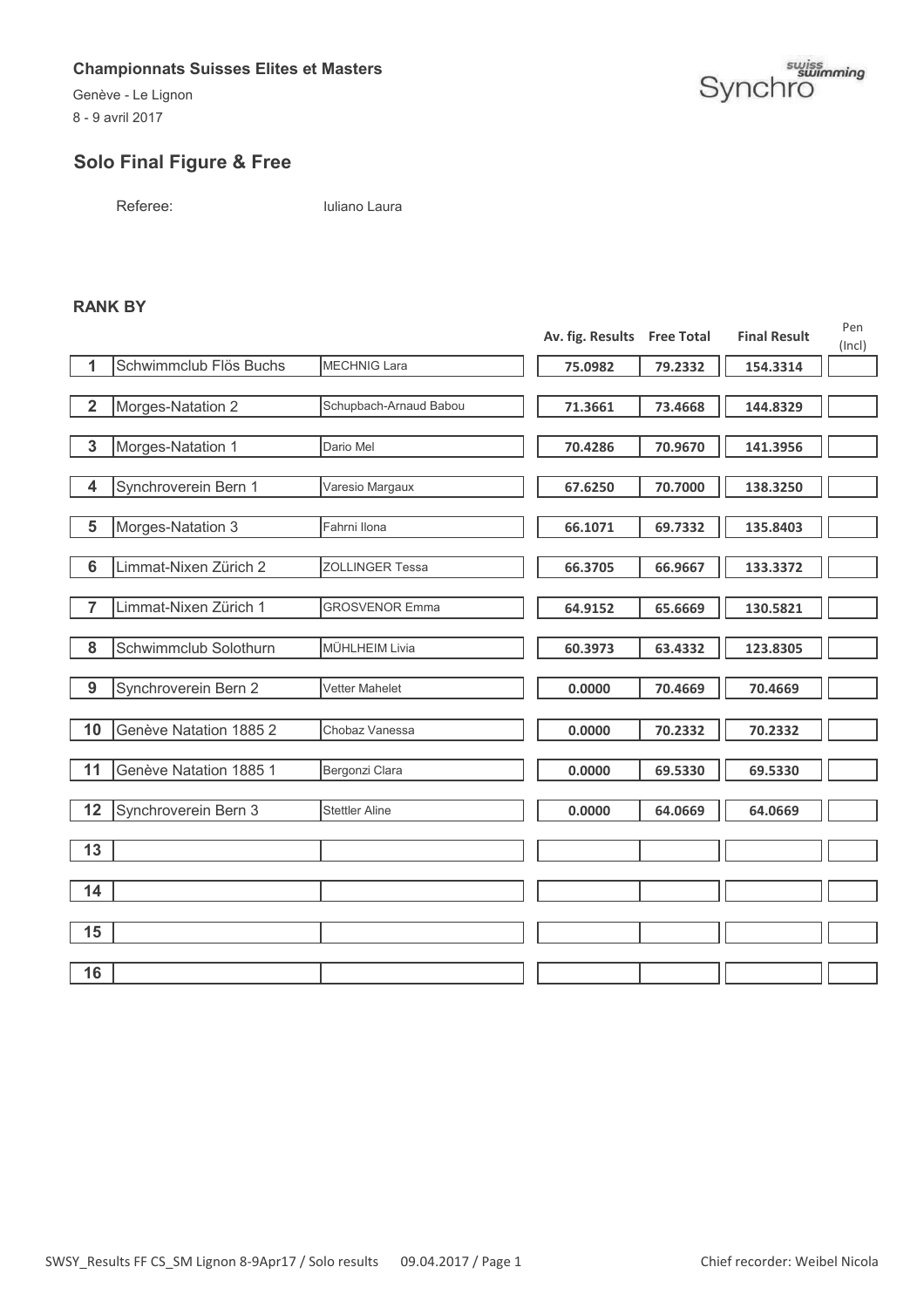Referee: Iuliano Laura

Genève - Le Lignon 8 - 9 avril 2017



## Solo Final Figure & Free RANK BY FREE ROUTINE RESULT

| Judges:                                  | <b>Execution</b>            |                                   |                | <b>Artistic impression</b> |     |     | <b>Difficulty</b>            |         |
|------------------------------------------|-----------------------------|-----------------------------------|----------------|----------------------------|-----|-----|------------------------------|---------|
| Judge 1: Pylypchuk Olga                  |                             | Judge 1 : Lebet Davidane          |                |                            |     |     | Judge 1: Gray Jennifer       |         |
| Judge 2 : Hernandez Elodie               |                             | Judge 2: Robert Nadia             |                |                            |     |     | Judge 2: Scrignari Tiziana   |         |
| Judge 3 : Syrel Olga                     |                             | Judge 3: Kavaklioglu Marie Yildiz |                |                            |     |     | Judge 3: Fischer Cathy       |         |
| Judge 4 : Jütz Deborah                   |                             | Judge 4 : Arrigoni Moïra          |                |                            |     |     | Judge 4: Bogacheva Valentina |         |
|                                          | Judge 5: Berenguer Delphine | Judge 5 : Brennwald Nina          |                |                            |     |     | Judge 5: Kamm Aurélie        |         |
|                                          |                             |                                   |                | Judges scores              |     |     |                              |         |
|                                          |                             | $\mathbf{1}$                      | $\overline{2}$ | 3                          | 4   | 5   |                              | Total   |
| 1 MECHNIG Lara                           | Schwimmclub Flös Buchs      |                                   |                |                            |     |     | <b>Free Total</b>            | 79.2332 |
|                                          | Exec / Synch                | 8.0                               | 8.0            | 8.1                        | 8.2 | 8.0 | Exec / Synch                 | 24.0999 |
|                                          | Artistic imp.               | 7.4                               | 8.0            | 7.9                        | 8.2 | 8.2 | Artistic imp.                | 32.1332 |
|                                          | Difficulty                  | 7.8                               | 7.4            | 7.8                        | 7.7 | 7.5 | Difficulty                   | 23.0001 |
|                                          |                             |                                   |                |                            |     |     | Penalties                    |         |
| 2 Schupbach-Arnaud Babou Morges-Natation |                             |                                   |                |                            |     |     | <b>Free Total</b>            | 73.4668 |
|                                          | Exec / Synch                | 7.6                               | 7.5            | 7.6                        | 7.4 | 7.2 | Exec / Synch                 | 22.5000 |
|                                          | Artistic imp.               | 7.0                               | 7.4            | 7.4                        | 7.8 | 7.0 | Artistic imp.                | 29.0668 |
|                                          | Difficulty                  | 7.3                               | 7.6            | 7.3                        | 7.1 | 7.3 | Difficulty                   | 21.9000 |
|                                          |                             |                                   |                |                            |     |     | Penalties                    |         |
| 3 Dario Mel                              | <b>Morges-Natation</b>      |                                   |                |                            |     |     | <b>Free Total</b>            | 70.9670 |
|                                          | Exec / Synch                | 6.9                               | 7.3            | 7.0                        | 7.1 | 7.1 | Exec / Synch                 | 21.2001 |
|                                          | Artistic imp.               | 6.8                               | 7.1            | 7.2                        | 7.6 | 6.9 | Artistic imp.                | 28.2668 |
|                                          | Difficulty                  | 7.4                               | 7.2            | 7.0                        | 7.3 | 6.9 | Difficulty                   | 21.5001 |
|                                          |                             |                                   |                |                            |     |     | Penalties                    |         |
| 4 Varesio Margaux                        | <b>Synchroverein Bern</b>   |                                   |                |                            |     |     | <b>Free Total</b>            | 70.7000 |
|                                          | Exec / Synch                | 6.9                               | 6.9            | 7.2                        | 7.0 | 7.1 | Exec / Synch                 | 21.0000 |
|                                          | Artistic imp.               | 7.2                               | 7.2            | 6.9                        | 7.1 | 7.0 | Artistic imp.                | 28.4000 |
|                                          | Difficulty                  | 7.2                               | 6.9            | $7.1$ $7.4$                |     | 7.0 | Difficulty                   | 21.3000 |
|                                          |                             |                                   |                |                            |     |     | Penalties                    |         |
| <b>5 Vetter Mahelet</b>                  | <b>Synchroverein Bern</b>   |                                   |                |                            |     |     | <b>Free Total</b>            | 70.4669 |
|                                          | Exec / Synch                | 7.5                               | 7.1            | 7.3                        | 7.1 | 6.9 | Exec / Synch                 | 21.5001 |
|                                          | Artistic imp.               | 6.9                               | 6.9            | 7.1                        | 7.2 | 7.3 | Artistic imp.                | 28.2668 |
|                                          | Difficulty                  | 6.7                               | 6.8            | 7.0                        | 7.2 | 6.9 | Difficulty                   | 20.7000 |
|                                          |                             |                                   |                |                            |     |     | Penalties                    |         |
| 6 Chobaz Vanessa                         | <b>Genève Natation 1885</b> |                                   |                |                            |     |     | <b>Free Total</b>            | 70.2332 |
|                                          | Exec / Synch                | 6.8                               | 6.9            | 6.9                        | 7.0 | 6.8 | Exec / Synch                 | 20.6001 |
|                                          | Artistic imp.               | 6.4                               | 6.8            | 7.4                        | 7.5 | 7.2 | Artistic imp.                | 28.5332 |
|                                          | Difficulty                  | 7.0                               | 6.9            | 7.1                        | 7.0 | 7.1 | Difficulty                   | 21.0999 |

Penalties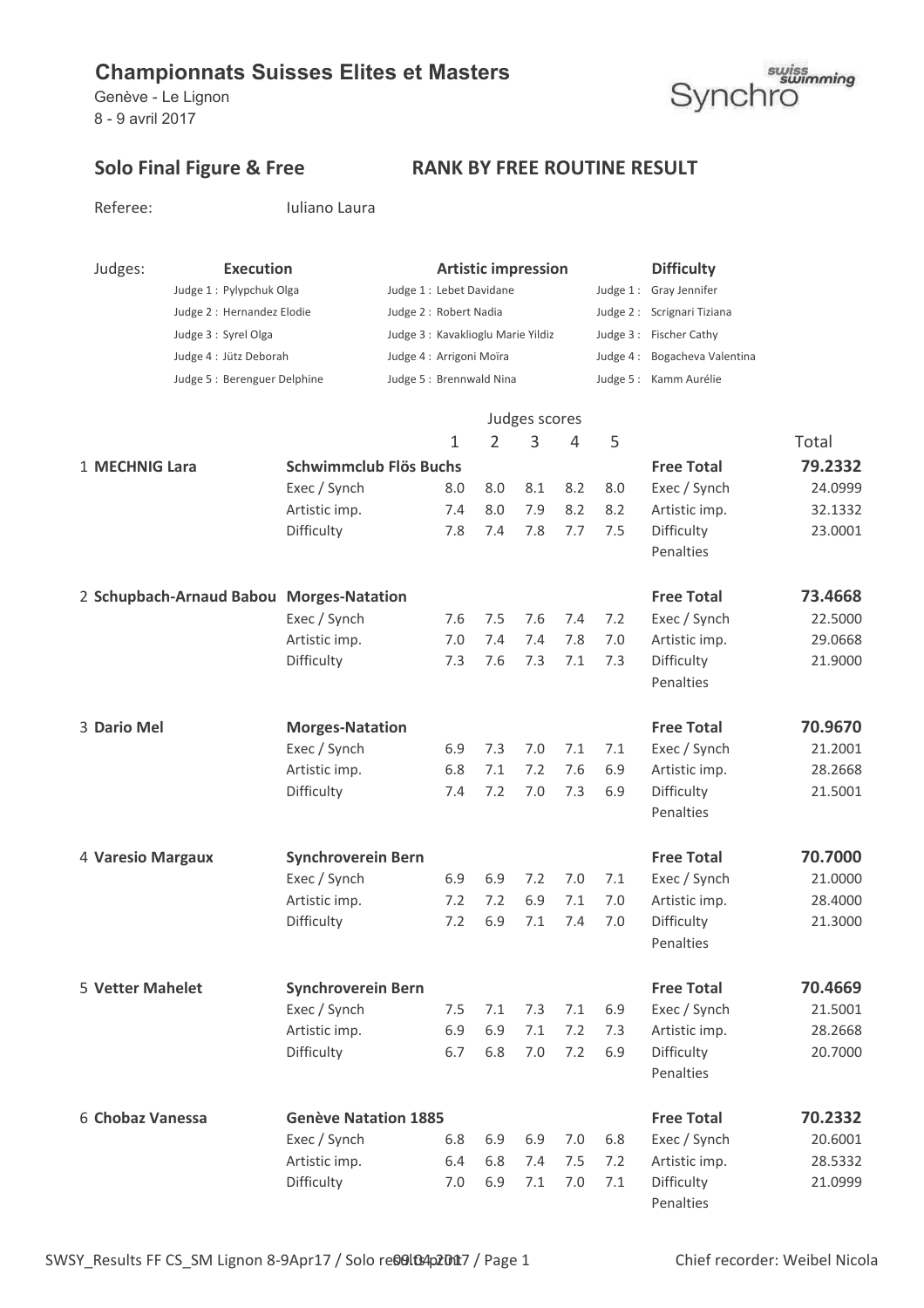|                   |                              | Judges scores |                |     |     |     |                   |         |
|-------------------|------------------------------|---------------|----------------|-----|-----|-----|-------------------|---------|
|                   |                              | $\mathbf 1$   | $\overline{2}$ | 3   | 4   | 5   |                   | Total   |
| 7 Fahrni Ilona    | <b>Morges-Natation</b>       |               |                |     |     |     | <b>Free Total</b> | 69.7332 |
|                   | Exec / Synch                 | 7.4           | 7.3            | 6.8 | 6.9 | 7.1 | Exec / Synch      | 21.3000 |
|                   | Artistic imp.                | 6.9           | 7.0            | 7.3 | 6.9 | 6.9 | Artistic imp.     | 27.7332 |
|                   | Difficulty                   | 6.9           | 6.8            | 6.8 | 7.1 | 7.0 | Difficulty        | 20.7000 |
|                   |                              |               |                |     |     |     | Penalties         |         |
| 8 Bergonzi Clara  | <b>Genève Natation 1885</b>  |               |                |     |     |     | <b>Free Total</b> | 69.5330 |
|                   | Exec / Synch                 | 7.3           | 7.2            | 7.1 | 7.1 | 7.0 | Exec / Synch      | 21.3999 |
|                   | Artistic imp.                | 6.8           | 6.6            | 6.9 | 7.3 | 6.8 | Artistic imp.     | 27.3332 |
|                   | Difficulty                   | 7.1           | 7.0            | 7.0 | 6.7 | 6.8 | Difficulty        | 20.7999 |
|                   |                              |               |                |     |     |     | Penalties         |         |
| 9 ZOLLINGER Tessa | Limmat-Nixen Zürich          |               |                |     |     |     | <b>Free Total</b> | 66.9667 |
|                   | Exec / Synch                 | 7.2           | 7.0            | 6.5 | 6.8 | 6.7 | Exec / Synch      | 20.4999 |
|                   | Artistic imp.                | 6.2           | 6.5            | 6.8 | 6.7 | 7.1 | Artistic imp.     | 26.6668 |
|                   | Difficulty                   | 6.7           | 6.3            | 6.5 | 6.8 | 6.6 | Difficulty        | 19.8000 |
|                   |                              |               |                |     |     |     | Penalties         |         |
| 10 GROSVENOR Emma | Limmat-Nixen Zürich          |               |                |     |     |     | <b>Free Total</b> | 65.6669 |
|                   | Exec / Synch                 | 6.7           | 6.6            | 6.4 | 6.8 | 6.5 | Exec / Synch      | 19.8000 |
|                   | Artistic imp.                | 6.1           | 6.3            | 7.0 | 6.3 | 6.8 | Artistic imp.     | 25.8668 |
|                   | Difficulty                   | 7.2           | 6.6            | 6.9 | 6.4 | 6.5 | Difficulty        | 20.0001 |
|                   |                              |               |                |     |     |     | Penalties         |         |
| 11 Stettler Aline | <b>Synchroverein Bern</b>    |               |                |     |     |     | <b>Free Total</b> | 64.0669 |
|                   | Exec / Synch                 | 6.4           | 6.4            | 6.6 | 6.4 | 6.4 | Exec / Synch      | 19.2000 |
|                   | Artistic imp.                | 6.3           | 6.2            | 6.4 | 6.4 | 6.5 | Artistic imp.     | 25.4668 |
|                   | Difficulty                   | 6.4           | 6.4            | 6.7 | 6.5 | 6.5 | Difficulty        | 19.4001 |
|                   |                              |               |                |     |     |     | Penalties         |         |
| 12 MÜHLHEIM Livia | <b>Schwimmclub Solothurn</b> |               |                |     |     |     | <b>Free Total</b> | 63.4332 |
|                   | Exec / Synch                 | 6.3           | 6.4            | 6.3 | 6.3 | 6.5 | Exec / Synch      | 18.9999 |
|                   | Artistic imp.                | 6.0           | 6.3            | 6.5 | 6.3 | 6.4 | Artistic imp.     | 25.3332 |
|                   | Difficulty                   | 6.4           | 6.3            | 6.4 | 6.8 | 6.3 | Difficulty        | 19.1001 |
|                   |                              |               |                |     |     |     | Penalties         |         |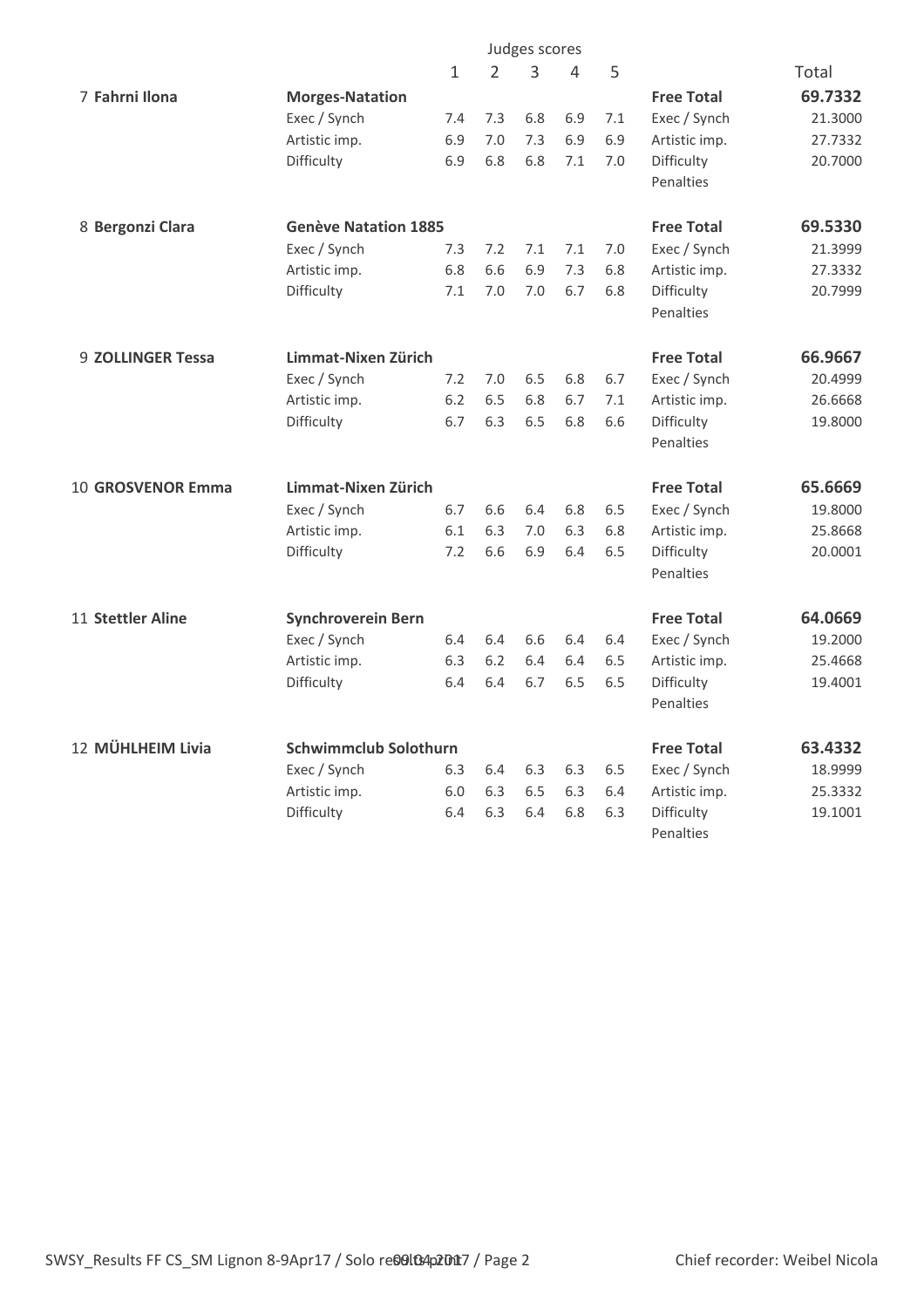Genève - Le Lignon

8 - 9 avril 2017



# **Free Combo Final Elite**

Referee: Iuliano Laura

#### **RANK**

| 1              | Limmat-Nixen Zürich       |                          |                  |                         |                     |         |
|----------------|---------------------------|--------------------------|------------------|-------------------------|---------------------|---------|
|                | <b>Swimmer</b><br>#       |                          |                  | <b>Swimmer</b>          |                     |         |
|                | <b>OETTLI Corina</b><br>1 |                          | $\overline{7}$   | <b>TRINCIA Eleonora</b> |                     |         |
|                | PESCHL Joelle<br>2        |                          | 8                | <b>WEIBEL Sarina</b>    |                     |         |
|                | 3                         | PESCHL Noemi             | 9                | <b>EGLI Mila</b>        |                     |         |
|                | $\overline{4}$            | SOTO Lara                | 10               | <b>ZOLLINGER Tessa</b>  |                     |         |
|                | 5                         | <b>STEINER Anja</b>      | (R)              | <b>KRAUS Sascia</b>     |                     |         |
|                | 6                         | THÖNI Alyssa             | R                |                         | <b>Final Result</b> | 77.5000 |
|                |                           |                          |                  |                         | Pen (Incl)          | 0.0     |
| $\overline{2}$ |                           | Dauphins Synchro Vernier |                  |                         |                     |         |
|                | #                         | Swimmer                  | #                | <b>Swimmer</b>          |                     |         |
|                | 1                         | <b>BELLINA Maxence</b>   | $\overline{7}$   | <b>SEMON Alicia</b>     |                     |         |
|                | $\overline{2}$            | PIFFARETTI Maria         | 8                | <b>ARRAMBIDE Eléa</b>   |                     |         |
|                | 3                         | <b>MELLO Paloma</b>      | $\boldsymbol{9}$ | PARATTE Julia           |                     |         |
|                | 4                         | <b>ECKSTEIN Fanny</b>    | 10               | <b>SEMON Fanny</b>      |                     |         |
|                | 5                         | <b>FAGANELLO Eva</b>     | (R)              | <b>DIAPER Karin</b>     |                     |         |
|                | 6                         | <b>SLAGER Frederieke</b> | R                |                         | <b>Final Result</b> | 73.5332 |
|                |                           |                          |                  |                         | Pen (Incl)          | 0.0     |
|                | Synchroverein Bern        |                          |                  |                         |                     |         |
| $\overline{3}$ |                           |                          |                  |                         |                     |         |
|                | #                         | <b>Swimmer</b>           | #                | <b>Swimmer</b>          |                     |         |
|                | $\mathbf{1}$              | <b>Baeriswyl Livia</b>   | $\overline{7}$   | <b>Ritter Enya</b>      |                     |         |
|                | $\overline{2}$            | Breakspeare Kai          | 8                | Varesio Margaux         |                     |         |
|                | 3                         | Crazzolara Blanca        | 9                | Vetter Mahelet          |                     |         |
|                | $\overline{4}$            | Heiniger Noëmi           | 10               | <b>Willfratt Alison</b> |                     |         |
|                | 5                         | <b>Helfer Anouk</b>      | (R)              | <b>Bolis Leïla Nora</b> |                     |         |
|                | 6                         | Müller Sarah             | (R)              | Friderich Laura         | <b>Final Result</b> | 72.9668 |
|                |                           |                          |                  |                         | Pen (Incl)          | 0.0     |
| $\overline{4}$ |                           | Genève Natation 1885     |                  |                         |                     |         |
|                | #                         | <b>Swimmer</b>           | #                | Swimmer                 |                     |         |
|                | 1                         | Bolzan Noémie            | $\overline{7}$   | Chobaz Vanessa          |                     |         |
|                | 2                         | Von Potobsky Aline       | 8                | <b>Brocard Evaëlle</b>  |                     |         |
|                | 3                         | Meyer Pauline            | 9                | Rasmussen Gaia          |                     |         |
|                | 4                         | Bergonzi Clara           | 10               | Arrigoni Elsa           |                     |         |
|                | 5                         | Hillemanns Clara         | (R)              | Dematraz Céline         |                     |         |

| $ P\rho n$ ( $ n \rho $ ) |  |
|---------------------------|--|